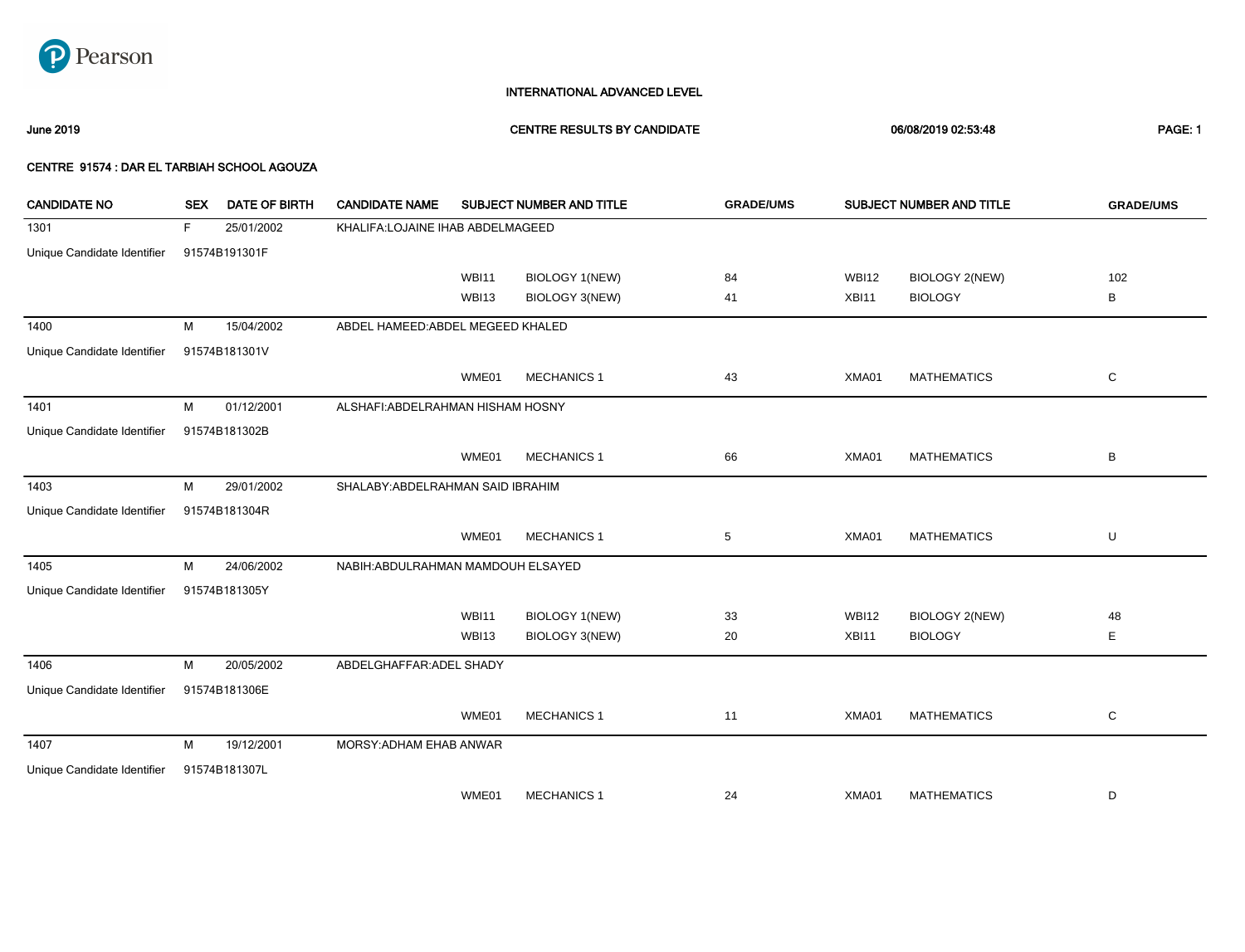

June 2019 CENTRE RESULTS BY CANDIDATE 06/08/2019 02:53:48 PAGE: 2

| <b>CANDIDATE NO</b>         | <b>SEX</b> | <b>DATE OF BIRTH</b> | <b>CANDIDATE NAME</b>                 |              | SUBJECT NUMBER AND TITLE | <b>GRADE/UMS</b> |                   | SUBJECT NUMBER AND TITLE | <b>GRADE/UMS</b> |
|-----------------------------|------------|----------------------|---------------------------------------|--------------|--------------------------|------------------|-------------------|--------------------------|------------------|
| 1408                        | M          | 14/06/2002           | <b>HUSSEIN: AHMED ATEF</b>            |              |                          |                  |                   |                          |                  |
| Unique Candidate Identifier |            | 91574B181308W        |                                       |              |                          |                  |                   |                          |                  |
|                             |            |                      |                                       | <b>WBI11</b> | BIOLOGY 1(NEW)           | 111              | <b>WBI12</b>      | BIOLOGY 2(NEW)           | 93               |
|                             |            |                      |                                       | WBI13        | <b>BIOLOGY 3(NEW)</b>    | 48               | WCH11             | CHEMISTRY 1(NEW)         | 62               |
|                             |            |                      |                                       | WCH12        | CHEMISTRY 2(NEW)         | 70               | WCH <sub>13</sub> | CHEMISTRY 3(NEW)         | 38               |
|                             |            |                      |                                       | XBI11        | <b>BIOLOGY</b>           | Α                | XCH <sub>11</sub> | <b>CHEMISTRY</b>         | D                |
| 1409                        | M          | 18/06/2002           | ELZAYAT: AHMED EMAD MAHMOUD           |              |                          |                  |                   |                          |                  |
| Unique Candidate Identifier |            | 91574B181309C        |                                       |              |                          |                  |                   |                          |                  |
|                             |            |                      |                                       | WME01        | <b>MECHANICS 1</b>       | 97               | XMA01             | <b>MATHEMATICS</b>       | Α                |
| 1410                        | M          | 08/09/2002           | AHMED: AHMED ESMAT GADELKARIM         |              |                          |                  |                   |                          |                  |
| Unique Candidate Identifier |            | 91574B181310W        |                                       |              |                          |                  |                   |                          |                  |
|                             |            |                      |                                       | <b>WBI12</b> | <b>BIOLOGY 2(NEW)</b>    | 68               | <b>WBI13</b>      | <b>BIOLOGY 3(NEW)</b>    | 32               |
|                             |            |                      |                                       | WCH11        | CHEMISTRY 1(NEW)         | 78               | WME01             | <b>MECHANICS 1</b>       | 45               |
|                             |            |                      |                                       | XBI11        | <b>BIOLOGY</b>           | C                | XMA01             | <b>MATHEMATICS</b>       | D                |
| 1411                        | M          | 26/01/2002           | TOHAMY: AHMED GAMAL ABDELNASSER AHMED |              |                          |                  |                   |                          |                  |
| Unique Candidate Identifier |            | 91574B181311C        |                                       |              |                          |                  |                   |                          |                  |
|                             |            |                      |                                       | WME01        | <b>MECHANICS 1</b>       | 70               | XMA01             | <b>MATHEMATICS</b>       | Α                |
| 1412                        | M          | 05/09/2002           | NADEEM: AHMED HANY MOHAMED SAEED      |              |                          |                  |                   |                          |                  |
| Unique Candidate Identifier |            | 91574B181312H        |                                       |              |                          |                  |                   |                          |                  |
|                             |            |                      |                                       | WME01        | <b>MECHANICS 1</b>       | 40               | XMA01             | <b>MATHEMATICS</b>       | C                |
| 1413                        | M          | 04/05/2002           | ELGABRY: AHMED HATEM KAMAL            |              |                          |                  |                   |                          |                  |
| Unique Candidate Identifier |            | 91574B181313T        |                                       |              |                          |                  |                   |                          |                  |
|                             |            |                      |                                       | WME01        | <b>MECHANICS 1</b>       | 61               | XMA01             | <b>MATHEMATICS</b>       | B                |
| 1414                        | M          | 04/04/2002           | ABDELBAKI:AHMED MAHMOUD MOHAMED       |              |                          |                  |                   |                          |                  |
| Unique Candidate Identifier |            | 91574B181314A        |                                       |              |                          |                  |                   |                          |                  |
|                             |            |                      |                                       | <b>WBI12</b> | <b>BIOLOGY 2(NEW)</b>    | 99               | <b>WBI13</b>      | BIOLOGY 3(NEW)           | 28               |
|                             |            |                      |                                       | XBI11        | <b>BIOLOGY</b>           | $\mathbf C$      |                   |                          |                  |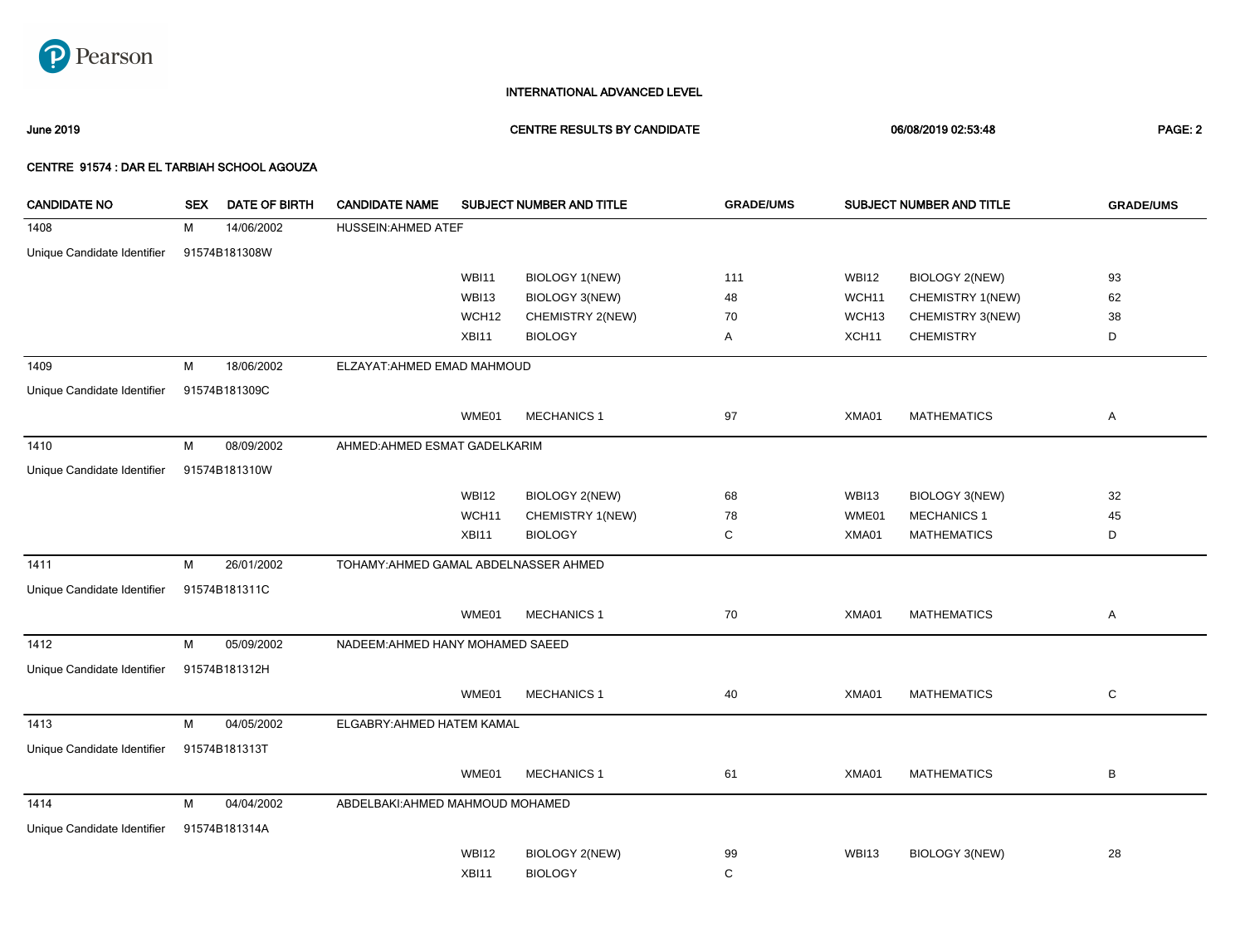

June 2019 CENTRE RESULTS BY CANDIDATE 06/08/2019 02:53:48 PAGE: 3

| <b>CANDIDATE NO</b>         | <b>SEX</b> | DATE OF BIRTH | <b>CANDIDATE NAME</b>           |              | SUBJECT NUMBER AND TITLE | <b>GRADE/UMS</b> |              | SUBJECT NUMBER AND TITLE | <b>GRADE/UMS</b> |
|-----------------------------|------------|---------------|---------------------------------|--------------|--------------------------|------------------|--------------|--------------------------|------------------|
| 1416                        | м          | 19/09/2002    | ELSAID: AHMED MOHAMED AHMED     |              |                          |                  |              |                          |                  |
| Unique Candidate Identifier |            | 91574B181316M |                                 |              |                          |                  |              |                          |                  |
|                             |            |               |                                 | <b>WBI11</b> | BIOLOGY 1(NEW)           | 78               | <b>WBI12</b> | BIOLOGY 2(NEW)           | 60               |
|                             |            |               |                                 | <b>WBI13</b> | BIOLOGY 3(NEW)           | 18               | XBI11        | <b>BIOLOGY</b>           | D                |
| 1417                        | M          | 01/10/2002    | KAMAL: AHMED MOHAMED            |              |                          |                  |              |                          |                  |
| Unique Candidate Identifier |            | 91574B181317X |                                 |              |                          |                  |              |                          |                  |
|                             |            |               |                                 | WME01        | <b>MECHANICS 1</b>       | 61               | XMA01        | <b>MATHEMATICS</b>       | В                |
| 1418                        | M          | 03/10/2002    | ABO GOLAYL: AHMED MOHAMED KAMEL |              |                          |                  |              |                          |                  |
| Unique Candidate Identifier |            | 91574B181318D |                                 |              |                          |                  |              |                          |                  |
|                             |            |               |                                 | <b>WBI12</b> | <b>BIOLOGY 2(NEW)</b>    | 17               | WBI13        | BIOLOGY 3(NEW)           | 17               |
|                             |            |               |                                 | WME01        | <b>MECHANICS 1</b>       | $\overline{1}$   | XBI11        | <b>BIOLOGY</b>           | U                |
|                             |            |               |                                 | XMA01        | <b>MATHEMATICS</b>       | U                |              |                          |                  |
| 1419                        | M          | 01/05/2001    | RASHED: AHMED SAMEH MOHAMED     |              |                          |                  |              |                          |                  |
| Unique Candidate Identifier |            | 91574B181319K |                                 |              |                          |                  |              |                          |                  |
|                             |            |               |                                 | WME01        | <b>MECHANICS 1</b>       | 66               | XMA01        | <b>MATHEMATICS</b>       | $\sf B$          |
| 1420                        | M          | 30/05/2002    | NASSAR: AHMED TAMER FEKRY       |              |                          |                  |              |                          |                  |
| Unique Candidate Identifier |            | 91574B181320D |                                 |              |                          |                  |              |                          |                  |
|                             |            |               |                                 | WME01        | <b>MECHANICS 1</b>       | 40               | XMA01        | <b>MATHEMATICS</b>       | D                |
| 1421                        | M          | 01/07/2002    | ELSIOUFY:AHMED TAREK FATHY      |              |                          |                  |              |                          |                  |
| Unique Candidate Identifier |            | 91574B181321K |                                 |              |                          |                  |              |                          |                  |
|                             |            |               |                                 | WME01        | <b>MECHANICS 1</b>       | 52               | XMA01        | <b>MATHEMATICS</b>       | В                |
| 1422                        | M          | 20/08/2002    | ABU DEIF: AHMED TAREK AHMED     |              |                          |                  |              |                          |                  |
| Unique Candidate Identifier |            | 91574B181322V |                                 |              |                          |                  |              |                          |                  |
|                             |            |               |                                 | WME01        | <b>MECHANICS 1</b>       | 66               | XMA01        | <b>MATHEMATICS</b>       | Α                |
| 1423                        | М          | 24/12/2001    | NOSSEIR: AHMED WAEL ALI         |              |                          |                  |              |                          |                  |
| Unique Candidate Identifier |            | 91574B181323B |                                 |              |                          |                  |              |                          |                  |
|                             |            |               |                                 | WME01        | <b>MECHANICS 1</b>       | 9                | XMA01        | <b>MATHEMATICS</b>       | D                |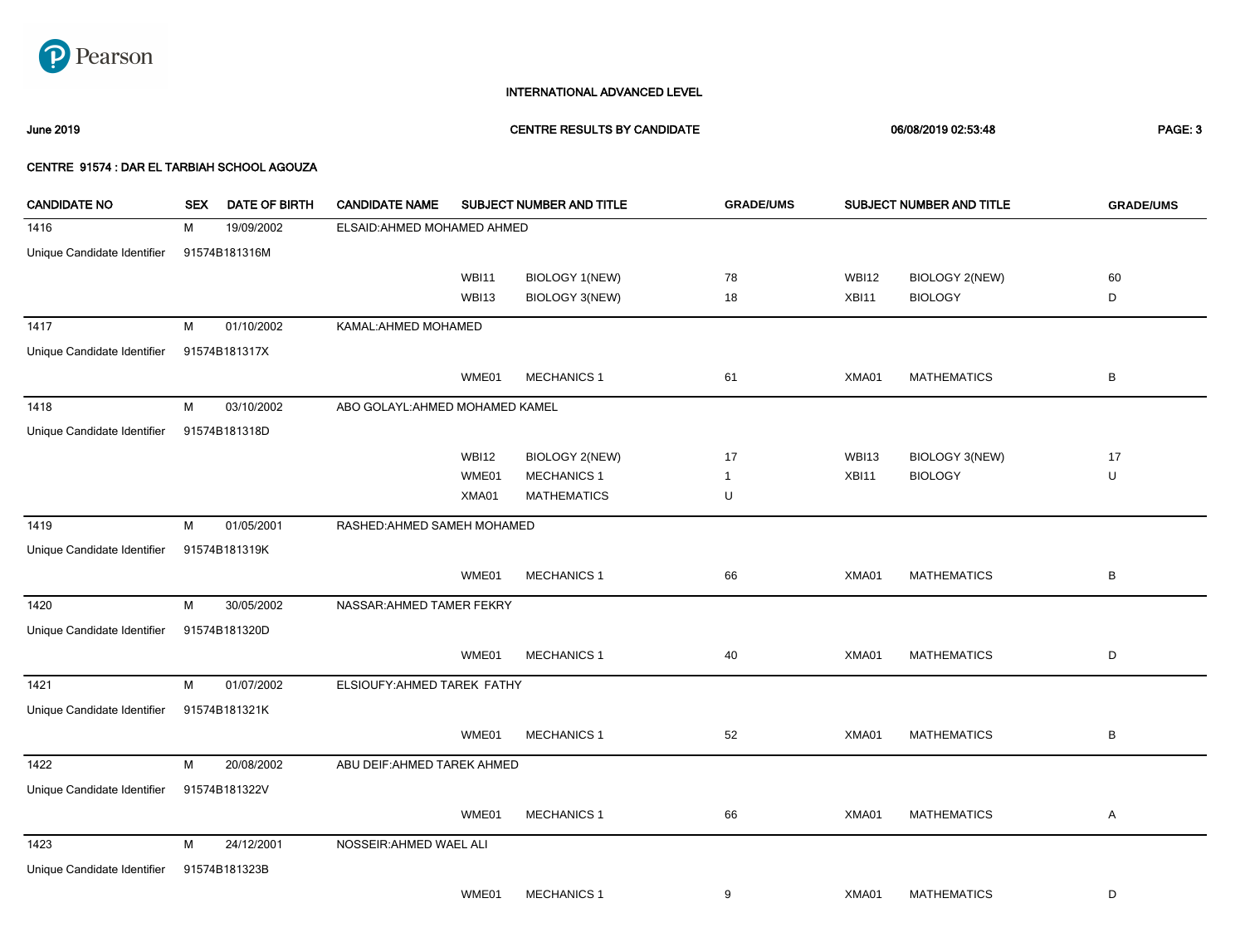

June 2019 CENTRE RESULTS BY CANDIDATE 06/08/2019 02:53:48 PAGE: 4

| <b>CANDIDATE NO</b>         | <b>SEX</b> | <b>DATE OF BIRTH</b> | <b>CANDIDATE NAME</b>                    |              | <b>SUBJECT NUMBER AND TITLE</b> | <b>GRADE/UMS</b> |              | SUBJECT NUMBER AND TITLE | <b>GRADE/UMS</b> |
|-----------------------------|------------|----------------------|------------------------------------------|--------------|---------------------------------|------------------|--------------|--------------------------|------------------|
| 1424                        | м          | 24/09/2002           | KHALIL: ALBARAA ADEL FAROUK ABDELGHAFFAR |              |                                 |                  |              |                          |                  |
| Unique Candidate Identifier |            | 91574B181324G        |                                          |              |                                 |                  |              |                          |                  |
|                             |            |                      |                                          | <b>WBI12</b> | BIOLOGY 2(NEW)                  | 90               | <b>WBI13</b> | BIOLOGY 3(NEW)           | 44               |
|                             |            |                      |                                          | WCH12        | CHEMISTRY 2(NEW)                | 86               | WCH13        | CHEMISTRY 3(NEW)         | 56               |
|                             |            |                      |                                          | WMA02        | <b>CORE MATHEMATICS 34</b>      | 196              | WME01        | <b>MECHANICS 1</b>       | 70               |
|                             |            |                      |                                          | WME02        | <b>MECHANICS 2</b>              | 91               | XBI11        | <b>BIOLOGY</b>           | Α                |
|                             |            |                      |                                          | XCH11        | <b>CHEMISTRY</b>                | Α                | XMA01        | <b>MATHEMATICS</b>       | Α                |
|                             |            |                      |                                          | YMA01        | <b>MATHEMATICS</b>              | $A^*$            |              |                          |                  |
| 1425                        | M          | 08/08/2002           | ELTANTAWI:ALI MOHAMED MAHMOUD            |              |                                 |                  |              |                          |                  |
| Unique Candidate Identifier |            | 91574B181325R        |                                          |              |                                 |                  |              |                          |                  |
|                             |            |                      |                                          | <b>WBI12</b> | <b>BIOLOGY 2(NEW)</b>           | X                | <b>WBI13</b> | BIOLOGY 3(NEW)           | X                |
|                             |            |                      |                                          | XBI11        | <b>BIOLOGY</b>                  | U#               |              |                          |                  |
| 1427                        | M          | 28/04/2002           | MAHMOUD: ALY AHMED MAHMOUD               |              |                                 |                  |              |                          |                  |
| Unique Candidate Identifier |            | 91574B181327E        |                                          |              |                                 |                  |              |                          |                  |
|                             |            |                      |                                          | <b>WBI11</b> | <b>BIOLOGY 1(NEW)</b>           | 90               | <b>WBI12</b> | <b>BIOLOGY 2(NEW)</b>    | 87               |
|                             |            |                      |                                          | <b>WBI13</b> | BIOLOGY 3(NEW)                  | 38               | WME01        | <b>MECHANICS 1</b>       | 71               |
|                             |            |                      |                                          | <b>XBI11</b> | <b>BIOLOGY</b>                  | В                | XMA01        | <b>MATHEMATICS</b>       | Α                |
| 1428                        | F.         | 06/07/2002           | FATA: AMAL AHMED MOHAMED KAMAL           |              |                                 |                  |              |                          |                  |
| Unique Candidate Identifier |            | 91574B181328L        |                                          |              |                                 |                  |              |                          |                  |
|                             |            |                      |                                          | <b>WBI12</b> | <b>BIOLOGY 2(NEW)</b>           | 96               | <b>WBI13</b> | BIOLOGY 3(NEW)           | 36               |
|                             |            |                      |                                          | XBI11        | <b>BIOLOGY</b>                  | В                |              |                          |                  |
| 1430                        | M          | 02/12/2001           | ABDEL MONIEM: AMMAAR WALID               |              |                                 |                  |              |                          |                  |
| Unique Candidate Identifier |            | 91574B181330L        |                                          |              |                                 |                  |              |                          |                  |
|                             |            |                      |                                          | WME01        | <b>MECHANICS 1</b>              | 29               | XMA01        | <b>MATHEMATICS</b>       | Е                |
| 1431                        | M          | 20/10/2002           | DORGHAM: AMR MOHSEN                      |              |                                 |                  |              |                          |                  |
| Unique Candidate Identifier |            | 91574B181331W        |                                          |              |                                 |                  |              |                          |                  |
|                             |            |                      |                                          | <b>WBI12</b> | <b>BIOLOGY 2(NEW)</b>           | 111              | <b>WBI13</b> | BIOLOGY 3(NEW)           | 50               |
|                             |            |                      |                                          | XBI11        | <b>BIOLOGY</b>                  | Α                |              |                          |                  |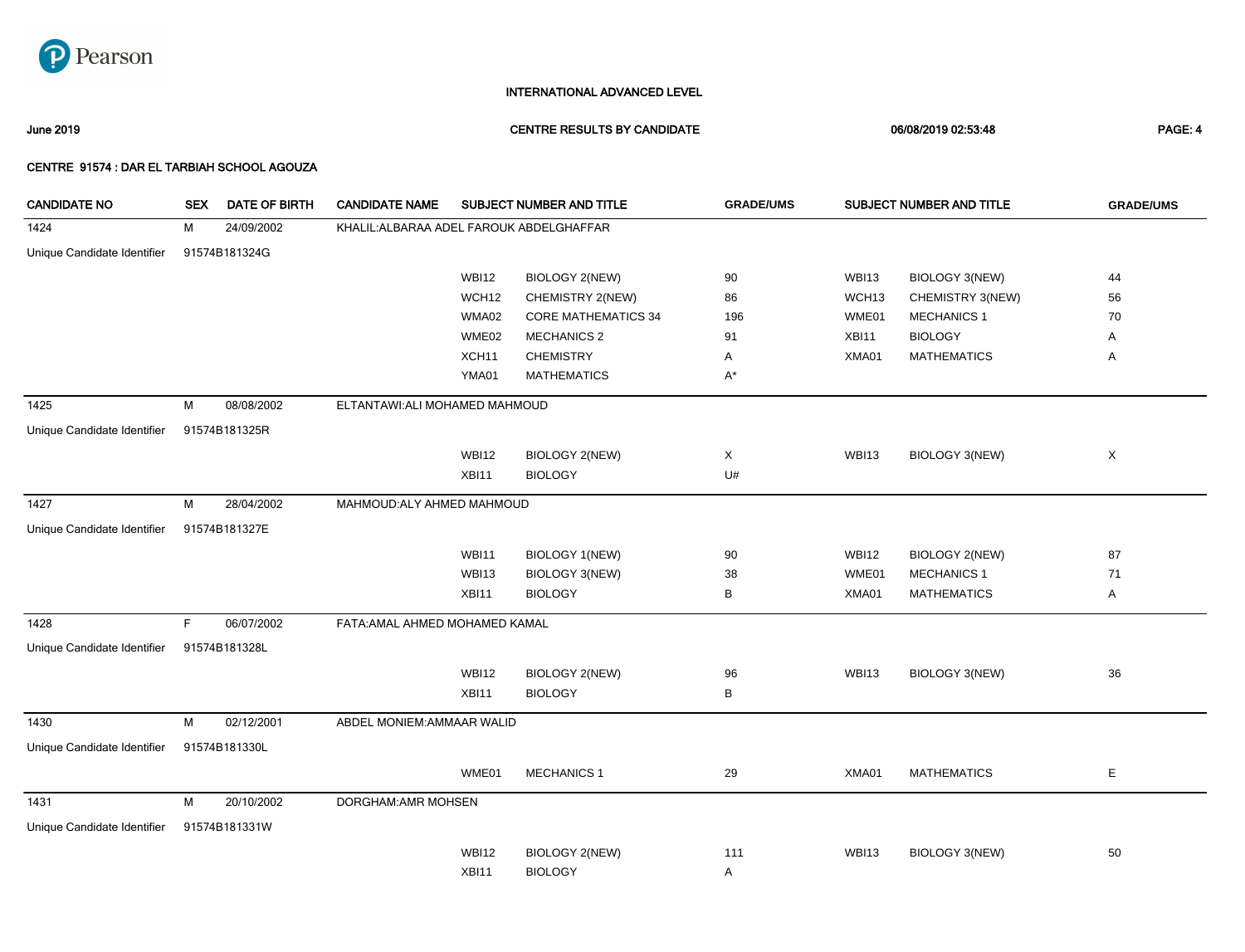

June 2019 CENTRE RESULTS BY CANDIDATE 06/08/2019 02:53:48 PAGE: 5

| <b>CANDIDATE NO</b>         | <b>SEX</b> | DATE OF BIRTH | <b>CANDIDATE NAME</b>           |                   | SUBJECT NUMBER AND TITLE | <b>GRADE/UMS</b> |                   | SUBJECT NUMBER AND TITLE | <b>GRADE/UMS</b> |
|-----------------------------|------------|---------------|---------------------------------|-------------------|--------------------------|------------------|-------------------|--------------------------|------------------|
| 1432                        | F.         | 20/05/2002    | MOHAMED: ANAN HATEM SHARAFELDIN |                   |                          |                  |                   |                          |                  |
| Unique Candidate Identifier |            | 91574B181332C |                                 |                   |                          |                  |                   |                          |                  |
|                             |            |               |                                 | <b>WBI11</b>      | <b>BIOLOGY 1(NEW)</b>    | 87               | <b>WBI12</b>      | BIOLOGY 2(NEW)           | 90               |
|                             |            |               |                                 | <b>WBI13</b>      | <b>BIOLOGY 3(NEW)</b>    | 54               | XBI11             | <b>BIOLOGY</b>           | В                |
| 1433                        | M          | 03/05/2003    | MOHAMED: ANAS FOUAD EZZELDIN    |                   |                          |                  |                   |                          |                  |
| Unique Candidate Identifier |            | 91574B181333H |                                 |                   |                          |                  |                   |                          |                  |
|                             |            |               |                                 |                   |                          |                  |                   |                          |                  |
|                             |            |               |                                 | <b>WBI12</b>      | <b>BIOLOGY 2(NEW)</b>    | 99               | WBI13             | <b>BIOLOGY 3(NEW)</b>    | 44               |
|                             |            |               |                                 | WCH <sub>12</sub> | CHEMISTRY 2(NEW)         | 106              | WCH <sub>13</sub> | CHEMISTRY 3(NEW)         | 56               |
|                             |            |               |                                 | XBI11             | <b>BIOLOGY</b>           | Α                | XCH <sub>11</sub> | <b>CHEMISTRY</b>         | Α                |
| 1434                        | F          | 19/06/2001    | MUHAMED: ARWA DESOKY ALY        |                   |                          |                  |                   |                          |                  |
| Unique Candidate Identifier |            | 91574B181334T |                                 |                   |                          |                  |                   |                          |                  |
|                             |            |               |                                 | <b>WBI12</b>      | <b>BIOLOGY 2(NEW)</b>    | 75               | <b>WBI13</b>      | BIOLOGY 3(NEW)           | 26               |
|                             |            |               |                                 | XBI11             | <b>BIOLOGY</b>           | D                |                   |                          |                  |
| 1435                        | F          | 30/11/2001    | AHAB: AYA AHMED MOHAMED         |                   |                          |                  |                   |                          |                  |
| Unique Candidate Identifier |            | 91574B181335A |                                 |                   |                          |                  |                   |                          |                  |
|                             |            |               |                                 |                   |                          |                  |                   |                          |                  |
|                             |            |               |                                 | <b>WBI12</b>      | <b>BIOLOGY 2(NEW)</b>    | 90               | <b>WBI13</b>      | BIOLOGY 3(NEW)           | 41               |
|                             |            |               |                                 | WME01             | <b>MECHANICS 1</b>       | 79               | XBI11             | <b>BIOLOGY</b>           | Α                |
|                             |            |               |                                 | XMA01             | <b>MATHEMATICS</b>       | Α                |                   |                          |                  |
| 1436                        | F          | 07/07/2002    | ABDEL MONEIM: AYA MAGDI         |                   |                          |                  |                   |                          |                  |
| Unique Candidate Identifier |            | 91574B181336F |                                 |                   |                          |                  |                   |                          |                  |
|                             |            |               |                                 | WME01             | <b>MECHANICS 1</b>       | 45               | XMA01             | <b>MATHEMATICS</b>       | В                |
| 1437                        | M          | 26/03/2002    | ABBAS: BELAL MOHAMED            |                   |                          |                  |                   |                          |                  |
| Unique Candidate Identifier |            | 91574B181337M |                                 |                   |                          |                  |                   |                          |                  |
|                             |            |               |                                 |                   |                          |                  |                   |                          |                  |
|                             |            |               |                                 | WME01             | <b>MECHANICS 1</b>       | 8                | XMA01             | <b>MATHEMATICS</b>       | E                |
| 1438                        | M          | 02/05/2002    | GHAMRY: EYAD WALID KAMAL        |                   |                          |                  |                   |                          |                  |
| Unique Candidate Identifier |            | 91574B181338X |                                 |                   |                          |                  |                   |                          |                  |
|                             |            |               |                                 | <b>WBI11</b>      | <b>BIOLOGY 1(NEW)</b>    | 51               | <b>WBI12</b>      | <b>BIOLOGY 2(NEW)</b>    | 75               |
|                             |            |               |                                 | WBI13             | <b>BIOLOGY 3(NEW)</b>    | 39               | XBI11             | <b>BIOLOGY</b>           | D                |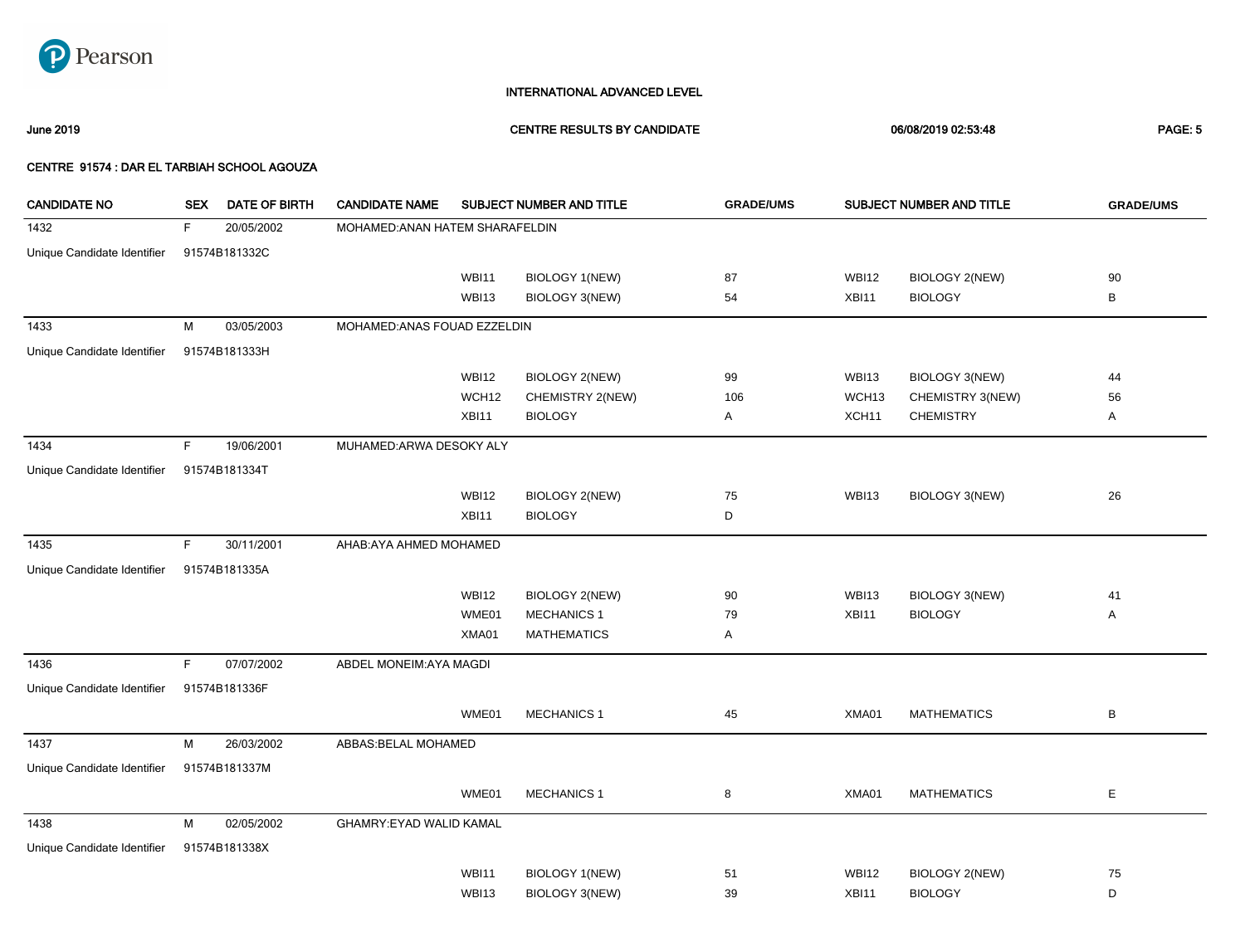

June 2019 CENTRE RESULTS BY CANDIDATE 06/08/2019 02:53:48 PAGE: 6

| <b>CANDIDATE NO</b>         | <b>SEX</b> | <b>DATE OF BIRTH</b> | <b>CANDIDATE NAME</b>                |              | SUBJECT NUMBER AND TITLE | <b>GRADE/UMS</b> | SUBJECT NUMBER AND TITLE |                    | <b>GRADE/UMS</b> |
|-----------------------------|------------|----------------------|--------------------------------------|--------------|--------------------------|------------------|--------------------------|--------------------|------------------|
| 1440                        | F.         | 19/12/2002           | ALI: FARAH MOATASEM HASSAN           |              |                          |                  |                          |                    |                  |
| Unique Candidate Identifier |            | 91574B181340X        |                                      |              |                          |                  |                          |                    |                  |
|                             |            |                      |                                      | <b>WBI12</b> | <b>BIOLOGY 2(NEW)</b>    | 117              | <b>WBI13</b>             | BIOLOGY 3(NEW)     | 42               |
|                             |            |                      |                                      | WCH12        | CHEMISTRY 2(NEW)         | 82               | WCH <sub>13</sub>        | CHEMISTRY 3(NEW)   | 56               |
|                             |            |                      |                                      | XBI11        | <b>BIOLOGY</b>           | Α                | XCH <sub>11</sub>        | <b>CHEMISTRY</b>   | Α                |
| 1442                        | F.         | 14/12/2001           | IBRAHIM: FARAH WAEL FAWZY            |              |                          |                  |                          |                    |                  |
| Unique Candidate Identifier |            | 91574B181342K        |                                      |              |                          |                  |                          |                    |                  |
|                             |            |                      |                                      | <b>WBI11</b> | <b>BIOLOGY 1(NEW)</b>    | 120              | <b>WBI12</b>             | BIOLOGY 2(NEW)     | 102              |
|                             |            |                      |                                      | WBI13        | BIOLOGY 3(NEW)           | 39               | XBI11                    | <b>BIOLOGY</b>     | Α                |
| 1445                        | F.         | 15/08/2002           | HASSAN: GEHAD MOHAMED YEHIA          |              |                          |                  |                          |                    |                  |
| Unique Candidate Identifier |            | 91574B181345G        |                                      |              |                          |                  |                          |                    |                  |
|                             |            |                      |                                      | <b>WBI12</b> | <b>BIOLOGY 2(NEW)</b>    | 120              | <b>WBI13</b>             | BIOLOGY 3(NEW)     | 42               |
|                             |            |                      |                                      | XBI11        | <b>BIOLOGY</b>           | Α                |                          |                    |                  |
| 1447                        | F.         | 01/01/2002           | ELSAWY: HABIBA AHMED SAMIR AHMED     |              |                          |                  |                          |                    |                  |
| Unique Candidate Identifier |            | 91574B181347Y        |                                      |              |                          |                  |                          |                    |                  |
|                             |            |                      |                                      | WME01        | <b>MECHANICS 1</b>       | 55               | XMA01                    | <b>MATHEMATICS</b> | $\mathsf C$      |
| 1448                        | F.         | 16/09/2002           | ABDELAZIZ: HABIBA HOSSAMULDEEN FATHY |              |                          |                  |                          |                    |                  |
| Unique Candidate Identifier |            | 91574B181348E        |                                      |              |                          |                  |                          |                    |                  |
|                             |            |                      |                                      | <b>WBI12</b> | <b>BIOLOGY 2(NEW)</b>    | 108              | <b>WBI13</b>             | BIOLOGY 3(NEW)     | 39               |
|                             |            |                      |                                      | XBI11        | <b>BIOLOGY</b>           | Α                |                          |                    |                  |
| 1449                        | F.         | 27/06/2002           | MOHAMED: HABIBA TAREK KAMAL          |              |                          |                  |                          |                    |                  |
| Unique Candidate Identifier |            | 91574B181349L        |                                      |              |                          |                  |                          |                    |                  |
|                             |            |                      |                                      | WME01        | <b>MECHANICS 1</b>       | 38               | XMA01                    | <b>MATHEMATICS</b> | D                |
| 1451                        | F.         | 04/02/2002           | EL SOUDY: HAJAR YOUSSRY MOHAMED      |              |                          |                  |                          |                    |                  |
| Unique Candidate Identifier |            | 91574B181351L        |                                      |              |                          |                  |                          |                    |                  |
|                             |            |                      |                                      | <b>WBI11</b> | BIOLOGY 1(NEW)           | 75               | <b>WBI12</b>             | BIOLOGY 2(NEW)     | 75               |
|                             |            |                      |                                      | <b>WBI13</b> | BIOLOGY 3(NEW)           | 26               | XBI11                    | <b>BIOLOGY</b>     | $\mathbf C$      |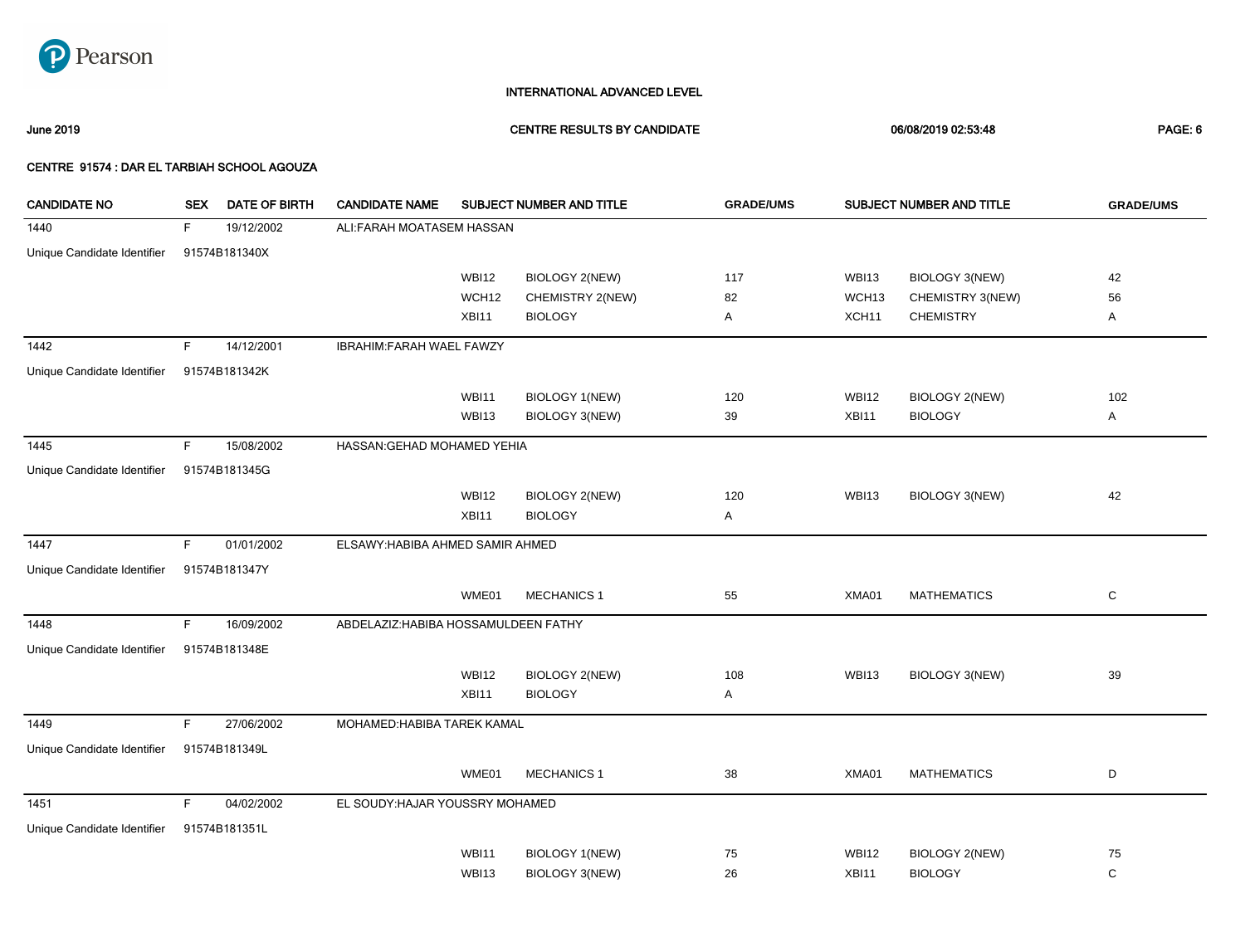

June 2019 CENTRE RESULTS BY CANDIDATE 06/08/2019 02:53:48 PAGE: 7

| <b>CANDIDATE NO</b>         | <b>SEX</b> | <b>DATE OF BIRTH</b> | <b>CANDIDATE NAME</b>             |              | SUBJECT NUMBER AND TITLE                 | <b>GRADE/UMS</b> |              | SUBJECT NUMBER AND TITLE | <b>GRADE/UMS</b> |
|-----------------------------|------------|----------------------|-----------------------------------|--------------|------------------------------------------|------------------|--------------|--------------------------|------------------|
| 1453                        | F          | 28/10/2002           | ANOUS: HANA AHMED MOHAMED KAMEL   |              |                                          |                  |              |                          |                  |
| Unique Candidate Identifier |            | 91574B181353C        |                                   |              |                                          |                  |              |                          |                  |
|                             |            |                      |                                   | <b>WBI11</b> | BIOLOGY 1(NEW)                           | 84               | <b>WBI12</b> | <b>BIOLOGY 2(NEW)</b>    | 84               |
|                             |            |                      |                                   | <b>WBI13</b> | <b>BIOLOGY 3(NEW)</b>                    | 42               | XBI11        | <b>BIOLOGY</b>           | B                |
| 1455                        | F.         | 23/12/2001           | ELHOSSEINY: HANA HESHAM REFAAT    |              |                                          |                  |              |                          |                  |
| Unique Candidate Identifier |            | 91574B181355T        |                                   |              |                                          |                  |              |                          |                  |
|                             |            |                      |                                   | <b>WBI12</b> | <b>BIOLOGY 2(NEW)</b>                    | 102              | <b>WBI13</b> | <b>BIOLOGY 3(NEW)</b>    | 48               |
|                             |            |                      |                                   | WME01        | <b>MECHANICS 1</b>                       | 95               | XBI11        | <b>BIOLOGY</b>           | Α                |
|                             |            |                      |                                   | XMA01        | <b>MATHEMATICS</b>                       | Α                |              |                          |                  |
| 1456                        | F.         | 30/09/2002           | ABDELKAREEM: HANA MAGDY ALY       |              |                                          |                  |              |                          |                  |
| Unique Candidate Identifier |            | 91574B181356A        |                                   |              |                                          |                  |              |                          |                  |
|                             |            |                      |                                   | WBI12        | <b>BIOLOGY 2(NEW)</b>                    | 78               | WBI13        | <b>BIOLOGY 3(NEW)</b>    | 47               |
|                             |            |                      |                                   | XBI11        | <b>BIOLOGY</b>                           | В                |              |                          |                  |
| 1457                        | М          | 27/10/2002           | MAHMOUD: HASSAN EMAD ABDELMONIEM  |              |                                          |                  |              |                          |                  |
| Unique Candidate Identifier |            | 91574B181357F        |                                   |              |                                          |                  |              |                          |                  |
|                             |            |                      |                                   | WME01        | <b>MECHANICS 1</b>                       | 70               | XMA01        | <b>MATHEMATICS</b>       | Α                |
| 1458                        | M          | 26/05/2002           |                                   |              | ELBASIOUNY: HOSSAM MAHMOUD MOHAMED SABER |                  |              |                          |                  |
| Unique Candidate Identifier |            | 91574B181358M        |                                   |              |                                          |                  |              |                          |                  |
|                             |            |                      |                                   | <b>WBI11</b> | BIOLOGY 1(NEW)                           | 24               | <b>WBI12</b> | <b>BIOLOGY 2(NEW)</b>    | 23               |
|                             |            |                      |                                   | WBI13        | BIOLOGY 3(NEW)                           | 10               | XBI11        | <b>BIOLOGY</b>           | U                |
| 1460                        | м          | 26/09/2002           | MAHMOUD: ISLAM NOUR EL DEEN SALEM |              |                                          |                  |              |                          |                  |
| Unique Candidate Identifier |            | 91574B181360M        |                                   |              |                                          |                  |              |                          |                  |
|                             |            |                      |                                   | WME01        | <b>MECHANICS 1</b>                       | 80               | XMA01        | <b>MATHEMATICS</b>       | Α                |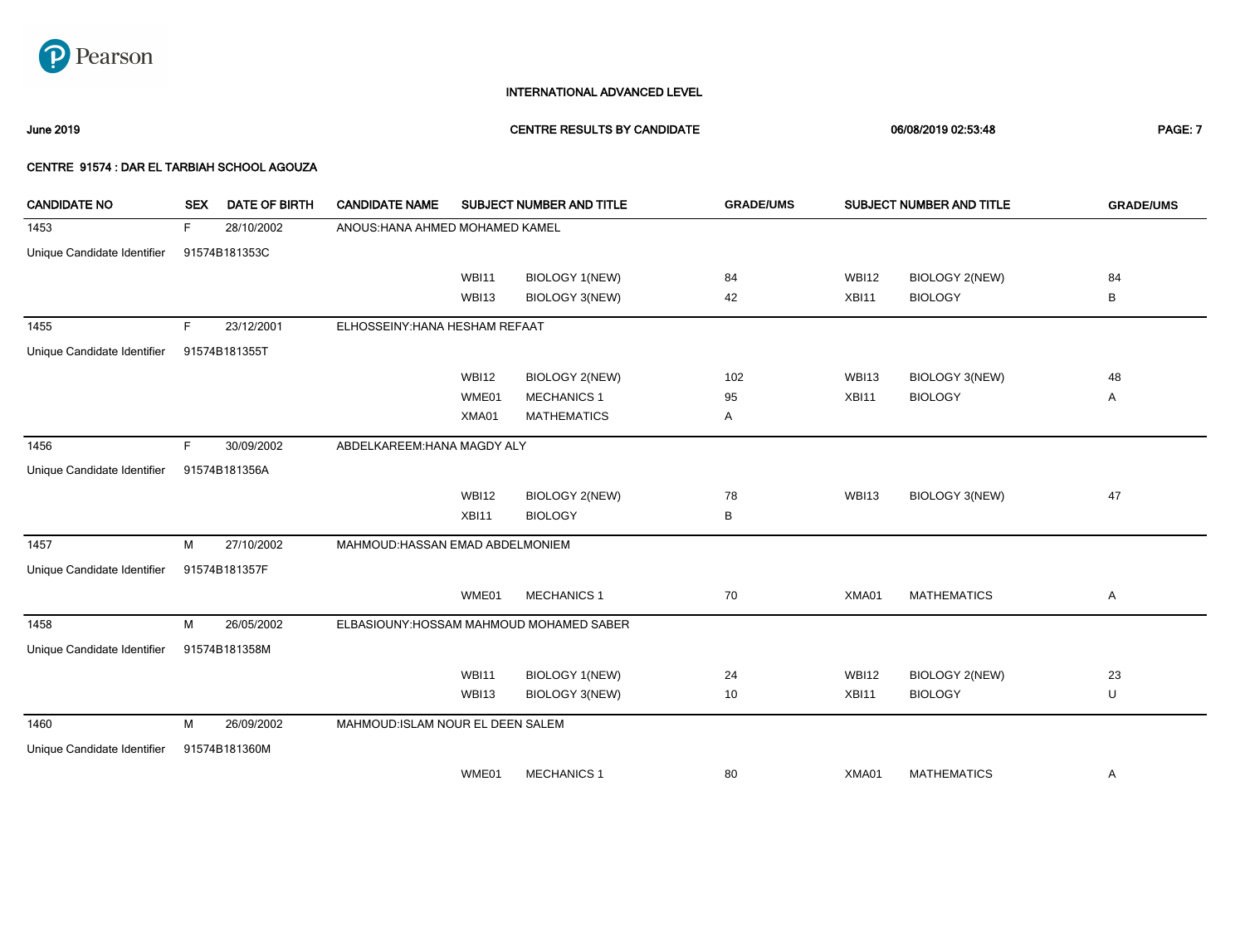

June 2019 CENTRE RESULTS BY CANDIDATE 06/08/2019 02:53:48 PAGE: 8

| <b>CANDIDATE NO</b>         | <b>SEX</b>  | DATE OF BIRTH | <b>CANDIDATE NAME</b>              |              | SUBJECT NUMBER AND TITLE   | <b>GRADE/UMS</b> |              | SUBJECT NUMBER AND TITLE | <b>GRADE/UMS</b> |
|-----------------------------|-------------|---------------|------------------------------------|--------------|----------------------------|------------------|--------------|--------------------------|------------------|
| 1461                        | F           | 01/01/2002    | SAMIR: JOUMANA AHMED MOHAMED       |              |                            |                  |              |                          |                  |
| Unique Candidate Identifier |             | 91574B181361X |                                    |              |                            |                  |              |                          |                  |
|                             |             |               |                                    | WBI01        | <b>BIOLOGY 1</b>           | 118              | <b>WBI02</b> | <b>BIOLOGY 2</b>         | 64               |
|                             |             |               |                                    | WBI03        | <b>BIOLOGY 3</b>           | 42               | WBI04        | <b>BIOLOGY 4</b>         | 96               |
|                             |             |               |                                    | WBI05        | <b>BIOLOGY 5</b>           | 60               | <b>WBI06</b> | <b>BIOLOGY 6</b>         | 45               |
|                             |             |               |                                    | XBI01        | <b>BIOLOGY</b>             | в                | YBI01        | <b>BIOLOGY</b>           | B                |
| 1464                        | M           | 09/01/2002    | SALEH: KARIM AHMED                 |              |                            |                  |              |                          |                  |
| Unique Candidate Identifier |             | 91574B181364V |                                    |              |                            |                  |              |                          |                  |
|                             |             |               |                                    | WMA01        | <b>CORE MATHEMATICS 12</b> | 131              | WME01        | <b>MECHANICS 1</b>       | 57               |
|                             |             |               |                                    | XMA01        | <b>MATHEMATICS</b>         | C                |              |                          |                  |
| 1466                        | F.          | 07/04/2002    | ABDEL RAHMAN: LAILA KHALED IBRAHEM |              |                            |                  |              |                          |                  |
| Unique Candidate Identifier |             | 91574B181366G |                                    |              |                            |                  |              |                          |                  |
|                             |             |               |                                    | WME01        | <b>MECHANICS 1</b>         | 21               | XMA01        | <b>MATHEMATICS</b>       | C                |
| 1469                        | M           | 23/07/2002    | ABBASS:MAHMOUD SHERIF              |              |                            |                  |              |                          |                  |
| Unique Candidate Identifier |             | 91574B181369E |                                    |              |                            |                  |              |                          |                  |
|                             |             |               |                                    | <b>WBI12</b> | <b>BIOLOGY 2(NEW)</b>      | 120              | <b>WBI13</b> | <b>BIOLOGY 3(NEW)</b>    | 45               |
|                             |             |               |                                    | XBI11        | <b>BIOLOGY</b>             | Α                |              |                          |                  |
| 1470                        | F.          | 02/08/2002    | ABDALLAH: MAI MOHAMED              |              |                            |                  |              |                          |                  |
| Unique Candidate Identifier |             | 91574B181370Y |                                    |              |                            |                  |              |                          |                  |
|                             |             |               |                                    | WME01        | <b>MECHANICS 1</b>         | 60               | XMA01        | <b>MATHEMATICS</b>       | Α                |
| 1471                        | $\mathsf F$ | 08/06/2002    | SABER: MAI NAGI MOHAMED            |              |                            |                  |              |                          |                  |
| Unique Candidate Identifier |             | 91574B181371E |                                    |              |                            |                  |              |                          |                  |
|                             |             |               |                                    | <b>WBI12</b> | <b>BIOLOGY 2(NEW)</b>      | 111              | <b>WBI13</b> | <b>BIOLOGY 3(NEW)</b>    | 47               |
|                             |             |               |                                    | XBI11        | <b>BIOLOGY</b>             | Α                |              |                          |                  |
| 1472                        | F.          | 06/03/2002    | MEHANNA: MALAK ABDULLAH MOHAMED    |              |                            |                  |              |                          |                  |
| Unique Candidate Identifier |             | 91574B181372L |                                    |              |                            |                  |              |                          |                  |
|                             |             |               |                                    | <b>WBI12</b> | BIOLOGY 2(NEW)             | 81               | <b>WBI13</b> | <b>BIOLOGY 3(NEW)</b>    | 34               |
|                             |             |               |                                    | XBI11        | <b>BIOLOGY</b>             | C                |              |                          |                  |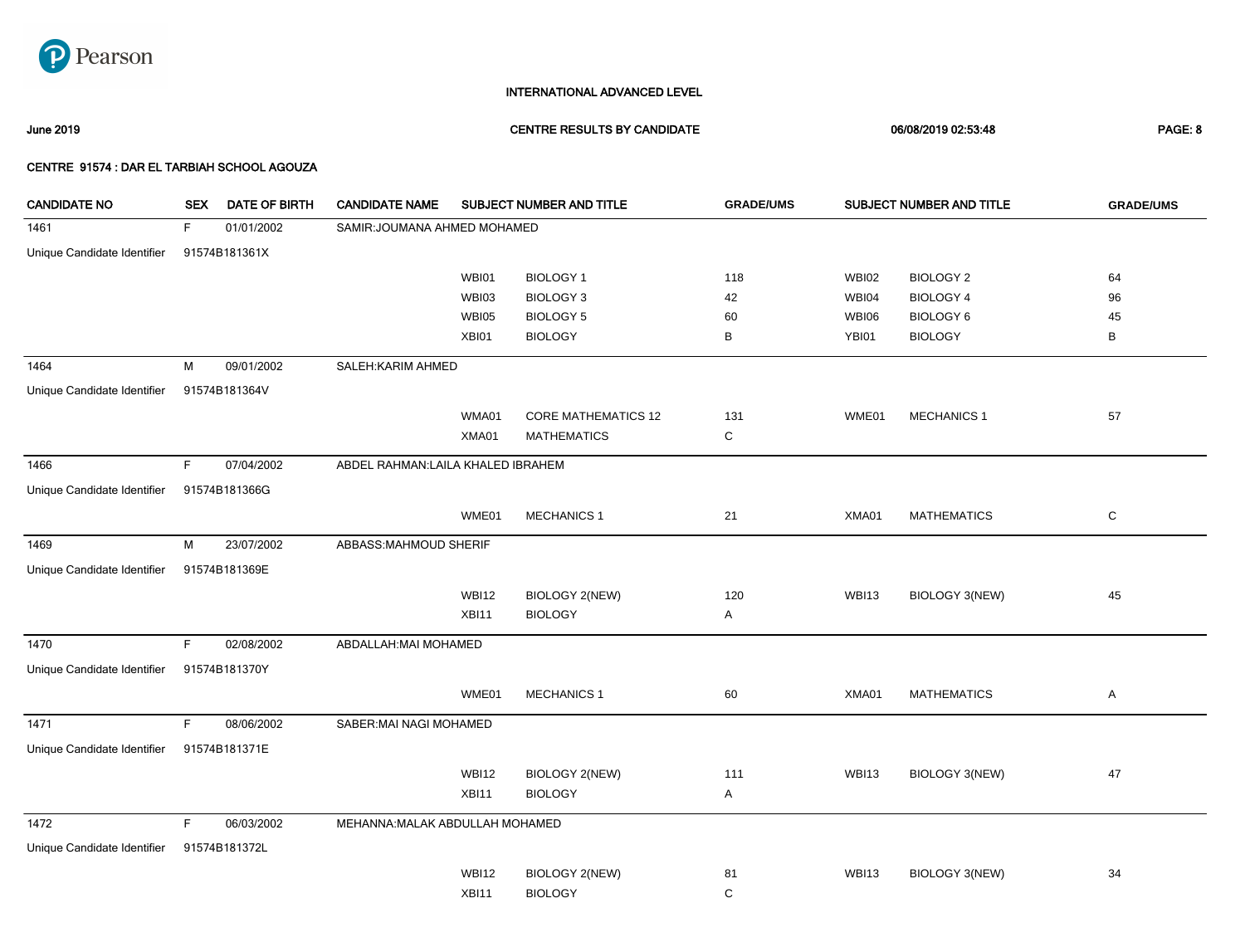

June 2019 CENTRE RESULTS BY CANDIDATE 06/08/2019 02:53:48 PAGE: 9

| <b>CANDIDATE NO</b>         | <b>SEX</b> | <b>DATE OF BIRTH</b> | <b>CANDIDATE NAME</b>                 |                   | SUBJECT NUMBER AND TITLE   | <b>GRADE/UMS</b> |              | SUBJECT NUMBER AND TITLE | <b>GRADE/UMS</b> |
|-----------------------------|------------|----------------------|---------------------------------------|-------------------|----------------------------|------------------|--------------|--------------------------|------------------|
| 1473                        | F.         | 20/02/2002           | ABDELAZIZ: MALAK MOHAMED OTHMAN       |                   |                            |                  |              |                          |                  |
| Unique Candidate Identifier |            | 91574B181373W        |                                       |                   |                            |                  |              |                          |                  |
|                             |            |                      |                                       | WME01             | <b>MECHANICS 1</b>         | 43               | XMA01        | <b>MATHEMATICS</b>       | C                |
| 1474                        | м          | 29/12/2002           | FAHMY: MALEK ESSAM MAHMOUD            |                   |                            |                  |              |                          |                  |
| Unique Candidate Identifier |            | 91574B181374C        |                                       |                   |                            |                  |              |                          |                  |
|                             |            |                      |                                       | <b>WBI12</b>      | <b>BIOLOGY 2(NEW)</b>      | 96               | <b>WBI13</b> | BIOLOGY 3(NEW)           | 41               |
|                             |            |                      |                                       | WMA01             | <b>CORE MATHEMATICS 12</b> | 197              | WME01        | <b>MECHANICS 1</b>       | 82               |
|                             |            |                      |                                       | XBI11             | <b>BIOLOGY</b>             | С                | XMA01        | <b>MATHEMATICS</b>       | A                |
| 1476                        | F          | 05/05/2002           | SADEK: MARIAM MAGED KAMEEL            |                   |                            |                  |              |                          |                  |
| Unique Candidate Identifier |            | 91574B181376T        |                                       |                   |                            |                  |              |                          |                  |
|                             |            |                      |                                       | <b>WBI11</b>      | <b>BIOLOGY 1(NEW)</b>      | 51               | <b>WBI12</b> | <b>BIOLOGY 2(NEW)</b>    | 93               |
|                             |            |                      |                                       | WBI13             | BIOLOGY 3(NEW)             | 45               | WCH12        | CHEMISTRY 2(NEW)         | 80               |
|                             |            |                      |                                       | WCH <sub>13</sub> | CHEMISTRY 3(NEW)           | 54               | WME01        | <b>MECHANICS 1</b>       | 82               |
|                             |            |                      |                                       | XBI11             | <b>BIOLOGY</b>             | С                | XCH11        | <b>CHEMISTRY</b>         | A                |
|                             |            |                      |                                       | XMA01             | <b>MATHEMATICS</b>         | Α                |              |                          |                  |
| 1477                        | F          | 23/10/2001           | FARRAG: MARIAM MOHAMED FARRAG MOHAMED |                   |                            |                  |              |                          |                  |
| Unique Candidate Identifier |            | 91574B181377A        |                                       |                   |                            |                  |              |                          |                  |
|                             |            |                      |                                       | WME01             | <b>MECHANICS 1</b>         | 53               | XMA01        | <b>MATHEMATICS</b>       | В                |
| 1478                        | М          | 28/11/2001           | ADEEB: MARK MEDHAT                    |                   |                            |                  |              |                          |                  |
| Unique Candidate Identifier |            | 91574B181378F        |                                       |                   |                            |                  |              |                          |                  |
|                             |            |                      |                                       | <b>WBI11</b>      | <b>BIOLOGY 1(NEW)</b>      | 102              | <b>WBI12</b> | BIOLOGY 2(NEW)           | 60               |
|                             |            |                      |                                       | WBI13             | BIOLOGY 3(NEW)             | 32               | XBI11        | <b>BIOLOGY</b>           | C                |
| 1479                        | F          | 01/10/2002           | FATHALLA: MARWA ASHRAF ABDELFATTAH    |                   |                            |                  |              |                          |                  |
| Unique Candidate Identifier |            | 91574B181379M        |                                       |                   |                            |                  |              |                          |                  |
|                             |            |                      |                                       | <b>WBI11</b>      | <b>BIOLOGY 1(NEW)</b>      | 99               | <b>WBI12</b> | <b>BIOLOGY 2(NEW)</b>    | 87               |
|                             |            |                      |                                       | WBI13             | BIOLOGY 3(NEW)             | 39               | XBI11        | <b>BIOLOGY</b>           | B                |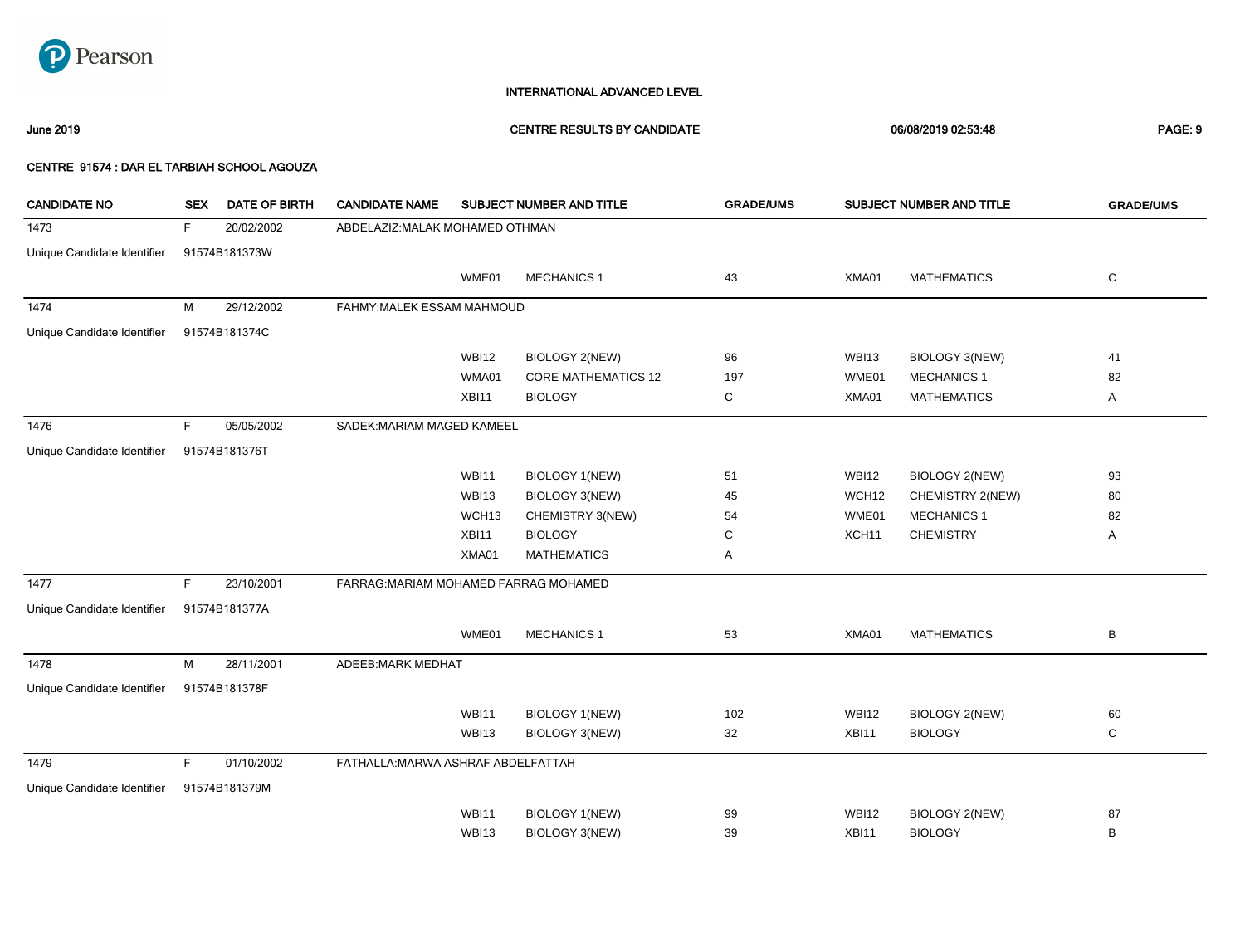

### June 2019 CENTRE RESULTS BY CANDIDATE 06/08/2019 02:53:48 PAGE: 10

| <b>CANDIDATE NO</b>         | <b>SEX</b> | DATE OF BIRTH | <b>CANDIDATE NAME</b>                |                   | SUBJECT NUMBER AND TITLE                    | <b>GRADE/UMS</b> |                   | SUBJECT NUMBER AND TITLE | <b>GRADE/UMS</b> |
|-----------------------------|------------|---------------|--------------------------------------|-------------------|---------------------------------------------|------------------|-------------------|--------------------------|------------------|
| 1480                        | M          | 29/09/2002    | ELDIFRAWY: MARWAN MOHAMED ABDELMONEM |                   |                                             |                  |                   |                          |                  |
| Unique Candidate Identifier |            | 91574B181380F |                                      |                   |                                             |                  |                   |                          |                  |
|                             |            |               |                                      | WBI12             | BIOLOGY 2(NEW)                              | 105              | WBI13             | BIOLOGY 3(NEW)           | 54               |
|                             |            |               |                                      | WME01             | <b>MECHANICS 1</b>                          | 80               | XBI11             | <b>BIOLOGY</b>           | Α                |
|                             |            |               |                                      | XMA01             | <b>MATHEMATICS</b>                          | В                |                   |                          |                  |
| 1481                        | F          | 15/04/2002    | ELSHAER: MARYAM DIAAELDIN ABDELHAY   |                   |                                             |                  |                   |                          |                  |
| Unique Candidate Identifier |            | 91574B181381M |                                      |                   |                                             |                  |                   |                          |                  |
|                             |            |               |                                      | WME01             | <b>MECHANICS 1</b>                          | X                |                   |                          |                  |
| 1483                        | M          | 07/01/2003    | MEHANY: MATHEW HANY FAEK             |                   |                                             |                  |                   |                          |                  |
| Unique Candidate Identifier |            | 91574B181383D |                                      |                   |                                             |                  |                   |                          |                  |
|                             |            |               |                                      | <b>WBI11</b>      | <b>BIOLOGY 1(NEW)</b>                       | 75               | <b>WBI12</b>      | BIOLOGY 2(NEW)           | 40               |
|                             |            |               |                                      | WBI13             | BIOLOGY 3(NEW)                              | 42               | WME01             | <b>MECHANICS 1</b>       | 60               |
|                             |            |               |                                      | XBI11             | <b>BIOLOGY</b>                              | D                | XMA01             | <b>MATHEMATICS</b>       | В                |
| 1485                        | F.         | 18/03/2003    |                                      |                   | HAMMOUDA: MENNA TULLAH HESHAM MOHAMED FATHY |                  |                   |                          |                  |
| Unique Candidate Identifier |            | 91574B181385V |                                      |                   |                                             |                  |                   |                          |                  |
|                             |            |               |                                      | <b>WBI12</b>      | <b>BIOLOGY 2(NEW)</b>                       | 105              | <b>WBI13</b>      | BIOLOGY 3(NEW)           | 41               |
|                             |            |               |                                      | XBI11             | <b>BIOLOGY</b>                              | Α                |                   |                          |                  |
| 1487                        | M          | 01/09/2002    | ABDEL MONIEM: MOHAMED AHMED MOHAMED  |                   |                                             |                  |                   |                          |                  |
| Unique Candidate Identifier |            | 91574B181387G |                                      |                   |                                             |                  |                   |                          |                  |
|                             |            |               |                                      | WCH <sub>12</sub> | CHEMISTRY 2(NEW)                            | 94               | WCH13             | CHEMISTRY 3(NEW)         | 59               |
|                             |            |               |                                      | WME01             | <b>MECHANICS 1</b>                          | 93               | XCH <sub>11</sub> | <b>CHEMISTRY</b>         | Α                |
|                             |            |               |                                      | XMA01             | <b>MATHEMATICS</b>                          | Α                |                   |                          |                  |
| 1488                        | M          | 07/05/2002    | ELSAYED: MOHAMED AHMED SAMEH         |                   |                                             |                  |                   |                          |                  |
| Unique Candidate Identifier |            | 91574B181388R |                                      |                   |                                             |                  |                   |                          |                  |
|                             |            |               |                                      | WME01             | <b>MECHANICS 1</b>                          | $\overline{7}$   | XMA01             | <b>MATHEMATICS</b>       | D                |
| 1489                        | M          | 04/11/2002    | EL GAMMAL: MOHAMED AYMAN IBRAHIM     |                   |                                             |                  |                   |                          |                  |
| Unique Candidate Identifier |            | 91574B181389Y |                                      |                   |                                             |                  |                   |                          |                  |
|                             |            |               |                                      | WME01             | <b>MECHANICS 1</b>                          | 83               | XMA01             | <b>MATHEMATICS</b>       | Α                |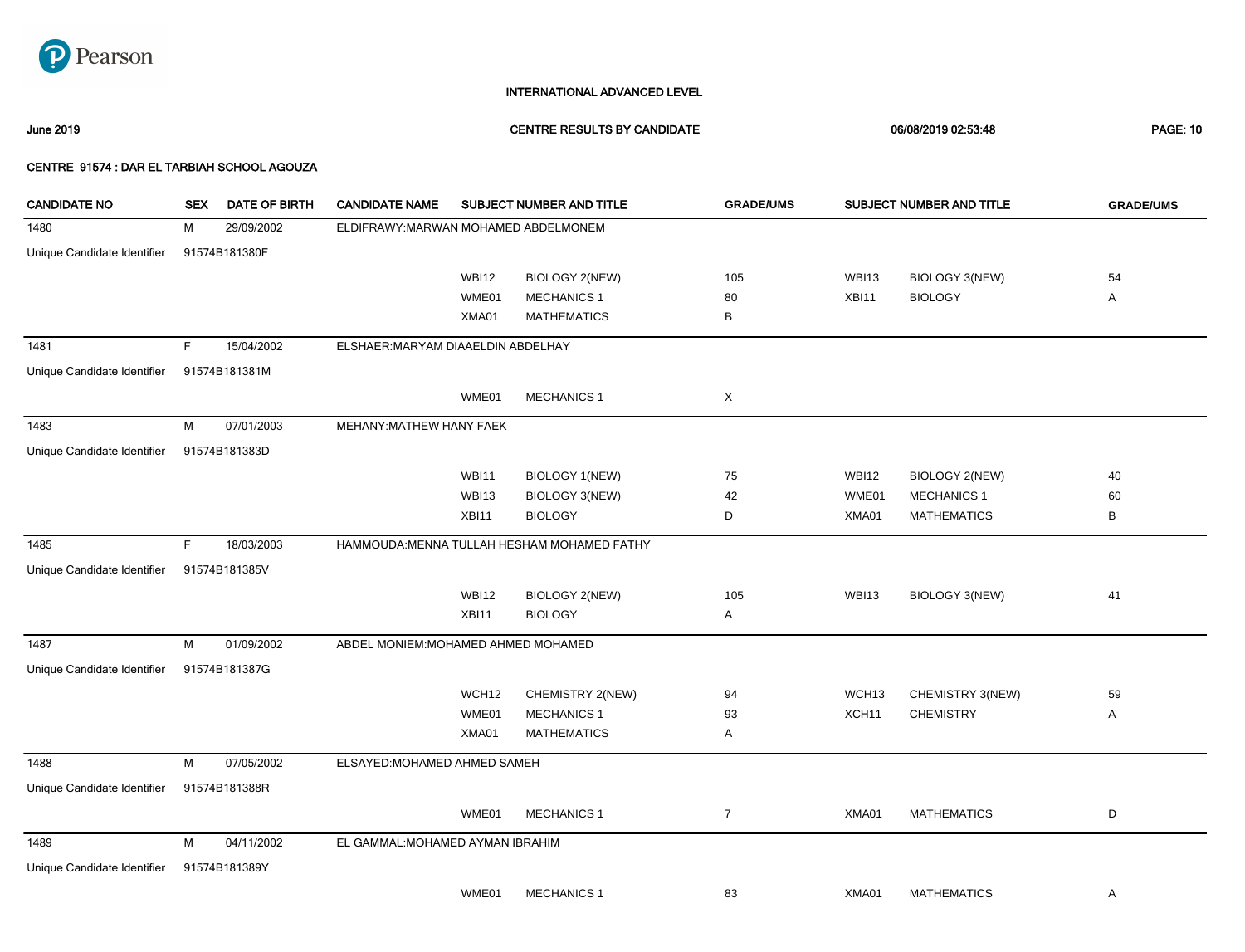

June 2019 CENTRE RESULTS BY CANDIDATE 06/08/2019 02:53:48 PAGE: 11

| <b>CANDIDATE NO</b>         | <b>SEX</b> | <b>DATE OF BIRTH</b> | <b>CANDIDATE NAME</b>         |              | SUBJECT NUMBER AND TITLE   | <b>GRADE/UMS</b> |              | SUBJECT NUMBER AND TITLE | <b>GRADE/UMS</b> |
|-----------------------------|------------|----------------------|-------------------------------|--------------|----------------------------|------------------|--------------|--------------------------|------------------|
| 1490                        | м          | 30/10/2002           | IBRAHIM: MOHAMED EMAD         |              |                            |                  |              |                          |                  |
| Unique Candidate Identifier |            | 91574B183373V        |                               |              |                            |                  |              |                          |                  |
|                             |            |                      |                               | <b>WBI12</b> | <b>BIOLOGY 2(NEW)</b>      | 114              | <b>WBI13</b> | BIOLOGY 3(NEW)           | 44               |
|                             |            |                      |                               | WME01        | <b>MECHANICS 1</b>         | 93               | XBI11        | <b>BIOLOGY</b>           | Α                |
|                             |            |                      |                               | XMA01        | <b>MATHEMATICS</b>         | Α                |              |                          |                  |
| 1491                        | М          | 23/12/2001           | AHMED: MOHAMED EMAM BADIE     |              |                            |                  |              |                          |                  |
| Unique Candidate Identifier |            | 91574B181391Y        |                               |              |                            |                  |              |                          |                  |
|                             |            |                      |                               | <b>WBI12</b> | <b>BIOLOGY 2(NEW)</b>      | 108              | <b>WBI13</b> | <b>BIOLOGY 3(NEW)</b>    | 42               |
|                             |            |                      |                               | WME01        | <b>MECHANICS 1</b>         | 74               | XBI11        | <b>BIOLOGY</b>           | Α                |
|                             |            |                      |                               | XMA01        | <b>MATHEMATICS</b>         | Α                |              |                          |                  |
| 1492                        | М          | 14/07/2002           | AHMED: MOHAMED GAMAL MOHAMED  |              |                            |                  |              |                          |                  |
| Unique Candidate Identifier |            | 91574B181392E        |                               |              |                            |                  |              |                          |                  |
|                             |            |                      |                               | <b>WBI11</b> | <b>BIOLOGY 1(NEW)</b>      | 45               | <b>WBI12</b> | <b>BIOLOGY 2(NEW)</b>    | 60               |
|                             |            |                      |                               | <b>WBI13</b> | BIOLOGY 3(NEW)             | 34               | XBI11        | <b>BIOLOGY</b>           | Е                |
| 1493                        | м          | 12/05/2002           | SAQR: MOHAMED HOSSAM ALY SAQR |              |                            |                  |              |                          |                  |
| Unique Candidate Identifier |            | 91574B181393L        |                               |              |                            |                  |              |                          |                  |
|                             |            |                      |                               | WME01        | <b>MECHANICS 1</b>         | 23               | XMA01        | <b>MATHEMATICS</b>       | D                |
| 1494                        | M          | 28/07/2002           | HASSAN: MOHAMED KHALED        |              |                            |                  |              |                          |                  |
| Unique Candidate Identifier |            | 91574B181394W        |                               |              |                            |                  |              |                          |                  |
|                             |            |                      |                               | <b>WBI11</b> | BIOLOGY 1(NEW)             | 32               | <b>WBI12</b> | <b>BIOLOGY 2(NEW)</b>    | 28               |
|                             |            |                      |                               | WBI13        | BIOLOGY 3(NEW)             | 30               | XBI11        | <b>BIOLOGY</b>           | U                |
| 1495                        | м          | 23/09/2002           | MOTAWIE: MOHAMED MOSTAFA      |              |                            |                  |              |                          |                  |
| Unique Candidate Identifier |            | 91574B181395C        |                               |              |                            |                  |              |                          |                  |
|                             |            |                      |                               | WMA01        | <b>CORE MATHEMATICS 12</b> | 137              | WME01        | <b>MECHANICS 1</b>       | 61               |
|                             |            |                      |                               | XMA01        | <b>MATHEMATICS</b>         | С                |              |                          |                  |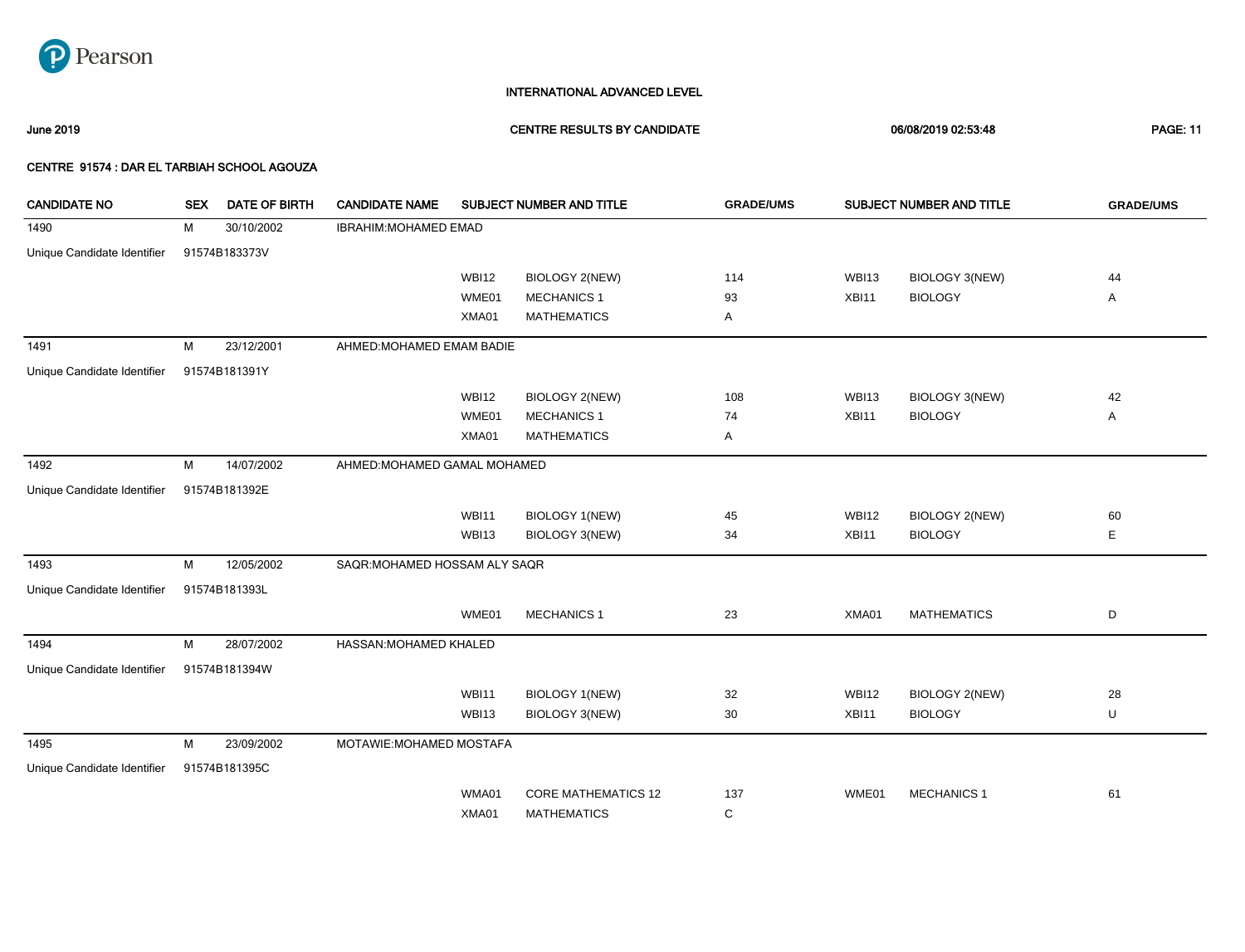

June 2019 CENTRE RESULTS BY CANDIDATE 06/08/2019 02:53:48 PAGE: 12

| <b>CANDIDATE NO</b>         | <b>SEX</b> | <b>DATE OF BIRTH</b> | <b>CANDIDATE NAME</b>                |                   | SUBJECT NUMBER AND TITLE | <b>GRADE/UMS</b> |                   | SUBJECT NUMBER AND TITLE | <b>GRADE/UMS</b> |
|-----------------------------|------------|----------------------|--------------------------------------|-------------------|--------------------------|------------------|-------------------|--------------------------|------------------|
| 1496                        | м          | 01/04/2002           | EL SAYED: MOHAMED RAAFAT HAMED       |                   |                          |                  |                   |                          |                  |
| Unique Candidate Identifier |            | 91574B181396H        |                                      |                   |                          |                  |                   |                          |                  |
|                             |            |                      |                                      | <b>WBI12</b>      | <b>BIOLOGY 2(NEW)</b>    | 117              | <b>WBI13</b>      | BIOLOGY 3(NEW)           | 48               |
|                             |            |                      |                                      | WME01             | <b>MECHANICS 1</b>       | 90               | XBI11             | <b>BIOLOGY</b>           | Α                |
|                             |            |                      |                                      | XMA01             | <b>MATHEMATICS</b>       | Α                |                   |                          |                  |
| 1497                        | M          | 08/03/2003           | ZAKY: MOHAMED SAMEH MOHAMED HAMED    |                   |                          |                  |                   |                          |                  |
| Unique Candidate Identifier |            | 91574B181397T        |                                      |                   |                          |                  |                   |                          |                  |
|                             |            |                      |                                      | <b>WBI11</b>      | <b>BIOLOGY 1(NEW)</b>    | 72               | <b>WBI12</b>      | <b>BIOLOGY 2(NEW)</b>    | 48               |
|                             |            |                      |                                      | WBI13             | BIOLOGY 3(NEW)           | 24               | XBI11             | <b>BIOLOGY</b>           | Е                |
| 1498                        | м          | 03/06/2002           | ALI: MOHAMED WAEL ABD ELAZIZ         |                   |                          |                  |                   |                          |                  |
| Unique Candidate Identifier |            | 91574B181398A        |                                      |                   |                          |                  |                   |                          |                  |
|                             |            |                      |                                      | WAA01             | ARABIC 1                 | Χ                | WAA02             | ARABIC <sub>2</sub>      | X                |
|                             |            |                      |                                      | WME01             | <b>MECHANICS 1</b>       | 93               | XAA01             | <b>ARABIC</b>            | X                |
|                             |            |                      |                                      | XMA01             | <b>MATHEMATICS</b>       | Α                | YAA01             | <b>ARABIC</b>            | X                |
| 1499                        | М          | 20/03/2002           | HAFEZ: MOHANAD MAGDY MOHAMED RAMADAN |                   |                          |                  |                   |                          |                  |
| Unique Candidate Identifier |            | 91574B181399F        |                                      |                   |                          |                  |                   |                          |                  |
|                             |            |                      |                                      | <b>WBI11</b>      | <b>BIOLOGY 1(NEW)</b>    | 51               | <b>WBI12</b>      | <b>BIOLOGY 2(NEW)</b>    | 120              |
|                             |            |                      |                                      | WBI13             | BIOLOGY 3(NEW)           | 42               | XBI11             | <b>BIOLOGY</b>           | В                |
| 1501                        | M          | 17/05/2002           | ABDELWAHAB: MOSTAFA ISLAM            |                   |                          |                  |                   |                          |                  |
| Unique Candidate Identifier |            | 91574B181401D        |                                      |                   |                          |                  |                   |                          |                  |
|                             |            |                      |                                      | <b>WBI12</b>      | <b>BIOLOGY 2(NEW)</b>    | 120              | <b>WBI13</b>      | <b>BIOLOGY 3(NEW)</b>    | 50               |
|                             |            |                      |                                      | WCH12             | CHEMISTRY 2(NEW)         | 70               | WCH <sub>13</sub> | CHEMISTRY 3(NEW)         | 51               |
|                             |            |                      |                                      | WME01             | <b>MECHANICS 1</b>       | 74               | XBI11             | <b>BIOLOGY</b>           | Α                |
|                             |            |                      |                                      | XCH <sub>11</sub> | <b>CHEMISTRY</b>         | В                |                   |                          |                  |
| 1502                        | M          | 08/11/2002           | ASSAD: MOSTAFA MOHAMED               |                   |                          |                  |                   |                          |                  |
| Unique Candidate Identifier |            | 91574B181402K        |                                      |                   |                          |                  |                   |                          |                  |
|                             |            |                      |                                      | WME01             | <b>MECHANICS 1</b>       | 28               | XMA01             | <b>MATHEMATICS</b>       | U                |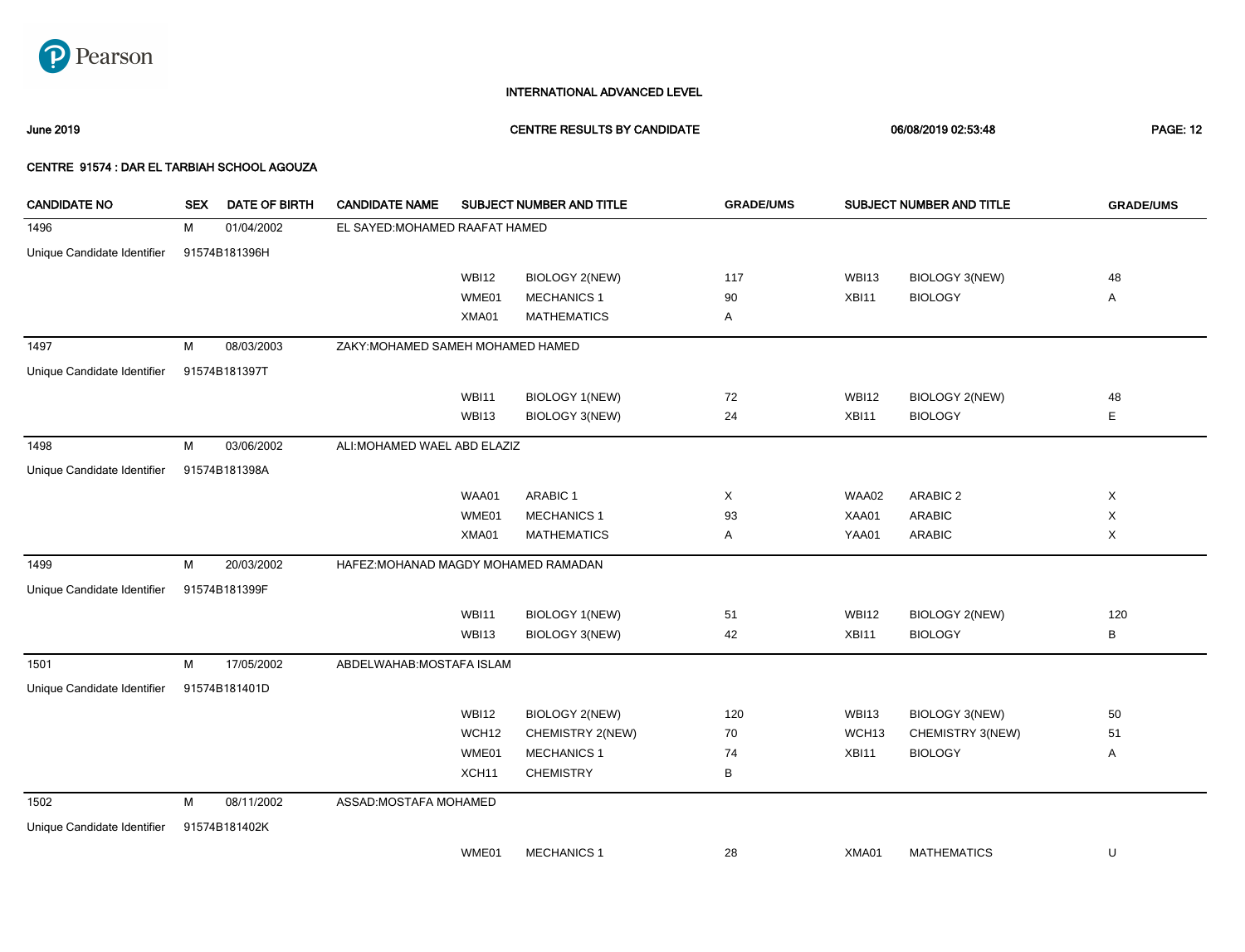

### June 2019 CENTRE RESULTS BY CANDIDATE 06/08/2019 02:53:48 PAGE: 13

| <b>CANDIDATE NO</b>         | <b>SEX</b> | <b>DATE OF BIRTH</b> | <b>CANDIDATE NAME</b>              |              | SUBJECT NUMBER AND TITLE                         | <b>GRADE/UMS</b> |              | SUBJECT NUMBER AND TITLE | <b>GRADE/UMS</b> |
|-----------------------------|------------|----------------------|------------------------------------|--------------|--------------------------------------------------|------------------|--------------|--------------------------|------------------|
| 1503                        | М          | 06/02/2003           | ABDELRAHMAN: MOUSTAFA FAYEZ KASSEM |              |                                                  |                  |              |                          |                  |
| Unique Candidate Identifier |            | 91574B181403V        |                                    |              |                                                  |                  |              |                          |                  |
|                             |            |                      |                                    | WMA01        | <b>CORE MATHEMATICS 12</b>                       | 90               | WME01        | <b>MECHANICS 1</b>       | 52               |
|                             |            |                      |                                    | XMA01        | <b>MATHEMATICS</b>                               | С                |              |                          |                  |
| 1504                        | М          | 22/04/2003           | MOUSTAFA: MOUSTAFA MOHAMED MAGDY   |              |                                                  |                  |              |                          |                  |
| Unique Candidate Identifier |            | 91574B181404B        |                                    |              |                                                  |                  |              |                          |                  |
|                             |            |                      |                                    | <b>WBI12</b> | <b>BIOLOGY 2(NEW)</b>                            | 102              | WBI13        | <b>BIOLOGY 3(NEW)</b>    | 45               |
|                             |            |                      |                                    | XBI11        | <b>BIOLOGY</b>                                   | Α                |              |                          |                  |
| 1505                        | M          | 16/09/2002           | MARZOUK: MUSTAFA WALID             |              |                                                  |                  |              |                          |                  |
| Unique Candidate Identifier |            | 91574B181405G        |                                    |              |                                                  |                  |              |                          |                  |
|                             |            |                      |                                    | WME01        | <b>MECHANICS 1</b>                               | 32               | XMA01        | <b>MATHEMATICS</b>       | $\mathsf E$      |
| 1506                        | F.         | 05/03/2003           | MOHAMED:NADA AHMED A.AZIZ          |              |                                                  |                  |              |                          |                  |
| Unique Candidate Identifier |            | 91574B181406R        |                                    |              |                                                  |                  |              |                          |                  |
|                             |            |                      |                                    | <b>WBI11</b> | BIOLOGY 1(NEW)                                   | 54               | <b>WBI12</b> | <b>BIOLOGY 2(NEW)</b>    | 56               |
|                             |            |                      |                                    | WBI13        | <b>BIOLOGY 3(NEW)</b>                            | 36               | XBI11        | <b>BIOLOGY</b>           | D                |
| 1507                        | F.         | 06/01/2002           | SOBEIH: NADEEN ALAA ELDIN ADEL     |              |                                                  |                  |              |                          |                  |
|                             |            |                      |                                    |              |                                                  |                  |              |                          |                  |
| Unique Candidate Identifier |            | 91574B181407Y        |                                    |              |                                                  |                  |              |                          |                  |
|                             |            |                      |                                    | WMA01        | <b>CORE MATHEMATICS 12</b><br><b>MATHEMATICS</b> | 145              | WME01        | <b>MECHANICS 1</b>       | 53               |
|                             |            |                      |                                    | XMA01        |                                                  | С                |              |                          |                  |
| 1508                        | F.         | 05/11/2001           | SHAFIK: NATALIE MAGED MOUNIR       |              |                                                  |                  |              |                          |                  |
| Unique Candidate Identifier |            | 91574B181408E        |                                    |              |                                                  |                  |              |                          |                  |
|                             |            |                      |                                    | <b>WBI11</b> | BIOLOGY 1(NEW)                                   | 27               | <b>WBI12</b> | <b>BIOLOGY 2(NEW)</b>    | 20               |
|                             |            |                      |                                    | WBI13        | <b>BIOLOGY 3(NEW)</b>                            | 11               | XBI11        | <b>BIOLOGY</b>           | U                |
| 1509                        | F.         | 15/08/2002           | <b>BADR:NAYERA AHMED MOHAMED</b>   |              |                                                  |                  |              |                          |                  |
| Unique Candidate Identifier |            | 91574B181409L        |                                    |              |                                                  |                  |              |                          |                  |
|                             |            |                      |                                    | <b>WBI12</b> | <b>BIOLOGY 2(NEW)</b>                            | 64               | <b>WBI13</b> | <b>BIOLOGY 3(NEW)</b>    | 36               |
|                             |            |                      |                                    | XBI11        | <b>BIOLOGY</b>                                   | D                |              |                          |                  |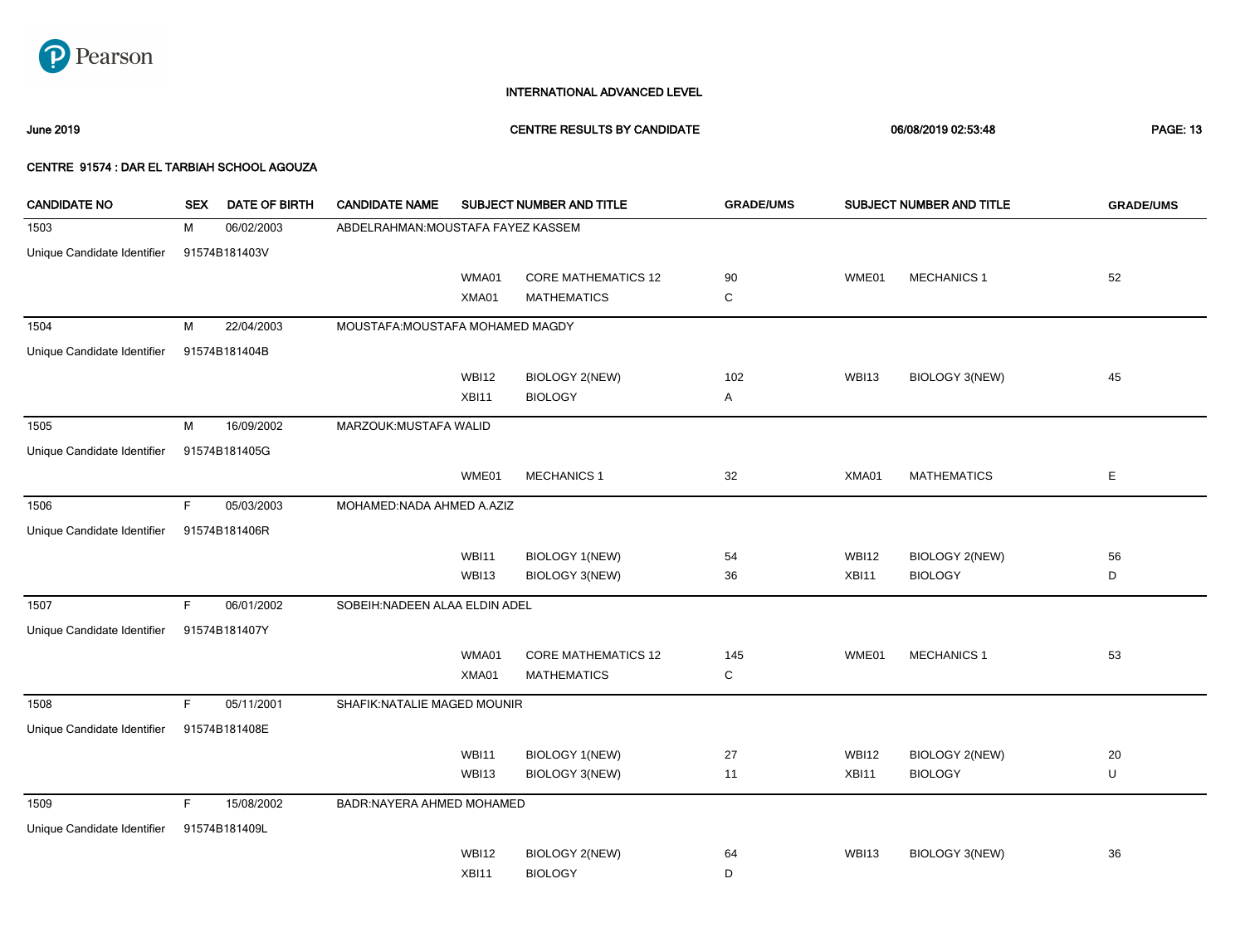

June 2019 CENTRE RESULTS BY CANDIDATE 06/08/2019 02:53:48 PAGE: 14

| <b>CANDIDATE NO</b>         | <b>SEX</b> | <b>DATE OF BIRTH</b> | <b>CANDIDATE NAME</b>          |                   | SUBJECT NUMBER AND TITLE                     | <b>GRADE/UMS</b> |              | SUBJECT NUMBER AND TITLE   | <b>GRADE/UMS</b> |
|-----------------------------|------------|----------------------|--------------------------------|-------------------|----------------------------------------------|------------------|--------------|----------------------------|------------------|
| 1511                        | F.         | 22/10/2002           | ELSHERBINY: NOUR AHMED MOHAMED |                   |                                              |                  |              |                            |                  |
| Unique Candidate Identifier |            | 91574B181411L        |                                |                   |                                              |                  |              |                            |                  |
|                             |            |                      |                                | <b>WBI11</b>      | <b>BIOLOGY 1(NEW)</b>                        | 45               | <b>WBI12</b> | <b>BIOLOGY 2(NEW)</b>      | 40               |
|                             |            |                      |                                | WBI13             | <b>BIOLOGY 3(NEW)</b>                        | 32               | XBI11        | <b>BIOLOGY</b>             | Е                |
| 1512                        | F          | 07/10/2002           |                                |                   | ELKHOLANY: NOURHAN ALAA ELDEEN MOHAMED HAMDY |                  |              |                            |                  |
| Unique Candidate Identifier |            | 91574B181412W        |                                |                   |                                              |                  |              |                            |                  |
|                             |            |                      |                                | <b>WBI12</b>      | <b>BIOLOGY 2(NEW)</b>                        | 93               | <b>WBI13</b> | BIOLOGY 3(NEW)             | 42               |
|                             |            |                      |                                | WME01             | <b>MECHANICS 1</b>                           | 93               | XBI11        | <b>BIOLOGY</b>             | B                |
|                             |            |                      |                                | XMA01             | <b>MATHEMATICS</b>                           | Α                |              |                            |                  |
| 1513                        | M          | 27/09/2002           | BALBOUL: OMAR AHMED BADR       |                   |                                              |                  |              |                            |                  |
| Unique Candidate Identifier |            | 91574B181413C        |                                |                   |                                              |                  |              |                            |                  |
|                             |            |                      |                                | WME01             | <b>MECHANICS 1</b>                           | 33               | XMA01        | <b>MATHEMATICS</b>         | C                |
| 1514                        | M          | 21/04/2002           | MOSA: OMAR ASHRAF ELSAYED ALI  |                   |                                              |                  |              |                            |                  |
| Unique Candidate Identifier |            | 91574B181414H        |                                |                   |                                              |                  |              |                            |                  |
|                             |            |                      |                                | WME01             | <b>MECHANICS 1</b>                           | $\mathbf 0$      | XMA01        | <b>MATHEMATICS</b>         | U                |
| 1515                        | M          | 30/09/2002           | SAYED: OMAR AYMAN              |                   |                                              |                  |              |                            |                  |
| Unique Candidate Identifier |            | 91574B181415T        |                                |                   |                                              |                  |              |                            |                  |
|                             |            |                      |                                | <b>WBI11</b>      | <b>BIOLOGY 1(NEW)</b>                        | 114              | <b>WBI12</b> | BIOLOGY 2(NEW)             | 99               |
|                             |            |                      |                                | WBI13             | <b>BIOLOGY 3(NEW)</b>                        | 51               | WCH12        | CHEMISTRY 2(NEW)           | 74               |
|                             |            |                      |                                | WCH <sub>13</sub> | CHEMISTRY 3(NEW)                             | 48               | XBI11        | <b>BIOLOGY</b>             | Α                |
|                             |            |                      |                                | XCH <sub>11</sub> | <b>CHEMISTRY</b>                             | В                |              |                            |                  |
| 1516                        | M          | 28/03/2003           | KOTB: OMAR KHALED              |                   |                                              |                  |              |                            |                  |
| Unique Candidate Identifier |            | 91574B183397R        |                                |                   |                                              |                  |              |                            |                  |
|                             |            |                      |                                | <b>WBI11</b>      | <b>BIOLOGY 1(NEW)</b>                        | 69               | <b>WBI12</b> | BIOLOGY 2(NEW)             | 26               |
|                             |            |                      |                                | WBI13             | <b>BIOLOGY 3(NEW)</b>                        | 28               | WMA01        | <b>CORE MATHEMATICS 12</b> | 131              |
|                             |            |                      |                                | WME01             | <b>MECHANICS 1</b>                           | 33               | XBI11        | <b>BIOLOGY</b>             | Е                |
|                             |            |                      |                                | XMA01             | <b>MATHEMATICS</b>                           | D                |              |                            |                  |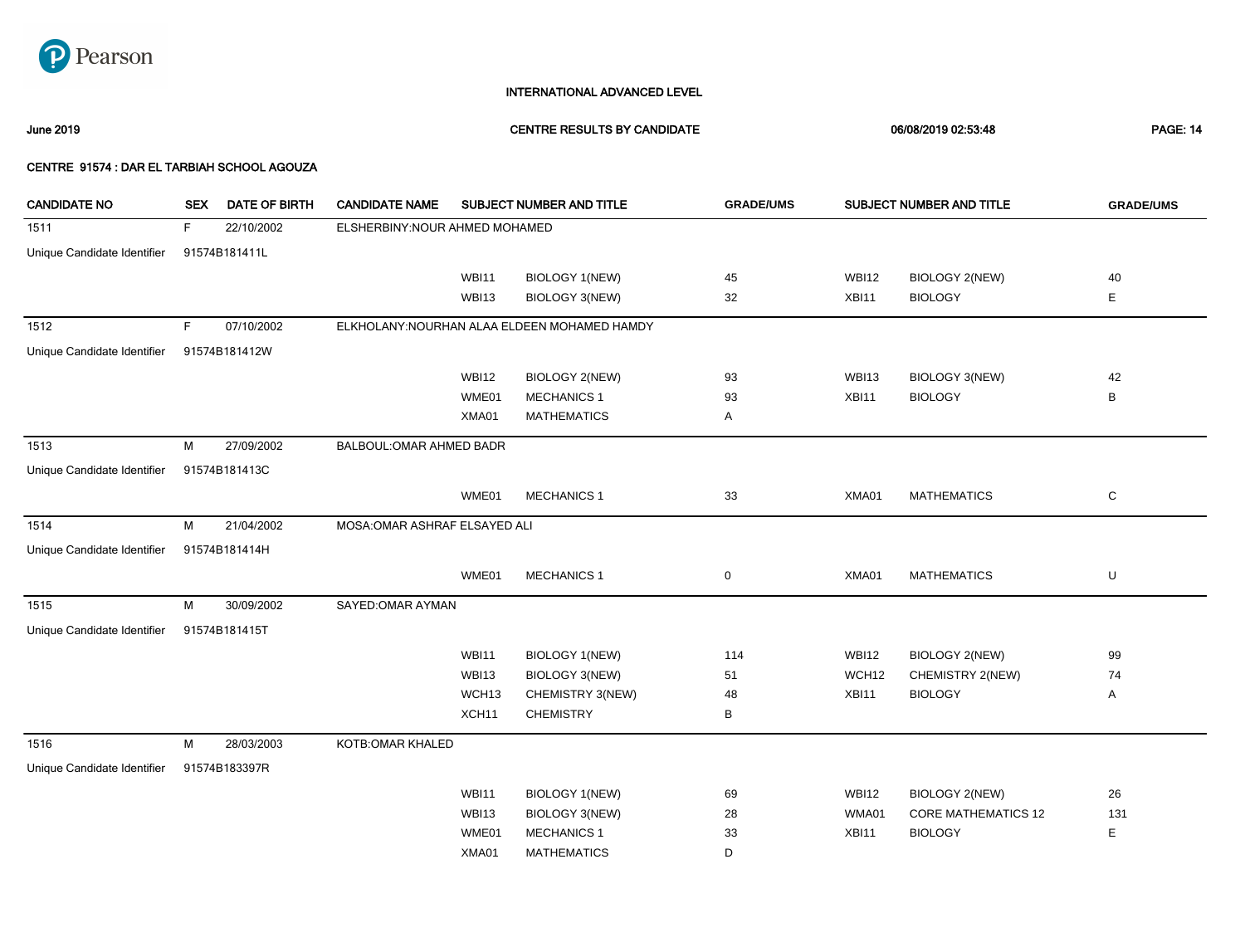

### June 2019 CENTRE RESULTS BY CANDIDATE 06/08/2019 02:53:48 PAGE: 15

| <b>CANDIDATE NO</b>         | <b>SEX</b> | <b>DATE OF BIRTH</b> | <b>CANDIDATE NAME</b>               |              | SUBJECT NUMBER AND TITLE | <b>GRADE/UMS</b> |              | SUBJECT NUMBER AND TITLE   | <b>GRADE/UMS</b> |
|-----------------------------|------------|----------------------|-------------------------------------|--------------|--------------------------|------------------|--------------|----------------------------|------------------|
| 1517                        | М          | 07/11/2001           | A. FATTAH: OMAR MOHAMED             |              |                          |                  |              |                            |                  |
| Unique Candidate Identifier |            | 91574B181417F        |                                     |              |                          |                  |              |                            |                  |
|                             |            |                      |                                     | WME01        | <b>MECHANICS 1</b>       | 67               | XMA01        | <b>MATHEMATICS</b>         | B                |
| 1518                        | М          | 16/08/2002           | ELSADEK: OMAR MOHAMED ALI           |              |                          |                  |              |                            |                  |
| Unique Candidate Identifier |            | 91574B181418M        |                                     |              |                          |                  |              |                            |                  |
|                             |            |                      |                                     | WME01        | <b>MECHANICS 1</b>       | 85               | XMA01        | <b>MATHEMATICS</b>         | Α                |
| 1519                        | М          | 23/09/2002           | ABO TALEB: OMAR MOHAMED HAMED SAYED |              |                          |                  |              |                            |                  |
| Unique Candidate Identifier |            | 91574B181419X        |                                     |              |                          |                  |              |                            |                  |
|                             |            |                      |                                     | <b>WBI11</b> | <b>BIOLOGY 1(NEW)</b>    | 60               | <b>WBI12</b> | <b>BIOLOGY 2(NEW)</b>      | 40               |
|                             |            |                      |                                     | WBI13        | BIOLOGY 3(NEW)           | 38               | XBI11        | <b>BIOLOGY</b>             | D                |
| 1520                        | М          | 22/01/2003           | HAMMAD: OMAR OSAMA MAHMOUD HANAFY   |              |                          |                  |              |                            |                  |
| Unique Candidate Identifier |            | 91574B181420M        |                                     |              |                          |                  |              |                            |                  |
|                             |            |                      |                                     | WME01        | <b>MECHANICS 1</b>       | $\pmb{0}$        | XMA01        | <b>MATHEMATICS</b>         | U                |
| 1521                        | М          | 03/08/2002           | NOUR: OMAR SAYED MAHMOUD            |              |                          |                  |              |                            |                  |
| Unique Candidate Identifier |            | 91574B181421X        |                                     |              |                          |                  |              |                            |                  |
|                             |            |                      |                                     | WME01        | <b>MECHANICS 1</b>       | 92               | XMA01        | <b>MATHEMATICS</b>         | Α                |
| 1522                        | М          | 20/11/2002           | <b>MOKHTAR: OMAR TAREK</b>          |              |                          |                  |              |                            |                  |
| Unique Candidate Identifier |            | 91574B181422D        |                                     |              |                          |                  |              |                            |                  |
|                             |            |                      |                                     | <b>WBI11</b> | <b>BIOLOGY 1(NEW)</b>    | 57               | <b>WBI12</b> | BIOLOGY 2(NEW)             | 72               |
|                             |            |                      |                                     | WBI13        | BIOLOGY 3(NEW)           | 45               | WMA01        | <b>CORE MATHEMATICS 12</b> | 131              |
|                             |            |                      |                                     | WME01        | <b>MECHANICS 1</b>       | 47               | XBI11        | <b>BIOLOGY</b>             | С                |
|                             |            |                      |                                     | XMA01        | <b>MATHEMATICS</b>       | D                |              |                            |                  |
| 1523                        | F.         | 12/11/2001           | MAHMOUD: RANA ALY SAEED             |              |                          |                  |              |                            |                  |
| Unique Candidate Identifier |            | 91574B181423K        |                                     |              |                          |                  |              |                            |                  |
|                             |            |                      |                                     | <b>WBI11</b> | <b>BIOLOGY 1(NEW)</b>    | 78               | <b>WBI12</b> | <b>BIOLOGY 2(NEW)</b>      | 72               |
|                             |            |                      |                                     | WBI13        | BIOLOGY 3(NEW)           | 34               | XBI11        | <b>BIOLOGY</b>             | C                |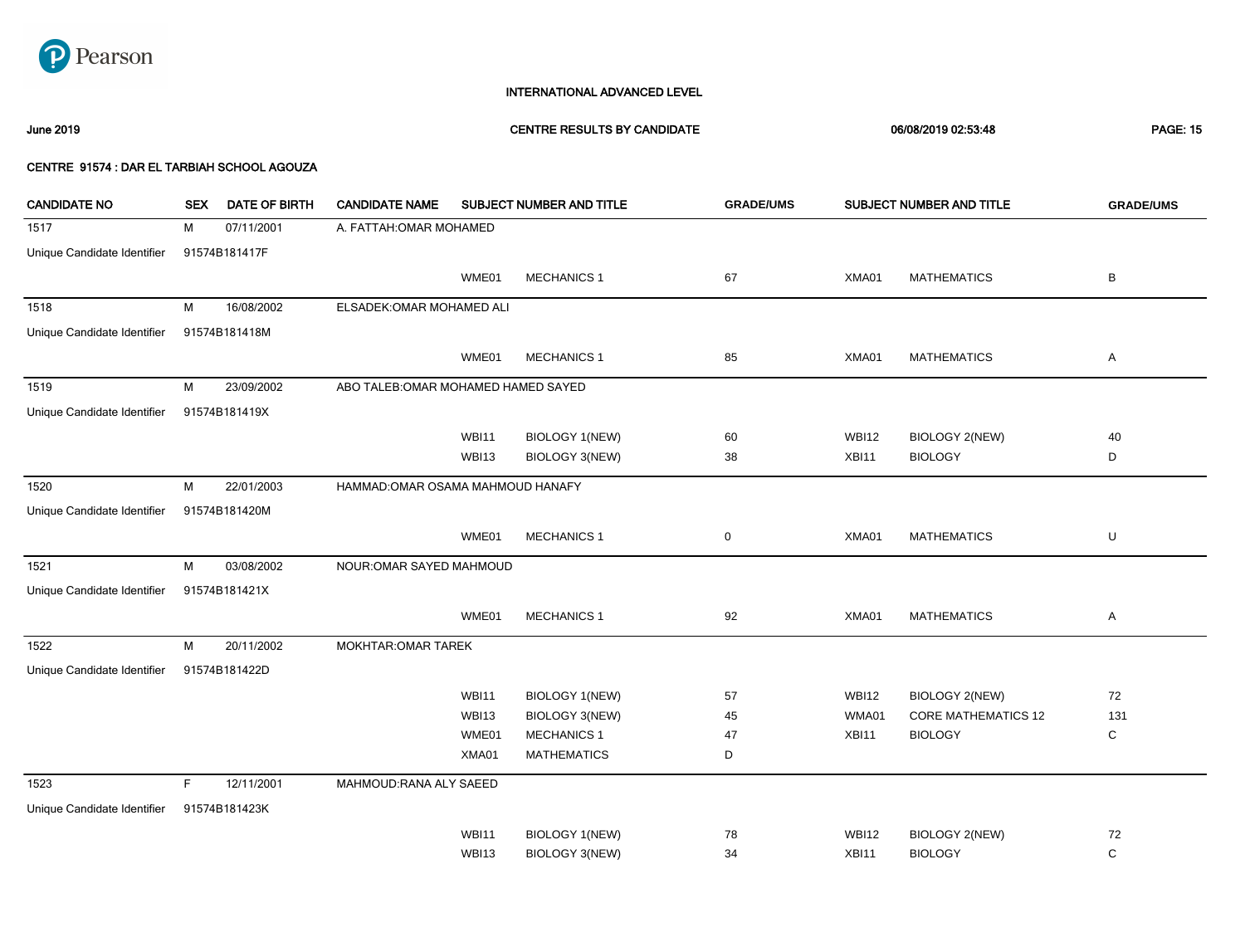

June 2019 CENTRE RESULTS BY CANDIDATE 06/08/2019 02:53:48 PAGE: 16

| <b>CANDIDATE NO</b>         | <b>SEX</b>  | <b>DATE OF BIRTH</b> | <b>CANDIDATE NAME</b>                |              | SUBJECT NUMBER AND TITLE | <b>GRADE/UMS</b> |              | SUBJECT NUMBER AND TITLE | <b>GRADE/UMS</b> |
|-----------------------------|-------------|----------------------|--------------------------------------|--------------|--------------------------|------------------|--------------|--------------------------|------------------|
| 1524                        | F.          | 14/03/2001           | <b>HAMDY:RAWAN BALIGH</b>            |              |                          |                  |              |                          |                  |
| Unique Candidate Identifier |             | 91574B181424V        |                                      |              |                          |                  |              |                          |                  |
|                             |             |                      |                                      | <b>WBI11</b> | <b>BIOLOGY 1(NEW)</b>    | 51               | <b>WBI12</b> | <b>BIOLOGY 2(NEW)</b>    | 56               |
|                             |             |                      |                                      | WBI13        | BIOLOGY 3(NEW)           | 44               | XBI11        | <b>BIOLOGY</b>           | D                |
| 1525                        | F.          | 14/03/2002           | ABDELKHALEK:REEM MEDHAT RABIE        |              |                          |                  |              |                          |                  |
| Unique Candidate Identifier |             | 91574B183406M        |                                      |              |                          |                  |              |                          |                  |
|                             |             |                      |                                      | <b>WBI12</b> | <b>BIOLOGY 2(NEW)</b>    | 111              | <b>WBI13</b> | <b>BIOLOGY 3(NEW)</b>    | 45               |
|                             |             |                      |                                      | XBI11        | <b>BIOLOGY</b>           | Α                |              |                          |                  |
| 1526                        | F           | 31/03/2002           | ELABIAD: RIMAZ KHALED MOHAMED        |              |                          |                  |              |                          |                  |
| Unique Candidate Identifier |             | 91574B181426G        |                                      |              |                          |                  |              |                          |                  |
|                             |             |                      |                                      | <b>WBI11</b> | <b>BIOLOGY 1(NEW)</b>    | 96               | <b>WBI12</b> | <b>BIOLOGY 2(NEW)</b>    | 90               |
|                             |             |                      |                                      | WBI13        | BIOLOGY 3(NEW)           | 45               | XBI11        | <b>BIOLOGY</b>           | B                |
| 1527                        | M           | 17/02/2002           | <b>GAMAL:SAIF ELDIN MOHAMED ZAKI</b> |              |                          |                  |              |                          |                  |
| Unique Candidate Identifier |             | 91574B181427R        |                                      |              |                          |                  |              |                          |                  |
|                             |             |                      |                                      | WME01        | <b>MECHANICS 1</b>       | 22               | XMA01        | <b>MATHEMATICS</b>       | D                |
| 1528                        | F.          | 29/09/2002           | MAHDY: SALMA AHMED                   |              |                          |                  |              |                          |                  |
| Unique Candidate Identifier |             | 91574B181428Y        |                                      |              |                          |                  |              |                          |                  |
|                             |             |                      |                                      | WME01        | <b>MECHANICS 1</b>       | X                | XMA01        | <b>MATHEMATICS</b>       | U#               |
| 1529                        | F           | 13/03/2003           | NABIL: SALMA TAMER MOHAMED           |              |                          |                  |              |                          |                  |
| Unique Candidate Identifier |             | 91574B183410D        |                                      |              |                          |                  |              |                          |                  |
|                             |             |                      |                                      | WME01        | <b>MECHANICS 1</b>       | 67               | XMA01        | <b>MATHEMATICS</b>       | В                |
| 1530                        | $\mathsf F$ | 03/11/2002           | AHMED:SAMA NADY MOUHAMED             |              |                          |                  |              |                          |                  |
| Unique Candidate Identifier |             | 91574B181430Y        |                                      |              |                          |                  |              |                          |                  |
|                             |             |                      |                                      | <b>WBI11</b> | BIOLOGY 1(NEW)           | 66               | <b>WBI12</b> | <b>BIOLOGY 2(NEW)</b>    | 40               |
|                             |             |                      |                                      | <b>WBI13</b> | <b>BIOLOGY 3(NEW)</b>    | 30               | <b>XBI11</b> | <b>BIOLOGY</b>           | Е                |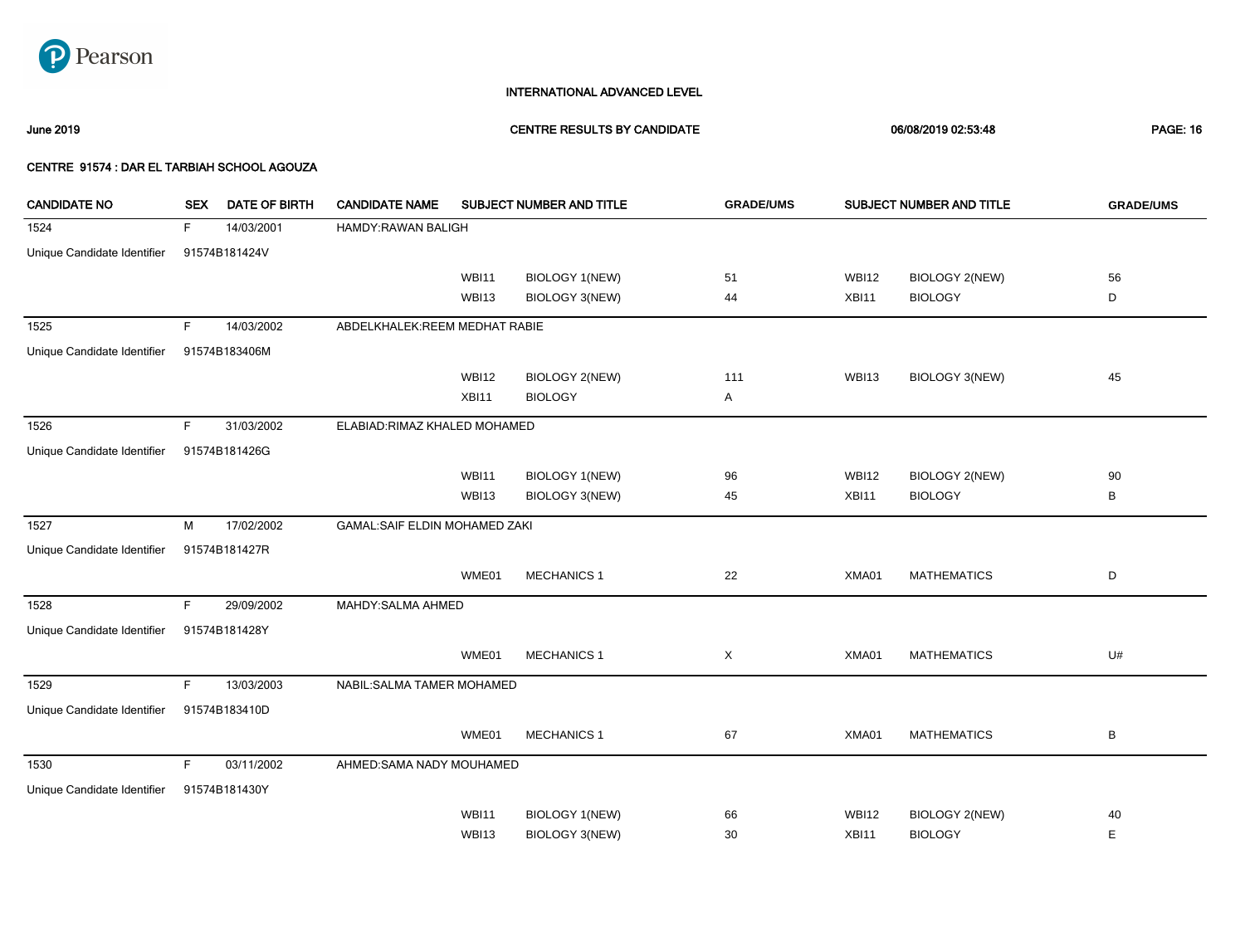

June 2019 CENTRE RESULTS BY CANDIDATE 06/08/2019 02:53:48 PAGE: 17

| <b>CANDIDATE NO</b>         | <b>SEX</b> | <b>DATE OF BIRTH</b> | <b>CANDIDATE NAME</b>           |              | SUBJECT NUMBER AND TITLE | <b>GRADE/UMS</b> |              | SUBJECT NUMBER AND TITLE | <b>GRADE/UMS</b> |
|-----------------------------|------------|----------------------|---------------------------------|--------------|--------------------------|------------------|--------------|--------------------------|------------------|
| 1531                        | F.         | 26/08/2002           | ASSAAD:SANDY OSAMA              |              |                          |                  |              |                          |                  |
| Unique Candidate Identifier |            | 91574B181431E        |                                 |              |                          |                  |              |                          |                  |
|                             |            |                      |                                 | <b>WBI11</b> | <b>BIOLOGY 1(NEW)</b>    | 54               | <b>WBI12</b> | <b>BIOLOGY 2(NEW)</b>    | 35               |
|                             |            |                      |                                 | WBI13        | BIOLOGY 3(NEW)           | 18               | XBI11        | <b>BIOLOGY</b>           | U                |
| 1532                        | F.         | 24/08/2002           | MOSTAFA:SANDY WALEED            |              |                          |                  |              |                          |                  |
| Unique Candidate Identifier |            | 91574B181432L        |                                 |              |                          |                  |              |                          |                  |
|                             |            |                      |                                 | WBI11        | <b>BIOLOGY 1(NEW)</b>    | 78               | <b>WBI12</b> | <b>BIOLOGY 2(NEW)</b>    | 75               |
|                             |            |                      |                                 | WBI13        | <b>BIOLOGY 3(NEW)</b>    | 34               | XBI11        | <b>BIOLOGY</b>           | $\mathbf C$      |
| 1533                        | F          | 28/09/2002           | ATTA:SARA ABDELRAHMAN           |              |                          |                  |              |                          |                  |
| Unique Candidate Identifier |            | 91574B181433W        |                                 |              |                          |                  |              |                          |                  |
|                             |            |                      |                                 | WME01        | <b>MECHANICS 1</b>       | 48               | XMA01        | <b>MATHEMATICS</b>       | С                |
| 1534                        | F          | 25/04/2001           | ORABY: SARA WAEL SALAH ELDIN    |              |                          |                  |              |                          |                  |
| Unique Candidate Identifier |            | 91574B181434C        |                                 |              |                          |                  |              |                          |                  |
|                             |            |                      |                                 | <b>WBI11</b> | <b>BIOLOGY 1(NEW)</b>    | 60               | <b>WBI12</b> | <b>BIOLOGY 2(NEW)</b>    | 84               |
|                             |            |                      |                                 | WBI13        | BIOLOGY 3(NEW)           | 44               | XBI11        | <b>BIOLOGY</b>           | С                |
| 1535                        | М          | 17/01/2002           | AHMED:SEIFELDIN KHALED ZAKARIA  |              |                          |                  |              |                          |                  |
| Unique Candidate Identifier |            | 91574B181435H        |                                 |              |                          |                  |              |                          |                  |
|                             |            |                      |                                 | <b>WBI11</b> | <b>BIOLOGY 1(NEW)</b>    | 78               | <b>WBI12</b> | <b>BIOLOGY 2(NEW)</b>    | 75               |
|                             |            |                      |                                 | WBI13        | BIOLOGY 3(NEW)           | 41               | XBI11        | <b>BIOLOGY</b>           | $\mathbf C$      |
| 1536                        | M          | 29/09/2002           | ALASHIRY:SEIFELDIN MAHMOUD      |              |                          |                  |              |                          |                  |
| Unique Candidate Identifier |            | 91574B181436T        |                                 |              |                          |                  |              |                          |                  |
|                             |            |                      |                                 | WME01        | <b>MECHANICS 1</b>       | 11               | XMA01        | <b>MATHEMATICS</b>       | U                |
| 1537                        | F          | 06/02/2003           | ABDELRAHMAN: SHAHD FAYEZ KASSEM |              |                          |                  |              |                          |                  |
| Unique Candidate Identifier |            | 91574B181437A        |                                 |              |                          |                  |              |                          |                  |
|                             |            |                      |                                 | <b>WBI11</b> | <b>BIOLOGY 1(NEW)</b>    | 33               | <b>WBI12</b> | <b>BIOLOGY 2(NEW)</b>    | 52               |
|                             |            |                      |                                 | WBI13        | <b>BIOLOGY 3(NEW)</b>    | 17               | XBI11        | <b>BIOLOGY</b>           | U                |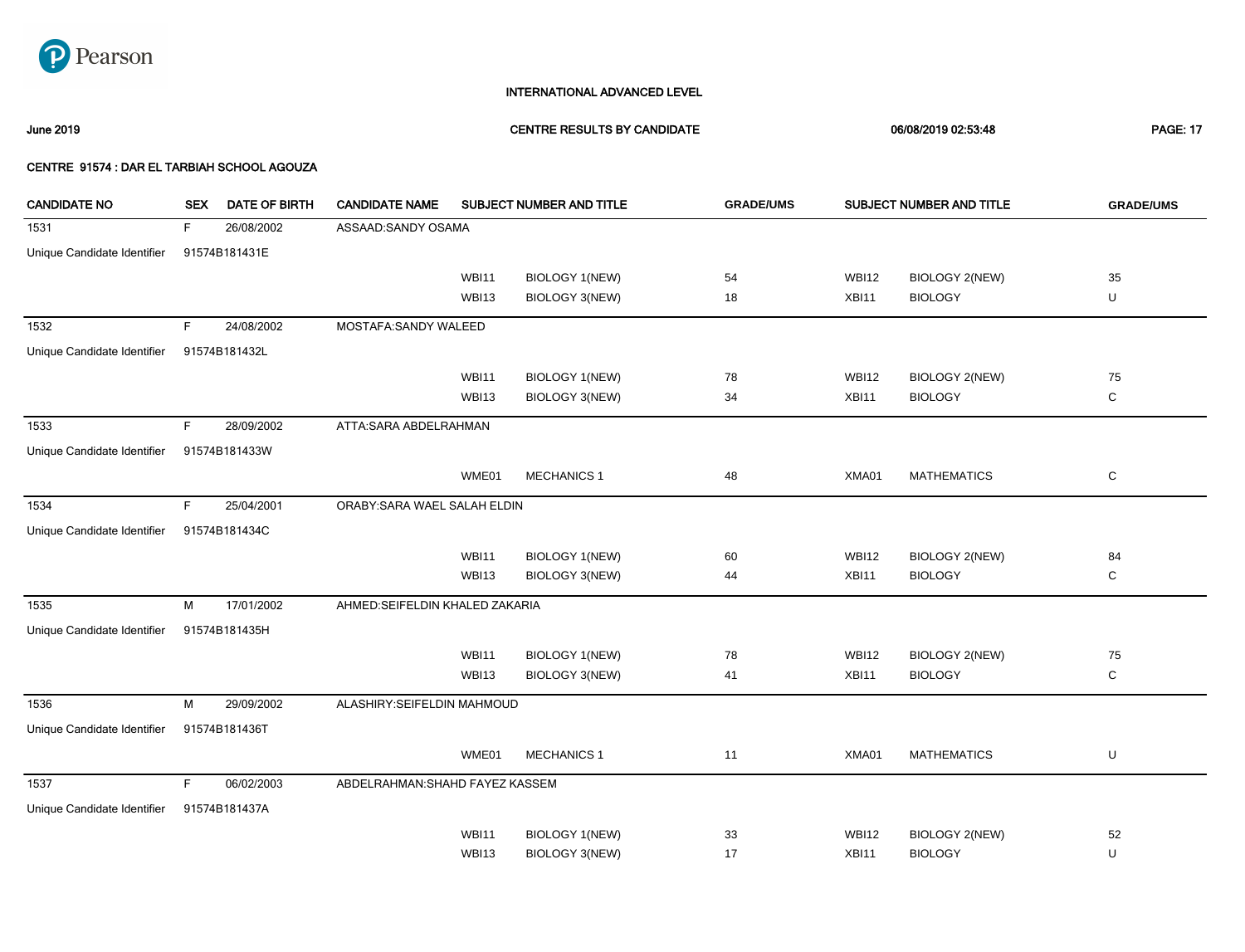

June 2019 CENTRE RESULTS BY CANDIDATE 06/08/2019 02:53:48 PAGE: 18

| <b>CANDIDATE NO</b>         | <b>SEX</b> | DATE OF BIRTH | <b>CANDIDATE NAME</b>            |              | SUBJECT NUMBER AND TITLE   | <b>GRADE/UMS</b> |                   | SUBJECT NUMBER AND TITLE | <b>GRADE/UMS</b> |
|-----------------------------|------------|---------------|----------------------------------|--------------|----------------------------|------------------|-------------------|--------------------------|------------------|
| 1538                        | F          | 22/07/2002    | HASSAN: SOHAILA KHALED MOHYEDDIN |              |                            |                  |                   |                          |                  |
| Unique Candidate Identifier |            | 91574B181438F |                                  |              |                            |                  |                   |                          |                  |
|                             |            |               |                                  | <b>WBI11</b> | <b>BIOLOGY 1(NEW)</b>      | 81               | <b>WBI12</b>      | <b>BIOLOGY 2(NEW)</b>    | 68               |
|                             |            |               |                                  | <b>WBI13</b> | <b>BIOLOGY 3(NEW)</b>      | 39               | XBI11             | <b>BIOLOGY</b>           | C                |
| 1539                        | M          | 03/02/2002    | KOTB: WALEED TAREK ABDELMENEAM   |              |                            |                  |                   |                          |                  |
| Unique Candidate Identifier |            | 91574B181439M |                                  |              |                            |                  |                   |                          |                  |
|                             |            |               |                                  | <b>WBI12</b> | <b>BIOLOGY 2(NEW)</b>      | 87               | <b>WBI13</b>      | BIOLOGY 3(NEW)           | 42               |
|                             |            |               |                                  | WCH12        | CHEMISTRY 2(NEW)           | 74               | WCH <sub>13</sub> | CHEMISTRY 3(NEW)         | 44               |
|                             |            |               |                                  | XBI11        | <b>BIOLOGY</b>             | С                | XCH <sub>11</sub> | <b>CHEMISTRY</b>         | C                |
| 1540                        | F.         | 17/02/2002    | ARAFA: YARA KARIM HANY ALY       |              |                            |                  |                   |                          |                  |
| Unique Candidate Identifier |            | 91574B181440F |                                  |              |                            |                  |                   |                          |                  |
|                             |            |               |                                  | <b>WBI12</b> | <b>BIOLOGY 2(NEW)</b>      | 117              | <b>WBI13</b>      | <b>BIOLOGY 3(NEW)</b>    | 47               |
|                             |            |               |                                  | XBI11        | <b>BIOLOGY</b>             | Α                |                   |                          |                  |
| 1542                        | M          | 15/02/2003    | ABDEL NABY: YEHIA TAREK RAGAB    |              |                            |                  |                   |                          |                  |
| Unique Candidate Identifier |            | 91574B181442X |                                  |              |                            |                  |                   |                          |                  |
|                             |            |               |                                  | WME01        | <b>MECHANICS 1</b>         | 88               | XMA01             | <b>MATHEMATICS</b>       | Α                |
| 1545                        | М          | 16/07/2002    | EZZ ELDIN: YOUSSEF AHMED         |              |                            |                  |                   |                          |                  |
| Unique Candidate Identifier |            | 91574B181445V |                                  |              |                            |                  |                   |                          |                  |
|                             |            |               |                                  | WME01        | <b>MECHANICS 1</b>         | $\overline{2}$   | XMA01             | <b>MATHEMATICS</b>       | U                |
| 1546                        | M          | 16/07/2002    | ABDO:YOUSSEF EMAD SABER          |              |                            |                  |                   |                          |                  |
| Unique Candidate Identifier |            | 91574B181446B |                                  |              |                            |                  |                   |                          |                  |
|                             |            |               |                                  | WMA01        | <b>CORE MATHEMATICS 12</b> | 162              | WME01             | <b>MECHANICS 1</b>       | 33               |
|                             |            |               |                                  | XMA01        | <b>MATHEMATICS</b>         | С                |                   |                          |                  |
| 1547                        | М          | 27/01/2002    | KAMEL: YOUSSEF MAGDI SALAH ELDIN |              |                            |                  |                   |                          |                  |
| Unique Candidate Identifier |            | 91574B181447G |                                  |              |                            |                  |                   |                          |                  |
|                             |            |               |                                  | <b>WBI12</b> | <b>BIOLOGY 2(NEW)</b>      | 120              | <b>WBI13</b>      | <b>BIOLOGY 3(NEW)</b>    | 56               |
|                             |            |               |                                  | WME01        | <b>MECHANICS 1</b>         | 69               | XBI11             | <b>BIOLOGY</b>           | Α                |
|                             |            |               |                                  | XMA01        | <b>MATHEMATICS</b>         | Α                |                   |                          |                  |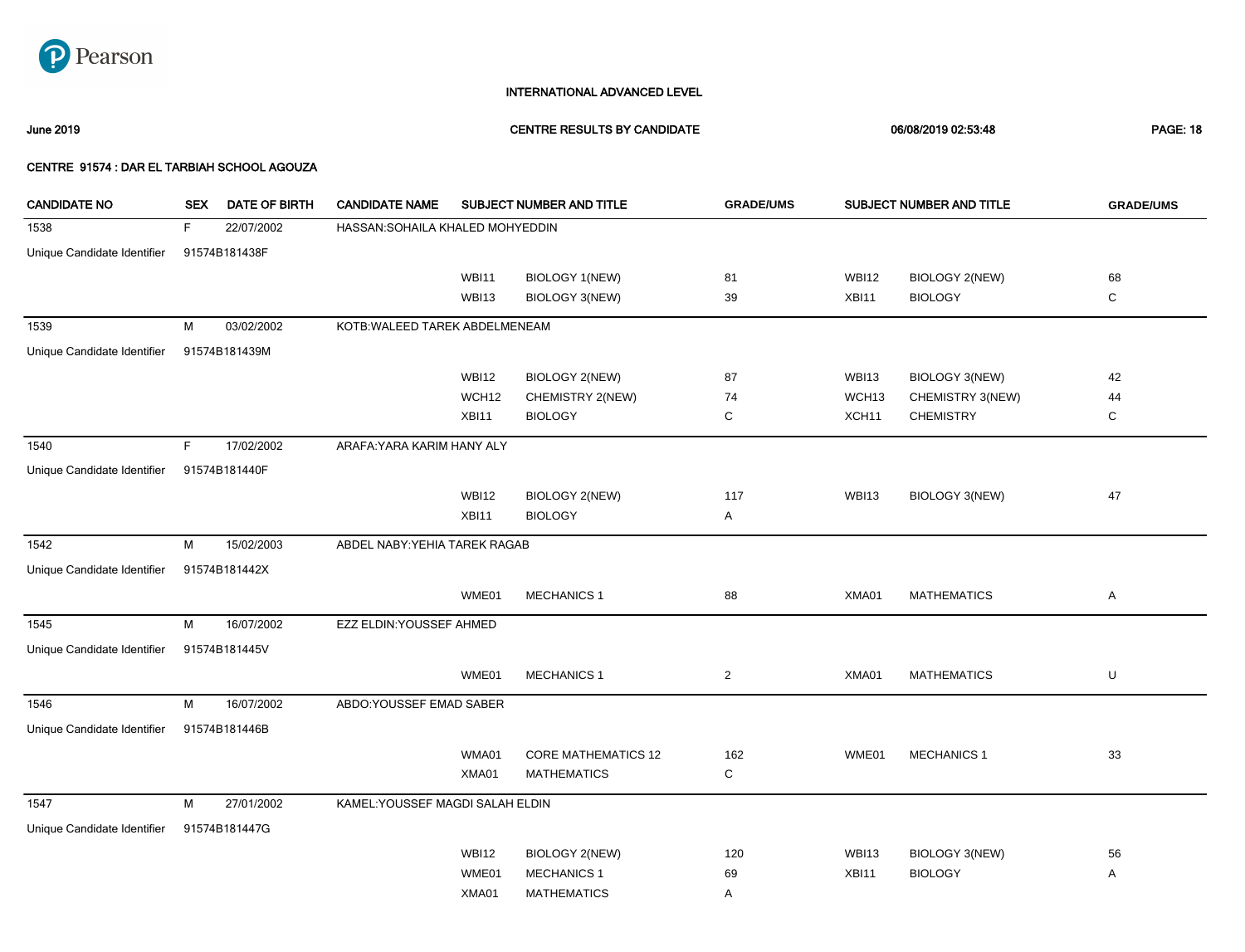

June 2019 CENTRE RESULTS BY CANDIDATE 06/08/2019 02:53:48 PAGE: 19

| <b>CANDIDATE NO</b>         | <b>SEX</b> | <b>DATE OF BIRTH</b> | <b>CANDIDATE NAME</b><br>SUBJECT NUMBER AND TITLE |              |                       | <b>GRADE/UMS</b> |                   | SUBJECT NUMBER AND TITLE | <b>GRADE/UMS</b> |
|-----------------------------|------------|----------------------|---------------------------------------------------|--------------|-----------------------|------------------|-------------------|--------------------------|------------------|
| 1548                        | М          | 17/05/2002           | ABDEL SALAM: YUSUF HELAL                          |              |                       |                  |                   |                          |                  |
| Unique Candidate Identifier |            | 91574B181448R        |                                                   |              |                       |                  |                   |                          |                  |
|                             |            |                      |                                                   | WCH12        | CHEMISTRY 2(NEW)      | 94               | WCH <sub>13</sub> | CHEMISTRY 3(NEW)         | 57               |
|                             |            |                      |                                                   | WME01        | <b>MECHANICS 1</b>    | 77               | XCH <sub>11</sub> | <b>CHEMISTRY</b>         | Α                |
|                             |            |                      |                                                   | XMA01        | <b>MATHEMATICS</b>    | Α                |                   |                          |                  |
| 1549                        | F.         | 01/01/2002           | BADAWEY: ZEINA AMR MOHAMED                        |              |                       |                  |                   |                          |                  |
| Unique Candidate Identifier |            | 91574B181449Y        |                                                   |              |                       |                  |                   |                          |                  |
|                             |            |                      |                                                   | <b>WBI11</b> | BIOLOGY 1(NEW)        | X                | <b>WBI12</b>      | <b>BIOLOGY 2(NEW)</b>    | X                |
|                             |            |                      |                                                   | WBI13        | BIOLOGY 3(NEW)        | Χ                | XBI11             | <b>BIOLOGY</b>           | U#               |
| 1550                        | E          | 06/07/2002           | AHMED: ZEINAH TAREK NABIL                         |              |                       |                  |                   |                          |                  |
| Unique Candidate Identifier |            | 91574B181450R        |                                                   |              |                       |                  |                   |                          |                  |
|                             |            |                      |                                                   | WME01        | <b>MECHANICS 1</b>    | 69               | XMA01             | <b>MATHEMATICS</b>       | B                |
| 1551                        | M          | 24/11/2002           | AZZMY:ZIAD AHMED HASSAN                           |              |                       |                  |                   |                          |                  |
| Unique Candidate Identifier |            | 91574B181451Y        |                                                   |              |                       |                  |                   |                          |                  |
|                             |            |                      |                                                   | <b>WBI11</b> | BIOLOGY 1(NEW)        | 84               | <b>WBI12</b>      | <b>BIOLOGY 2(NEW)</b>    | 87               |
|                             |            |                      |                                                   | <b>WBI13</b> | BIOLOGY 3(NEW)        | 36               | XBI11             | <b>BIOLOGY</b>           | C                |
| 1552                        | М          | 13/12/2001           | REFAI: ZIAD MOHAMED SAYED                         |              |                       |                  |                   |                          |                  |
| Unique Candidate Identifier |            | 91574B181452E        |                                                   |              |                       |                  |                   |                          |                  |
|                             |            |                      |                                                   | WME01        | <b>MECHANICS 1</b>    | 8                | XMA01             | <b>MATHEMATICS</b>       | U                |
| 1553                        | M          | 15/11/2002           | ABDELFATTAH: ZIAD TAMER MOHAMED                   |              |                       |                  |                   |                          |                  |
| Unique Candidate Identifier |            | 91574B181453L        |                                                   |              |                       |                  |                   |                          |                  |
|                             |            |                      |                                                   | WBI11        | <b>BIOLOGY 1(NEW)</b> | 99               | <b>WBI12</b>      | <b>BIOLOGY 2(NEW)</b>    | 96               |
|                             |            |                      |                                                   | WBI13        | BIOLOGY 3(NEW)        | 53               | WME01             | <b>MECHANICS 1</b>       | 83               |
|                             |            |                      |                                                   | XBI11        | <b>BIOLOGY</b>        | Α                | XMA01             | <b>MATHEMATICS</b>       | Α                |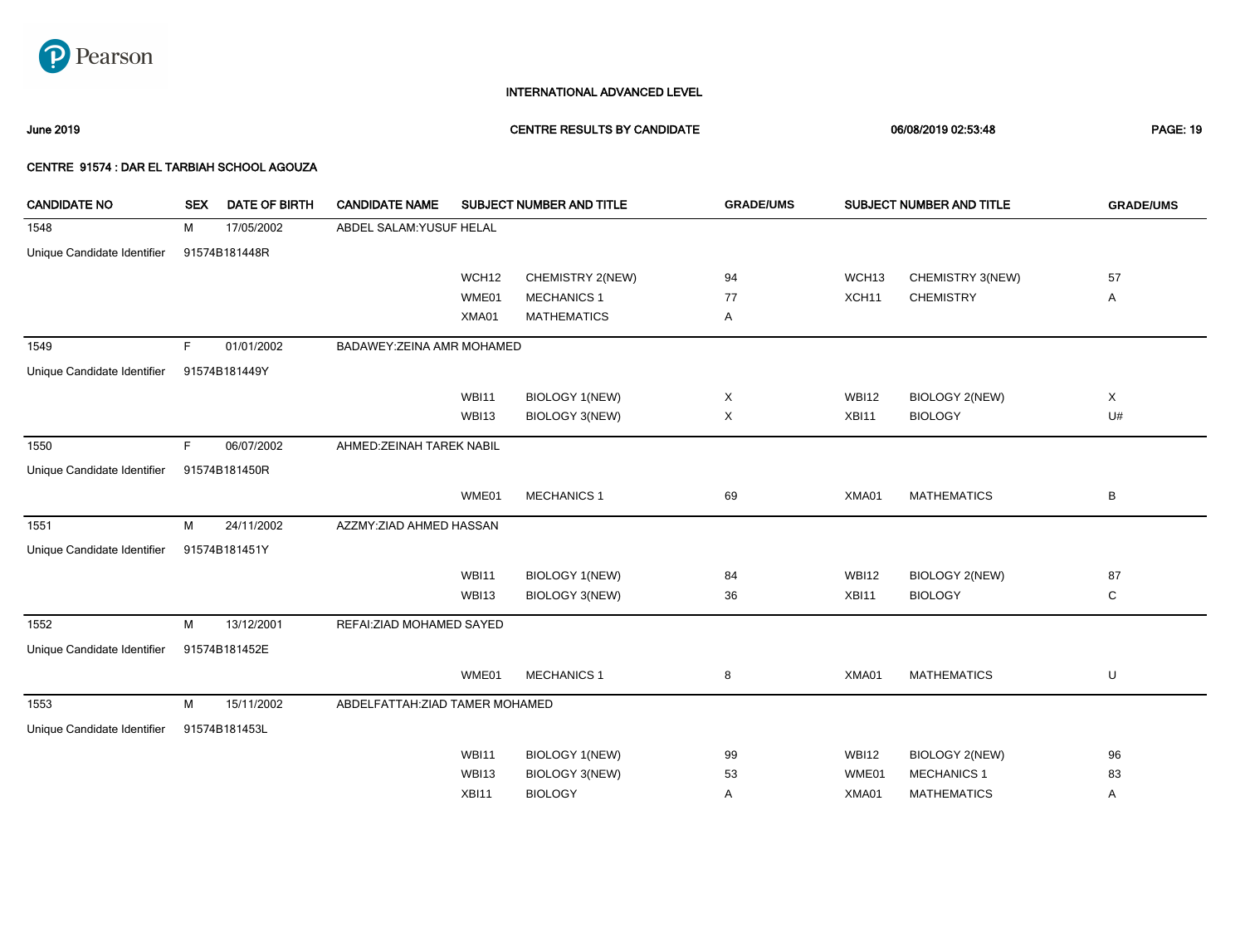

June 2019 CENTRE RESULTS BY CANDIDATE 06/08/2019 02:53:48 PAGE: 20

| <b>CANDIDATE NO</b>         | <b>SEX</b> | <b>DATE OF BIRTH</b> | <b>CANDIDATE NAME</b>                |              | SUBJECT NUMBER AND TITLE   | <b>GRADE/UMS</b> | SUBJECT NUMBER AND TITLE |                    | <b>GRADE/UMS</b> |
|-----------------------------|------------|----------------------|--------------------------------------|--------------|----------------------------|------------------|--------------------------|--------------------|------------------|
| 1554                        | м          | 19/06/2002           | KHAIRALLAH: ZIAD WAEL MAMDOUH        |              |                            |                  |                          |                    |                  |
| Unique Candidate Identifier |            | 91574B181454W        |                                      |              |                            |                  |                          |                    |                  |
|                             |            |                      |                                      | <b>WBI12</b> | <b>BIOLOGY 2(NEW)</b>      | 93               | WBI13                    | BIOLOGY 3(NEW)     | 47               |
|                             |            |                      |                                      | WME01        | <b>MECHANICS 1</b>         | 30               | XBI11                    | <b>BIOLOGY</b>     | В                |
|                             |            |                      |                                      | XMA01        | <b>MATHEMATICS</b>         | U                |                          |                    |                  |
| 1555                        | M          | 30/10/2001           | SAYED: ZIAD WAHID ALY                |              |                            |                  |                          |                    |                  |
| Unique Candidate Identifier |            | 91574B183433V        |                                      |              |                            |                  |                          |                    |                  |
|                             |            |                      |                                      | <b>WBI12</b> | <b>BIOLOGY 2(NEW)</b>      | 102              | WBI13                    | BIOLOGY 3(NEW)     | 51               |
|                             |            |                      |                                      | XBI11        | <b>BIOLOGY</b>             | Α                |                          |                    |                  |
| 1560                        | M          | 09/10/2001           | ABDELRAZIK: OMAR ATEF HUSSIEN        |              |                            |                  |                          |                    |                  |
| Unique Candidate Identifier |            | 90801B170073T        |                                      |              |                            |                  |                          |                    |                  |
|                             |            |                      |                                      | WMA02        | <b>CORE MATHEMATICS 34</b> | 142              | WME02                    | <b>MECHANICS 2</b> | 76               |
|                             |            |                      |                                      | YMA01        | <b>MATHEMATICS</b>         | Α                |                          |                    |                  |
| 1562                        | F          | 01/07/2002           | ELLEBOUDY: HABIBA EHAB MOHAMED SHEBL |              |                            |                  |                          |                    |                  |
| Unique Candidate Identifier |            | 91574B193435X        |                                      |              |                            |                  |                          |                    |                  |
|                             |            |                      |                                      | <b>WBI12</b> | <b>BIOLOGY 2(NEW)</b>      | 120              | WBI13                    | BIOLOGY 3(NEW)     | 48               |
|                             |            |                      |                                      | WME01        | <b>MECHANICS 1</b>         | 69               | XBI11                    | <b>BIOLOGY</b>     | Α                |
|                             |            |                      |                                      | XMA01        | <b>MATHEMATICS</b>         | В                |                          |                    |                  |
| 1563                        | M          | 01/09/2002           | MAHMOUD: MAMDOUH MUHAMMAD HAMED      |              |                            |                  |                          |                    |                  |
| Unique Candidate Identifier |            | 91574B193436D        |                                      |              |                            |                  |                          |                    |                  |
|                             |            |                      |                                      | <b>WBI12</b> | <b>BIOLOGY 2(NEW)</b>      | 44               | WBI13                    | BIOLOGY 3(NEW)     | 28               |
|                             |            |                      |                                      | XBI11        | <b>BIOLOGY</b>             | Е                |                          |                    |                  |
| 1564                        | M          | 27/01/2002           | TAWFIK:FELOBATIR SAFWAT ADLY         |              |                            |                  |                          |                    |                  |
| Unique Candidate Identifier |            | 91574B193437K        |                                      |              |                            |                  |                          |                    |                  |
|                             |            |                      |                                      | <b>WBI12</b> | <b>BIOLOGY 2(NEW)</b>      | 68               | <b>WBI13</b>             | BIOLOGY 3(NEW)     | 36               |
|                             |            |                      |                                      | WCH12        | CHEMISTRY 2(NEW)           | 91               | WCH <sub>13</sub>        | CHEMISTRY 3(NEW)   | 50               |
|                             |            |                      |                                      | XBI11        | <b>BIOLOGY</b>             | C                | XCH <sub>11</sub>        | <b>CHEMISTRY</b>   | Α                |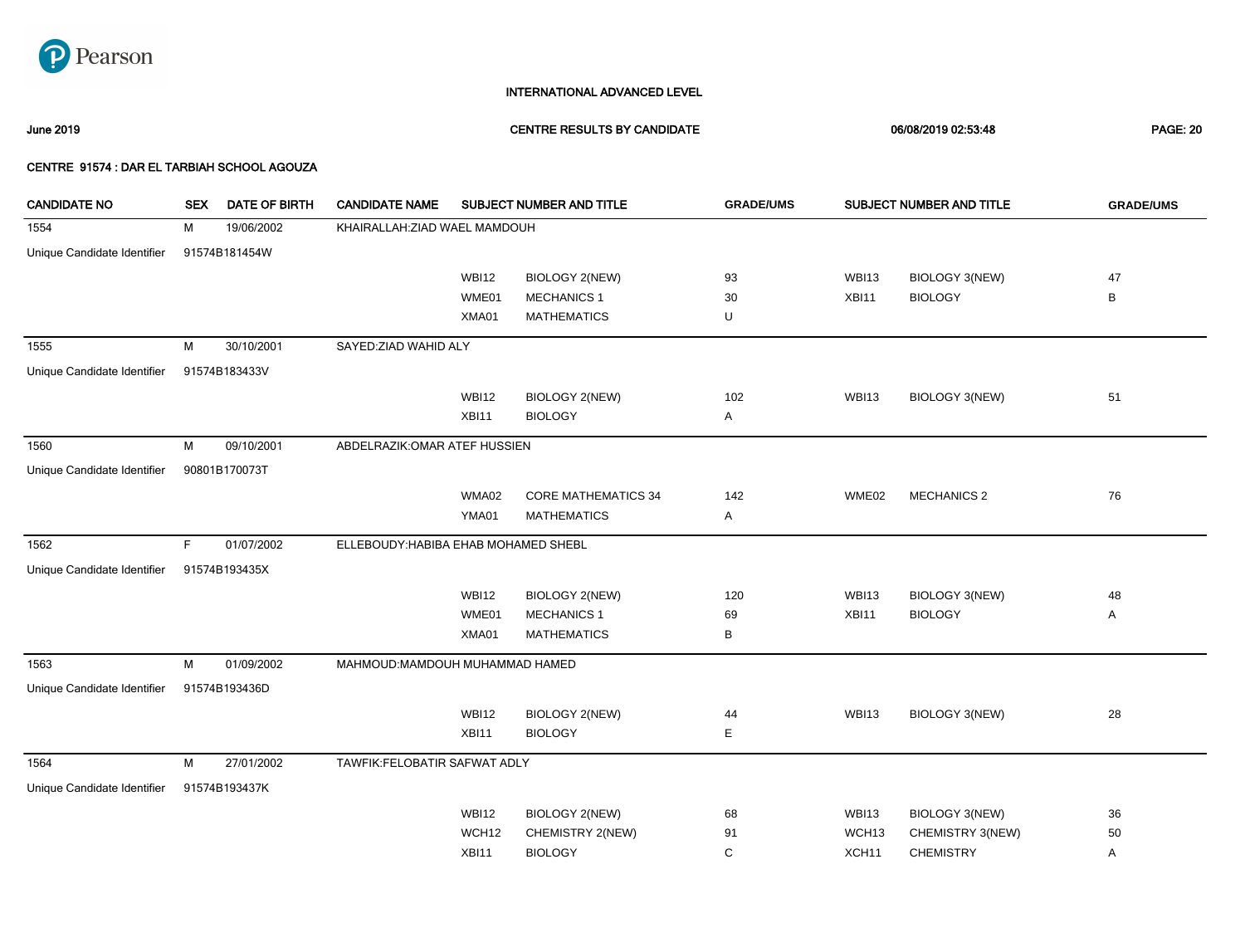

June 2019 CENTRE RESULTS BY CANDIDATE 06/08/2019 02:53:48 PAGE: 21

| <b>CANDIDATE NO</b>         | <b>SEX</b> | <b>DATE OF BIRTH</b> | <b>CANDIDATE NAME</b>               | SUBJECT NUMBER AND TITLE |                            | <b>GRADE/UMS</b> | SUBJECT NUMBER AND TITLE |                            | <b>GRADE/UMS</b> |
|-----------------------------|------------|----------------------|-------------------------------------|--------------------------|----------------------------|------------------|--------------------------|----------------------------|------------------|
| 1565                        | М          | 03/08/2002           | MEKHEIMAR: MOHAMED OSAMA FAROUK     |                          |                            |                  |                          |                            |                  |
| Unique Candidate Identifier |            | 90003B190144E        |                                     |                          |                            |                  |                          |                            |                  |
|                             |            |                      |                                     | <b>WBI11</b>             | BIOLOGY 1(NEW)             | 75               | <b>WBI12</b>             | BIOLOGY 2(NEW)             | 102              |
|                             |            |                      |                                     | WBI13                    | BIOLOGY 3(NEW)             | 48               | WMA01                    | <b>CORE MATHEMATICS 12</b> | 151              |
|                             |            |                      |                                     | WME01                    | <b>MECHANICS 1</b>         | 71               | XBI11                    | <b>BIOLOGY</b>             | В                |
|                             |            |                      |                                     | XMA01                    | <b>MATHEMATICS</b>         | В                |                          |                            |                  |
| 1750                        | F.         | 29/03/2001           | SAMY: AYA AMR MOHAMED               |                          |                            |                  |                          |                            |                  |
| Unique Candidate Identifier |            | 91574B193439B        |                                     |                          |                            |                  |                          |                            |                  |
|                             |            |                      |                                     | WBI01                    | <b>BIOLOGY 1</b>           | 108              | <b>WBI02</b>             | <b>BIOLOGY 2</b>           | 84               |
|                             |            |                      |                                     | WBI03                    | <b>BIOLOGY 3</b>           | 36               | <b>WBI04</b>             | <b>BIOLOGY 4</b>           | 90               |
|                             |            |                      |                                     | WBI05                    | <b>BIOLOGY 5</b>           | 52               | WBI06                    | BIOLOGY 6                  | 36               |
|                             |            |                      |                                     | XBI01                    | <b>BIOLOGY</b>             | В                | YBI01                    | <b>BIOLOGY</b>             | С                |
| 1765                        | M          | 18/08/2001           | ZALAT: ABDEL RAHMAN ADEL HASSAN     |                          |                            |                  |                          |                            |                  |
| Unique Candidate Identifier |            | 91574B170030F        |                                     |                          |                            |                  |                          |                            |                  |
|                             |            |                      |                                     | <b>WBI11</b>             | <b>BIOLOGY 1(NEW)</b>      | 29               | <b>WBI12</b>             | <b>BIOLOGY 2(NEW)</b>      | 16               |
|                             |            |                      |                                     | WBI13                    | BIOLOGY 3(NEW)             | 18               | XBI11                    | <b>BIOLOGY</b>             | U                |
| 1766                        | M          | 12/08/2001           | MAHMOUD: ABDEL RAHMAN MAGDY MOSTAFA |                          |                            |                  |                          |                            |                  |
| Unique Candidate Identifier |            | 91574B170024C        |                                     |                          |                            |                  |                          |                            |                  |
|                             |            |                      |                                     | WME01                    | <b>MECHANICS 1</b>         | 66               | XMA01                    | <b>MATHEMATICS</b>         | В                |
| 1767                        | М          | 11/03/2001           | ELEIMY: ABDEL RAHMAN MOHAMED ISMAIL |                          |                            |                  |                          |                            |                  |
| Unique Candidate Identifier |            | 91574B170001L        |                                     |                          |                            |                  |                          |                            |                  |
|                             |            |                      |                                     | WME02                    | <b>MECHANICS 2</b>         | 70               | YMA01                    | <b>MATHEMATICS</b>         | В                |
| 1770                        | M          | 26/09/2001           | EL TOUNI: AHMED ASHRAF AHMED        |                          |                            |                  |                          |                            |                  |
| Unique Candidate Identifier |            | 91574B170019E        |                                     |                          |                            |                  |                          |                            |                  |
|                             |            |                      |                                     | WMA02                    | <b>CORE MATHEMATICS 34</b> | 158              | WME02                    | <b>MECHANICS 2</b>         | 94               |
|                             |            |                      |                                     | YMA01                    | <b>MATHEMATICS</b>         | Α                |                          |                            |                  |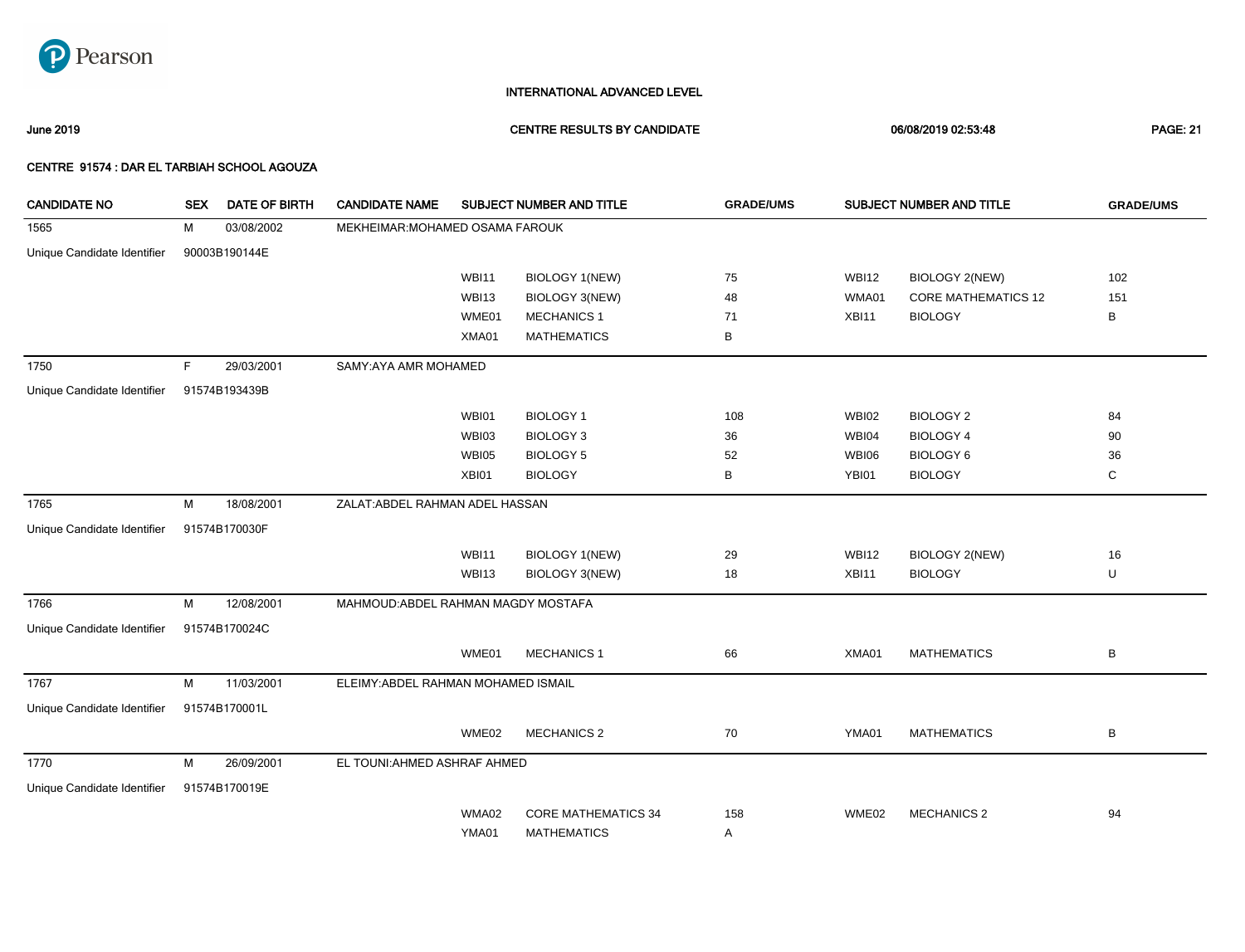

### June 2019 CENTRE RESULTS BY CANDIDATE 06/08/2019 02:53:48 PAGE: 22

| <b>CANDIDATE NO</b>         | <b>SEX</b> | <b>DATE OF BIRTH</b> | <b>CANDIDATE NAME</b>               |       | SUBJECT NUMBER AND TITLE   | <b>GRADE/UMS</b> |       | SUBJECT NUMBER AND TITLE | <b>GRADE/UMS</b> |
|-----------------------------|------------|----------------------|-------------------------------------|-------|----------------------------|------------------|-------|--------------------------|------------------|
| 1771                        | М          | 09/06/2001           | <b>IBRAHIM: AHMED HESHAM</b>        |       |                            |                  |       |                          |                  |
| Unique Candidate Identifier |            | 91574B170025H        |                                     |       |                            |                  |       |                          |                  |
|                             |            |                      |                                     | WME01 | <b>MECHANICS 1</b>         | 66               | XMA01 | <b>MATHEMATICS</b>       | В                |
| 1772                        | M          | 01/03/2001           | EL TAMAWY: AHMED HOSSAM             |       |                            |                  |       |                          |                  |
| Unique Candidate Identifier |            | 91574B170011X        |                                     |       |                            |                  |       |                          |                  |
|                             |            |                      |                                     | WMA02 | <b>CORE MATHEMATICS 34</b> | 174              | WME02 | <b>MECHANICS 2</b>       | 69               |
|                             |            |                      |                                     | YMA01 | <b>MATHEMATICS</b>         | Α                |       |                          |                  |
| 1775                        | M          | 04/09/2001           | ABDELSAMAD: AHMED WALID MOHAMED     |       |                            |                  |       |                          |                  |
| Unique Candidate Identifier |            | 91574B170040R        |                                     |       |                            |                  |       |                          |                  |
|                             |            |                      |                                     | WMA02 | <b>CORE MATHEMATICS 34</b> | 96               | WME01 | <b>MECHANICS 1</b>       | 69               |
|                             |            |                      |                                     | WME02 | <b>MECHANICS 2</b>         | 53               | XMA01 | <b>MATHEMATICS</b>       | Α                |
|                             |            |                      |                                     | YMA01 | <b>MATHEMATICS</b>         | С                |       |                          |                  |
| 1776                        | м          | 20/12/2000           | EL MANADILY: AHMED YASSER SHERIF    |       |                            |                  |       |                          |                  |
| Unique Candidate Identifier |            | 91574B170031M        |                                     |       |                            |                  |       |                          |                  |
|                             |            |                      |                                     | WMA02 | <b>CORE MATHEMATICS 34</b> | 170              | YMA01 | <b>MATHEMATICS</b>       | Α                |
| 1777                        | м          | 26/05/2001           | <b>MAHER: ALI MOHAMED</b>           |       |                            |                  |       |                          |                  |
| Unique Candidate Identifier |            | 91574B170020Y        |                                     |       |                            |                  |       |                          |                  |
|                             |            |                      |                                     | WME01 | <b>MECHANICS 1</b>         | 53               | XMA01 | <b>MATHEMATICS</b>       | С                |
| 1778                        | м          | 31/03/2001           | ELGENDY: ALI WAEL ABDELLATIF RAGHEB |       |                            |                  |       |                          |                  |
| Unique Candidate Identifier |            | 91574B170004H        |                                     |       |                            |                  |       |                          |                  |
|                             |            |                      |                                     | WMA02 | <b>CORE MATHEMATICS 34</b> | 168              | WME02 | <b>MECHANICS 2</b>       | 67               |
|                             |            |                      |                                     | YMA01 | <b>MATHEMATICS</b>         | Α                |       |                          |                  |
| 1780                        | F          | 07/07/2001           | AZMY: ALIAA EHAB AHMED MAHER        |       |                            |                  |       |                          |                  |
| Unique Candidate Identifier |            | 91574B170021E        |                                     |       |                            |                  |       |                          |                  |
|                             |            |                      |                                     | WMA02 | <b>CORE MATHEMATICS 34</b> | 115              | WME02 | <b>MECHANICS 2</b>       | 33               |
|                             |            |                      |                                     | YMA01 | <b>MATHEMATICS</b>         | C                |       |                          |                  |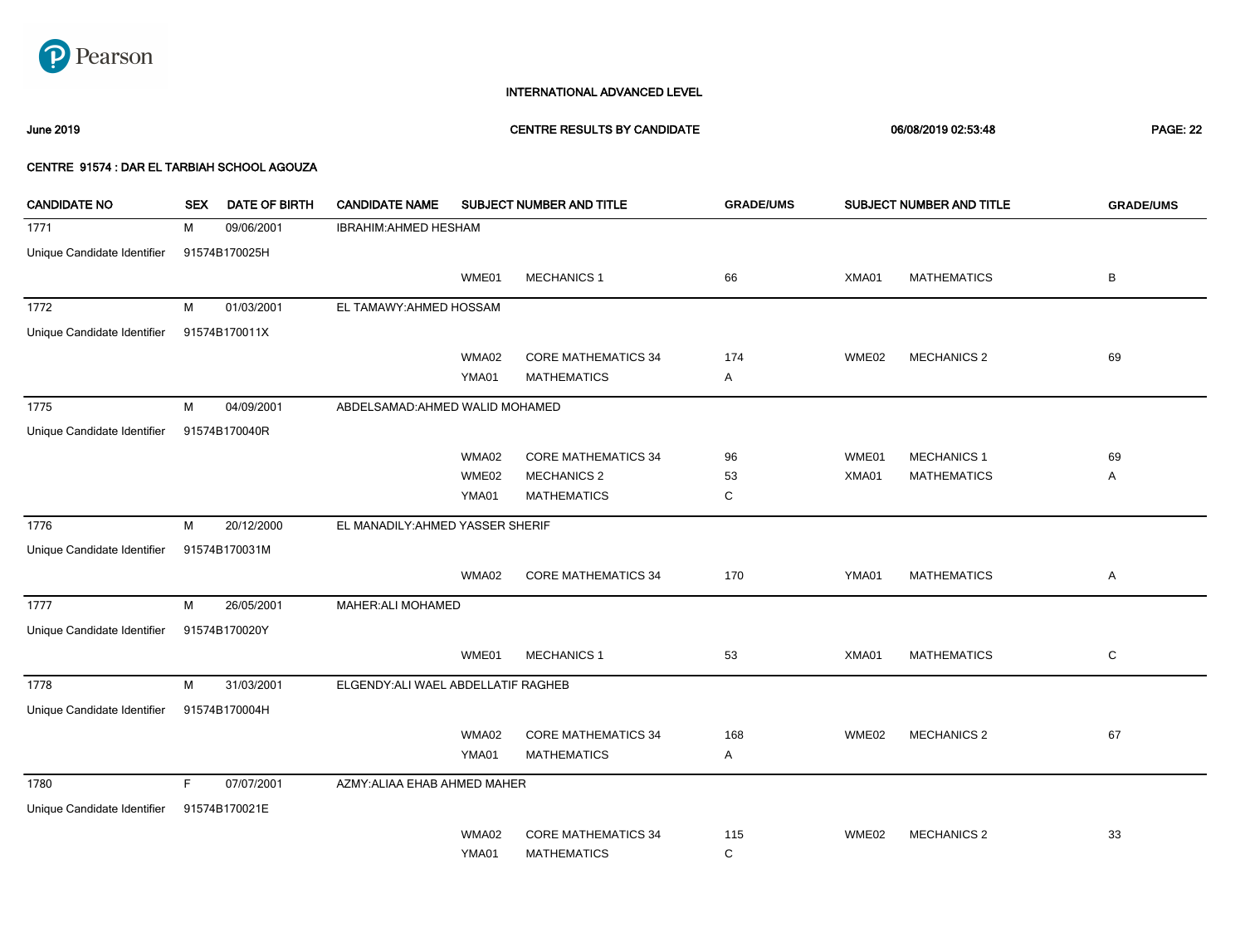

### June 2019 CENTRE RESULTS BY CANDIDATE 06/08/2019 02:53:48 PAGE: 23

| <b>CANDIDATE NO</b>         | <b>SEX</b> | <b>DATE OF BIRTH</b> | <b>CANDIDATE NAME</b>          |              | SUBJECT NUMBER AND TITLE   | <b>GRADE/UMS</b> |              | SUBJECT NUMBER AND TITLE | <b>GRADE/UMS</b> |
|-----------------------------|------------|----------------------|--------------------------------|--------------|----------------------------|------------------|--------------|--------------------------|------------------|
| 1782                        | F          | 15/11/2001           | HASSAN: AMIRA HOSSAM           |              |                            |                  |              |                          |                  |
| Unique Candidate Identifier |            | 91574B170013K        |                                |              |                            |                  |              |                          |                  |
|                             |            |                      |                                | WMA01        | <b>CORE MATHEMATICS 12</b> | 65               | WME01        | <b>MECHANICS 1</b>       | 6                |
|                             |            |                      |                                | XMA01        | <b>MATHEMATICS</b>         | U                |              |                          |                  |
| 1784                        | M          | 20/10/2000           | MOHAMED: AMR YASSER BAKR       |              |                            |                  |              |                          |                  |
| Unique Candidate Identifier |            | 91574B170022L        |                                |              |                            |                  |              |                          |                  |
|                             |            |                      |                                | WBI04        | <b>BIOLOGY 4</b>           | 120              | <b>WBI05</b> | <b>BIOLOGY 5</b>         | 120              |
|                             |            |                      |                                | WBI06        | <b>BIOLOGY 6</b>           | 44               | YBI01        | <b>BIOLOGY</b>           | $A^*$            |
| 1785                        | F          | 27/02/2002           | EL HADAD: ASAL MOHAMED SAID    |              |                            |                  |              |                          |                  |
| Unique Candidate Identifier |            | 91574B170028F        |                                |              |                            |                  |              |                          |                  |
|                             |            |                      |                                | <b>WBI02</b> | <b>BIOLOGY 2</b>           | 80               | <b>WBI03</b> | <b>BIOLOGY 3</b>         | 38               |
|                             |            |                      |                                | WBI04        | <b>BIOLOGY 4</b>           | 33               | <b>WBI05</b> | <b>BIOLOGY 5</b>         | 56               |
|                             |            |                      |                                | <b>WBI06</b> | <b>BIOLOGY 6</b>           | 32               | XBI01        | <b>BIOLOGY</b>           | В                |
|                             |            |                      |                                | XMA01        | <b>MATHEMATICS</b>         | С                | YBI01        | <b>BIOLOGY</b>           | D                |
|                             |            |                      |                                | YMA01        | <b>MATHEMATICS</b>         | E                |              |                          |                  |
| 1786                        | F          | 13/08/2001           | ABDEEN: AYA MOSTAFA AHMED      |              |                            |                  |              |                          |                  |
| Unique Candidate Identifier |            | 91574B171786D        |                                |              |                            |                  |              |                          |                  |
|                             |            |                      |                                | WMA02        | <b>CORE MATHEMATICS 34</b> | 124              | YMA01        | <b>MATHEMATICS</b>       | В                |
| 1787                        | М          | 27/02/2002           | AFIFI: BAHER MAMDOUH           |              |                            |                  |              |                          |                  |
| Unique Candidate Identifier |            | 91574B170029M        |                                |              |                            |                  |              |                          |                  |
|                             |            |                      |                                | <b>WBI05</b> | <b>BIOLOGY 5</b>           | 120              | <b>WBI06</b> | <b>BIOLOGY 6</b>         | 44               |
|                             |            |                      |                                | XBI01        | <b>BIOLOGY</b>             | В                | YBI01        | <b>BIOLOGY</b>           | A*               |
| 1789                        | F          | 04/08/2001           | HASSAN: BASSANT KHALED MAHMOOD |              |                            |                  |              |                          |                  |
| Unique Candidate Identifier |            | 91574B181630V        |                                |              |                            |                  |              |                          |                  |
|                             |            |                      |                                | WMA01        | <b>CORE MATHEMATICS 12</b> | 5                | WME01        | <b>MECHANICS 1</b>       | $\mathbf 0$      |
|                             |            |                      |                                | XMA01        | <b>MATHEMATICS</b>         | U                |              |                          |                  |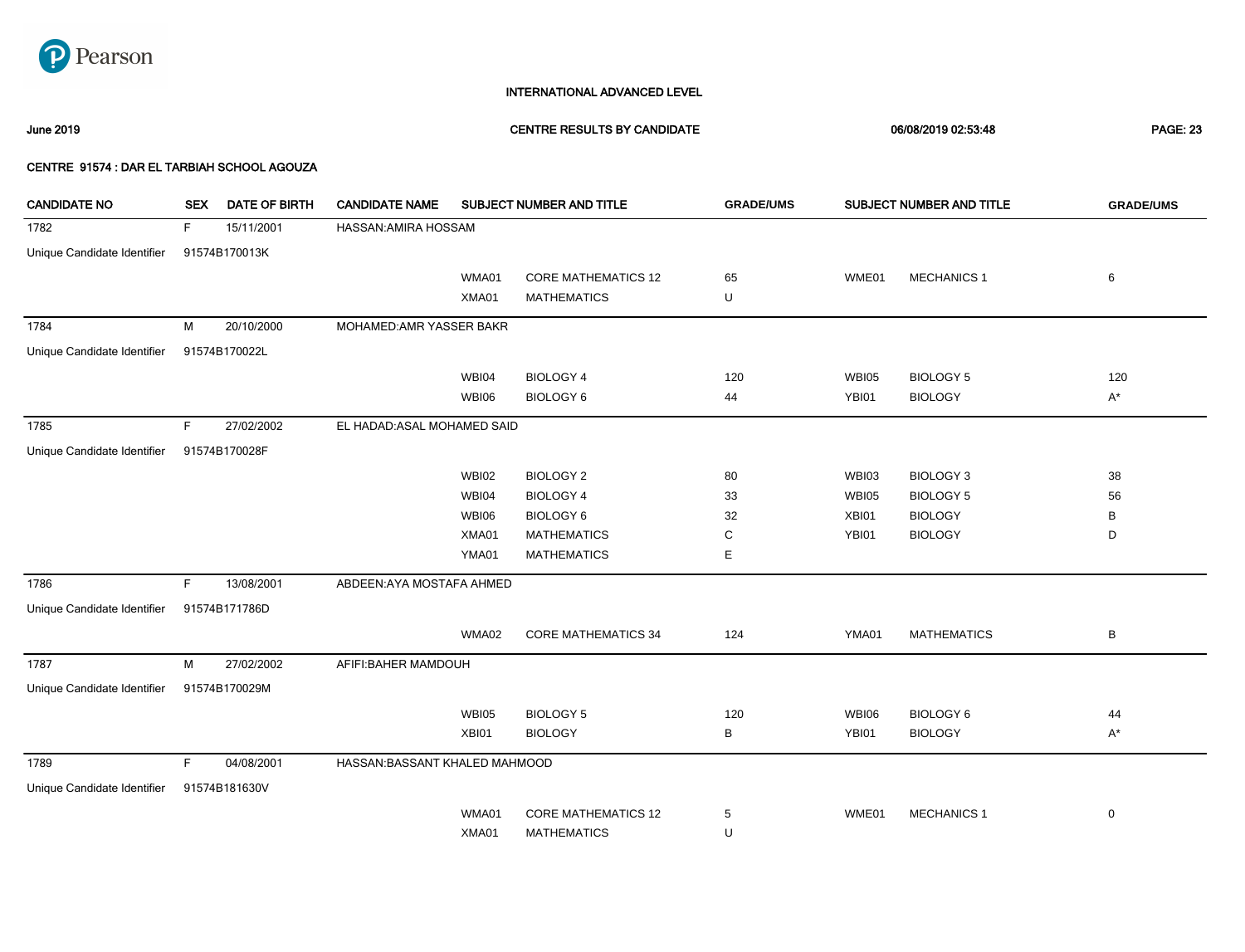

### June 2019 CENTRE RESULTS BY CANDIDATE 06/08/2019 02:53:48 PAGE: 24

| <b>CANDIDATE NO</b>         | <b>SEX</b> | DATE OF BIRTH | <b>CANDIDATE NAME</b>                   |              | SUBJECT NUMBER AND TITLE | <b>GRADE/UMS</b> |              | SUBJECT NUMBER AND TITLE | <b>GRADE/UMS</b> |
|-----------------------------|------------|---------------|-----------------------------------------|--------------|--------------------------|------------------|--------------|--------------------------|------------------|
| 1792                        | F.         | 08/05/2001    | SABER: DINA NAGI MOHAMED                |              |                          |                  |              |                          |                  |
| Unique Candidate Identifier |            | 91574B170037G |                                         |              |                          |                  |              |                          |                  |
|                             |            |               |                                         | WBI05        | <b>BIOLOGY 5</b>         | 116              | <b>WBI06</b> | BIOLOGY 6                | 44               |
|                             |            |               |                                         | YBI01        | <b>BIOLOGY</b>           | A*               |              |                          |                  |
| 1793                        | F.         | 18/05/2001    | ABDELRAHMAN: DONIA ALAA MAHMOUD MOHAMED |              |                          |                  |              |                          |                  |
| Unique Candidate Identifier |            | 91574B170027A |                                         |              |                          |                  |              |                          |                  |
|                             |            |               |                                         | WME02        | <b>MECHANICS 2</b>       | 79               | YMA01        | <b>MATHEMATICS</b>       | $A^*$            |
| 1794                        | M          | 02/12/2001    | KARAM: EMIL SAMEH                       |              |                          |                  |              |                          |                  |
| Unique Candidate Identifier |            | 91574B170015B |                                         |              |                          |                  |              |                          |                  |
|                             |            |               |                                         | <b>WBI02</b> | <b>BIOLOGY 2</b>         | 68               | WBI03        | <b>BIOLOGY 3</b>         | 38               |
|                             |            |               |                                         | XBI01        | <b>BIOLOGY</b>           | В                |              |                          |                  |
| 1795                        | F.         | 06/11/2000    | EL NAGGAR: ESRAA ABDEL NASSER MOHAMED   |              |                          |                  |              |                          |                  |
| Unique Candidate Identifier |            | 91574B170007F |                                         |              |                          |                  |              |                          |                  |
|                             |            |               |                                         | WBI04        | <b>BIOLOGY 4</b>         | 66               | <b>WBI05</b> | <b>BIOLOGY 5</b>         | 112              |
|                             |            |               |                                         | <b>WBI06</b> | <b>BIOLOGY 6</b>         | 28               | YBI01        | <b>BIOLOGY</b>           | В                |
| 1796                        | F.         | 07/03/2001    | ELBENDARY: FADILA AHMED                 |              |                          |                  |              |                          |                  |
| Unique Candidate Identifier |            | 91574B170038R |                                         |              |                          |                  |              |                          |                  |
|                             |            |               |                                         | <b>WBI06</b> | <b>BIOLOGY 6</b>         | 51               | WME02        | <b>MECHANICS 2</b>       | 100              |
|                             |            |               |                                         | YBI01        | <b>BIOLOGY</b>           | A*               | YMA01        | <b>MATHEMATICS</b>       | A                |
| 1797                        | F.         | 28/04/2001    | MOHAMED: FARAH ABDELHAMID NABIL         |              |                          |                  |              |                          |                  |
| Unique Candidate Identifier |            | 91574B170073M |                                         |              |                          |                  |              |                          |                  |
|                             |            |               |                                         | WBI04        | <b>BIOLOGY 4</b>         | 120              | <b>WBI05</b> | <b>BIOLOGY 5</b>         | 96               |
|                             |            |               |                                         | WBI06        | <b>BIOLOGY 6</b>         | 57               | WME02        | <b>MECHANICS 2</b>       | 100              |
|                             |            |               |                                         | YBI01        | <b>BIOLOGY</b>           | A*               | YMA01        | <b>MATHEMATICS</b>       | A                |
| 1799                        | F.         | 12/08/2001    | ABDEL MAGUID: GAMELA AHMED ADEL         |              |                          |                  |              |                          |                  |
| Unique Candidate Identifier |            | 91574B170062Y |                                         |              |                          |                  |              |                          |                  |
|                             |            |               |                                         | WME02        | <b>MECHANICS 2</b>       | 76               | XMA01        | <b>MATHEMATICS</b>       | Α                |
|                             |            |               |                                         | YMA01        | <b>MATHEMATICS</b>       | A*               |              |                          |                  |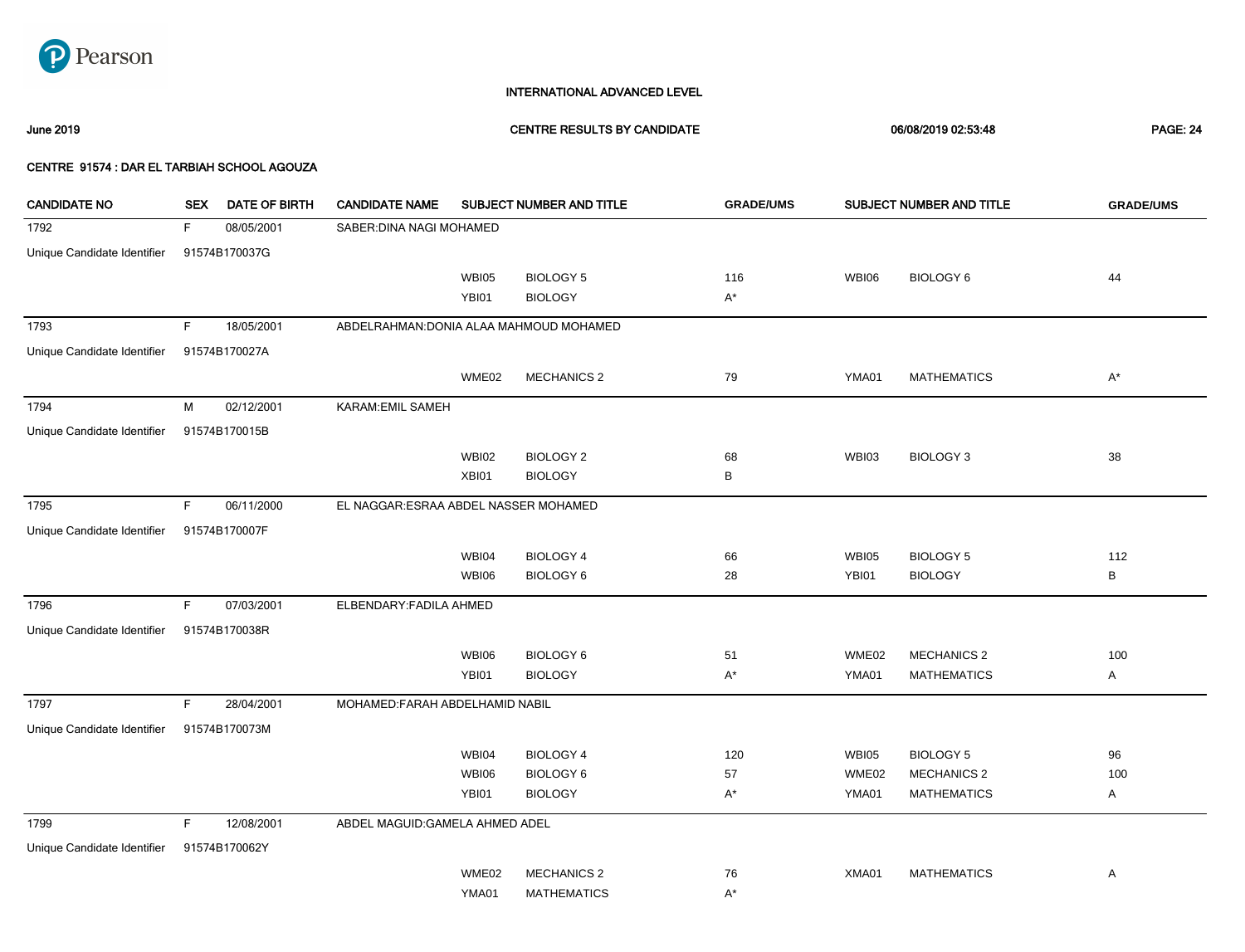

June 2019 CENTRE RESULTS BY CANDIDATE 06/08/2019 02:53:48 PAGE: 25

| <b>CANDIDATE NO</b>         | <b>SEX</b> | <b>DATE OF BIRTH</b> | <b>CANDIDATE NAME</b>           |              | SUBJECT NUMBER AND TITLE | <b>GRADE/UMS</b> |              | SUBJECT NUMBER AND TITLE | <b>GRADE/UMS</b> |
|-----------------------------|------------|----------------------|---------------------------------|--------------|--------------------------|------------------|--------------|--------------------------|------------------|
| 1800                        | F          | 22/04/2001           | MOHAMMED: GANNAT MOSTAFA        |              |                          |                  |              |                          |                  |
| Unique Candidate Identifier |            | 91574B170008M        |                                 |              |                          |                  |              |                          |                  |
|                             |            |                      |                                 | WBI04        | <b>BIOLOGY 4</b>         | 84               | WBI05        | <b>BIOLOGY 5</b>         | 76               |
|                             |            |                      |                                 | <b>WBI06</b> | <b>BIOLOGY 6</b>         | 40               | YBI01        | <b>BIOLOGY</b>           | B                |
| 1802                        | F          | 22/05/2001           | AHMED: HABIBA MOSTAFA           |              |                          |                  |              |                          |                  |
| Unique Candidate Identifier |            | 91574B170016G        |                                 |              |                          |                  |              |                          |                  |
|                             |            |                      |                                 | WME02        | <b>MECHANICS 2</b>       | 96               | YMA01        | <b>MATHEMATICS</b>       | Α                |
| 1803                        | F.         | 10/05/2001           | FARIED: HAGAR MUHAMMAD MORSY    |              |                          |                  |              |                          |                  |
| Unique Candidate Identifier |            | 91574B170053X        |                                 |              |                          |                  |              |                          |                  |
|                             |            |                      |                                 | <b>WBI05</b> | <b>BIOLOGY 5</b>         | 120              | <b>WBI06</b> | <b>BIOLOGY 6</b>         | 57               |
|                             |            |                      |                                 | YBI01        | <b>BIOLOGY</b>           | $A^*$            |              |                          |                  |
| 1805                        | F          | 29/08/2001           | <b>IBRAHIM: HALA YAHIA</b>      |              |                          |                  |              |                          |                  |
| Unique Candidate Identifier |            | 91574B170074X        |                                 |              |                          |                  |              |                          |                  |
|                             |            |                      |                                 | WME01        | <b>MECHANICS 1</b>       | 42               | XMA01        | <b>MATHEMATICS</b>       | $\mathbf C$      |
| 1806                        | М          | 25/05/2001           | ABDEL DAYEM: HAMAD RABIE HAMMAD |              |                          |                  |              |                          |                  |
| Unique Candidate Identifier |            | 91574B170009X        |                                 |              |                          |                  |              |                          |                  |
|                             |            |                      |                                 | <b>WBI11</b> | <b>BIOLOGY 1(NEW)</b>    | 90               | <b>WBI12</b> | <b>BIOLOGY 2(NEW)</b>    | 84               |
|                             |            |                      |                                 | <b>WBI13</b> | BIOLOGY 3(NEW)           | 45               | XBI11        | <b>BIOLOGY</b>           | B                |
| 1807                        | F          | 27/09/2000           | EL DACKROURY: HANA KHALED SAYED |              |                          |                  |              |                          |                  |
| Unique Candidate Identifier |            | 91574B170033D        |                                 |              |                          |                  |              |                          |                  |
|                             |            |                      |                                 | WME01        | <b>MECHANICS 1</b>       | 18               | XMA01        | <b>MATHEMATICS</b>       | E                |
| 1810                        | M          | 06/05/2001           | SADEK: HASSAN ADEL ALI          |              |                          |                  |              |                          |                  |
| Unique Candidate Identifier |            | 91574B170060G        |                                 |              |                          |                  |              |                          |                  |
|                             |            |                      |                                 | WME02        | <b>MECHANICS 2</b>       | X                | YMA01        | <b>MATHEMATICS</b>       | U#               |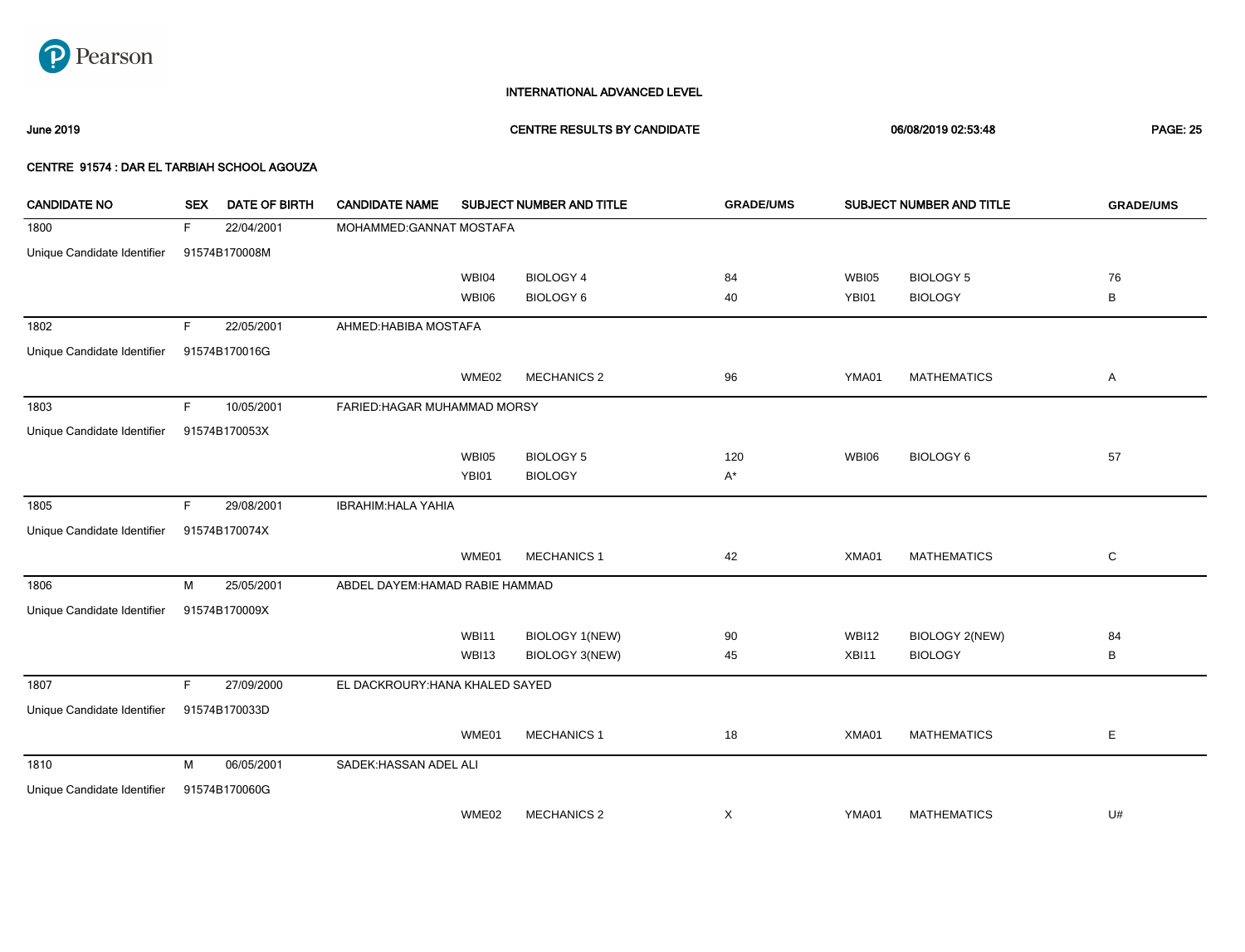

### June 2019 CENTRE RESULTS BY CANDIDATE 06/08/2019 02:53:48 PAGE: 26

| <b>CANDIDATE NO</b>         | <b>SEX</b> | DATE OF BIRTH | <b>CANDIDATE NAME</b>                |              | SUBJECT NUMBER AND TITLE   | <b>GRADE/UMS</b> |              | SUBJECT NUMBER AND TITLE   | <b>GRADE/UMS</b> |
|-----------------------------|------------|---------------|--------------------------------------|--------------|----------------------------|------------------|--------------|----------------------------|------------------|
| 1811                        | м          | 04/08/2000    | HASSAN: HASSAN ADEL                  |              |                            |                  |              |                            |                  |
| Unique Candidate Identifier |            | 91574B170055K |                                      |              |                            |                  |              |                            |                  |
|                             |            |               |                                      | WME01        | <b>MECHANICS 1</b>         | 63               | WME02        | <b>MECHANICS 2</b>         | 35               |
|                             |            |               |                                      | XMA01        | <b>MATHEMATICS</b>         | В                | YMA01        | <b>MATHEMATICS</b>         | D                |
| 1812                        | м          | 09/09/2001    | ELGABALY: HAZEM AHMED FATHY          |              |                            |                  |              |                            |                  |
| Unique Candidate Identifier |            | 91574B170064L |                                      |              |                            |                  |              |                            |                  |
|                             |            |               |                                      | WMA02        | <b>CORE MATHEMATICS 34</b> | 158              | WME02        | <b>MECHANICS 2</b>         | 47               |
|                             |            |               |                                      | XMA01        | <b>MATHEMATICS</b>         | Α                | YMA01        | <b>MATHEMATICS</b>         | $\, {\bf B}$     |
| 1814                        | M          | 11/06/2001    | TANTAWY: KARIM AHMED AMIR            |              |                            |                  |              |                            |                  |
| Unique Candidate Identifier |            | 91574B181658W |                                      |              |                            |                  |              |                            |                  |
|                             |            |               |                                      | WMA01        | <b>CORE MATHEMATICS 12</b> | 97               | WME01        | <b>MECHANICS 1</b>         | 23               |
|                             |            |               |                                      | XMA01        | <b>MATHEMATICS</b>         | E                |              |                            |                  |
| 1815                        | M          | 20/07/2001    | AWAD:KARIM EHAB HAMDY ALY            |              |                            |                  |              |                            |                  |
| Unique Candidate Identifier |            | 91574B170061R |                                      |              |                            |                  |              |                            |                  |
|                             |            |               |                                      | WBI01        | <b>BIOLOGY 1</b>           | 86               | WMA01        | <b>CORE MATHEMATICS 12</b> | 112              |
|                             |            |               |                                      | WME01        | <b>MECHANICS 1</b>         | 30               | XBI01        | <b>BIOLOGY</b>             | B                |
|                             |            |               |                                      | XMA01        | <b>MATHEMATICS</b>         | Е                |              |                            |                  |
| 1816                        | F          | 18/03/2002    | ELSARKY: MAHINOUR ALAA ELDIN MOHAMED |              |                            |                  |              |                            |                  |
| Unique Candidate Identifier |            | 91574B170065W |                                      |              |                            |                  |              |                            |                  |
|                             |            |               |                                      | YMA01        | <b>MATHEMATICS</b>         | $A^*$            |              |                            |                  |
| 1817                        | М          | 01/11/2001    | ABO GOLYL: MAHMOUD MOHAMED KAMEL     |              |                            |                  |              |                            |                  |
| Unique Candidate Identifier |            | 91574B170050A |                                      |              |                            |                  |              |                            |                  |
|                             |            |               |                                      | WBI04        | <b>BIOLOGY 4</b>           | 120              | <b>WBI05</b> | <b>BIOLOGY 5</b>           | 120              |
|                             |            |               |                                      | <b>WBI06</b> | <b>BIOLOGY 6</b>           | 44               | YBI01        | <b>BIOLOGY</b>             | $A^*$            |
| 1821                        | F          | 12/07/2001    | ABDUL FATTAH: MARIAM ASHRAF          |              |                            |                  |              |                            |                  |
| Unique Candidate Identifier |            | 91574B170075D |                                      |              |                            |                  |              |                            |                  |
|                             |            |               |                                      | <b>WBI05</b> | <b>BIOLOGY 5</b>           | 100              | <b>WBI06</b> | BIOLOGY 6                  | 44               |
|                             |            |               |                                      | YBI01        | <b>BIOLOGY</b>             | Α                |              |                            |                  |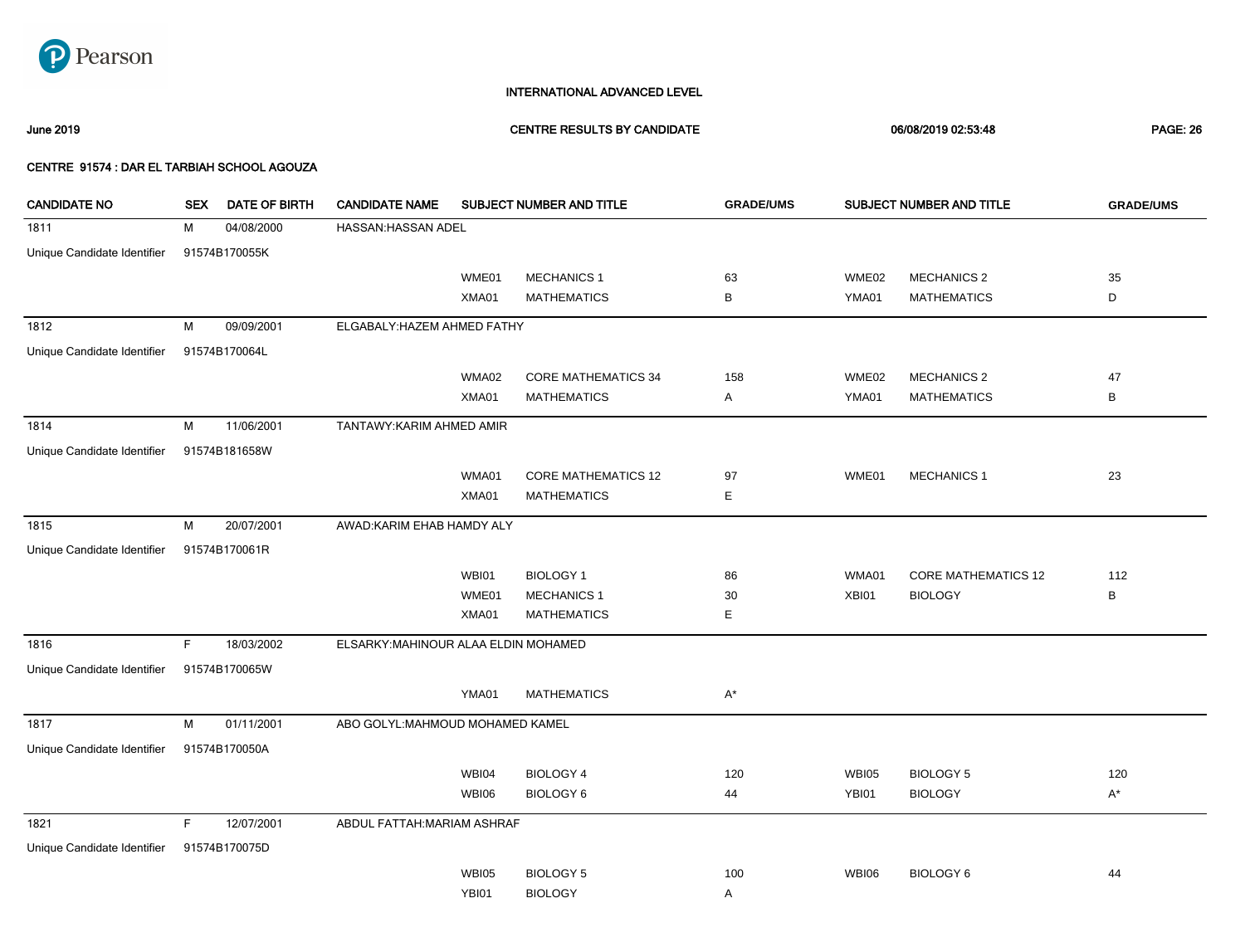

### June 2019 CENTRE RESULTS BY CANDIDATE 06/08/2019 02:53:48 PAGE: 27

| <b>CANDIDATE NO</b>         | <b>SEX</b> | <b>DATE OF BIRTH</b> | <b>CANDIDATE NAME</b>          |              | SUBJECT NUMBER AND TITLE   | <b>GRADE/UMS</b> |       | SUBJECT NUMBER AND TITLE | <b>GRADE/UMS</b>   |
|-----------------------------|------------|----------------------|--------------------------------|--------------|----------------------------|------------------|-------|--------------------------|--------------------|
| 1822                        | F.         | 20/10/2001           | EZZAT: MARIAM MOHAMED          |              |                            |                  |       |                          |                    |
| Unique Candidate Identifier |            | 91574B170076K        |                                |              |                            |                  |       |                          |                    |
|                             |            |                      |                                | WME02        | <b>MECHANICS 2</b>         | 94               | YMA01 | <b>MATHEMATICS</b>       | $A^*$              |
| 1823                        | F.         | 15/01/2001           | ELWAN: MARIEM YASSER AHMED     |              |                            |                  |       |                          |                    |
| Unique Candidate Identifier |            | 91574B170042E        |                                |              |                            |                  |       |                          |                    |
|                             |            |                      |                                | <b>WBI02</b> | <b>BIOLOGY 2</b>           | 25               | WBI03 | <b>BIOLOGY 3</b>         | 38                 |
|                             |            |                      |                                | WMA01        | <b>CORE MATHEMATICS 12</b> | 103              | WME01 | <b>MECHANICS 1</b>       | 12                 |
|                             |            |                      |                                | XBI01        | <b>BIOLOGY</b>             | D                | XMA01 | <b>MATHEMATICS</b>       | Е                  |
| 1827                        | F.         | 30/12/2001           | MOHAMED:MARYAM SEIF ABDELNABY  |              |                            |                  |       |                          |                    |
| Unique Candidate Identifier |            | 91574B170057B        |                                |              |                            |                  |       |                          |                    |
|                             |            |                      |                                | WME02        | <b>MECHANICS 2</b>         | 96               | YMA01 | <b>MATHEMATICS</b>       | $\mathsf{A}^\star$ |
| 1828                        | F.         | 27/08/2001           | <b>GALAL:MAYAR HAITHAM</b>     |              |                            |                  |       |                          |                    |
| Unique Candidate Identifier |            | 91574B170069A        |                                |              |                            |                  |       |                          |                    |
|                             |            |                      |                                | WMA02        | <b>CORE MATHEMATICS 34</b> | 138              | WME01 | <b>MECHANICS 1</b>       | 63                 |
|                             |            |                      |                                | WME02        | <b>MECHANICS 2</b>         | 37               | XMA01 | <b>MATHEMATICS</b>       | В                  |
|                             |            |                      |                                | YMA01        | <b>MATHEMATICS</b>         | C                |       |                          |                    |
| 1829                        | М          | 31/01/2001           | ZINHOM: MAZEN AHMED ABDELAZIZ  |              |                            |                  |       |                          |                    |
| Unique Candidate Identifier |            | 91574B170044W        |                                |              |                            |                  |       |                          |                    |
|                             |            |                      |                                | WME02        | <b>MECHANICS 2</b>         | 57               | YMA01 | <b>MATHEMATICS</b>       | В                  |
| 1830                        | M          | 15/05/2001           | TARRAD: MAZEN EYAD AHMED       |              |                            |                  |       |                          |                    |
| Unique Candidate Identifier |            | 91574B170045C        |                                |              |                            |                  |       |                          |                    |
|                             |            |                      |                                | WMA02        | <b>CORE MATHEMATICS 34</b> | 59               | WME02 | <b>MECHANICS 2</b>       | 45                 |
|                             |            |                      |                                | XMA01        | <b>MATHEMATICS</b>         | В                | YMA01 | <b>MATHEMATICS</b>       | С                  |
| 1831                        | M          | 25/06/2001           | ABOSEIF: MAZEN REDA ABDELHAMID |              |                            |                  |       |                          |                    |
| Unique Candidate Identifier |            | 91574B170070T        |                                |              |                            |                  |       |                          |                    |
|                             |            |                      |                                | WME02        | <b>MECHANICS 2</b>         | 73               | YMA01 | <b>MATHEMATICS</b>       | $A^*$              |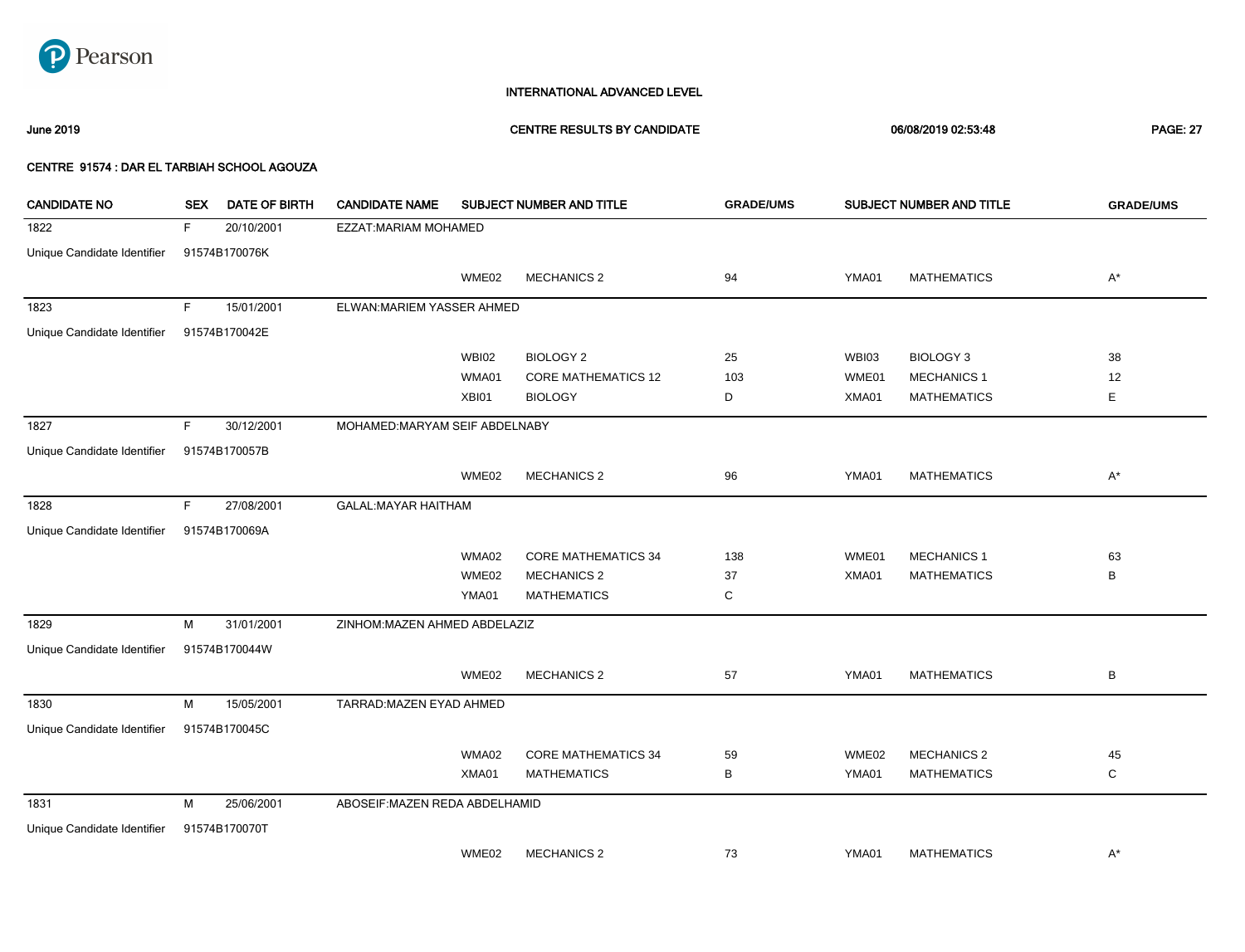

June 2019 CENTRE RESULTS BY CANDIDATE 06/08/2019 02:53:48 PAGE: 28

| <b>CANDIDATE NO</b>         | <b>SEX</b> | DATE OF BIRTH | <b>CANDIDATE NAME</b>         |              | SUBJECT NUMBER AND TITLE   | <b>GRADE/UMS</b> |              | SUBJECT NUMBER AND TITLE   | <b>GRADE/UMS</b> |
|-----------------------------|------------|---------------|-------------------------------|--------------|----------------------------|------------------|--------------|----------------------------|------------------|
| 1835                        | М          | 24/05/2001    | MIKHAIL: MICHEAL MOHEEB       |              |                            |                  |              |                            |                  |
| Unique Candidate Identifier |            | 91574B170067H |                               |              |                            |                  |              |                            |                  |
|                             |            |               |                               | WMA01        | <b>CORE MATHEMATICS 12</b> | 154              | WMA02        | <b>CORE MATHEMATICS 34</b> | 131              |
|                             |            |               |                               | WME02        | <b>MECHANICS 2</b>         | 64               | XMA01        | <b>MATHEMATICS</b>         | B                |
|                             |            |               |                               | YMA01        | <b>MATHEMATICS</b>         | в                |              |                            |                  |
| 1837                        | M          | 20/10/2001    | ABDEL HAMID: MOATAZ AHMED     |              |                            |                  |              |                            |                  |
| Unique Candidate Identifier |            | 91574B170072F |                               |              |                            |                  |              |                            |                  |
|                             |            |               |                               | WBI04        | <b>BIOLOGY 4</b>           | 120              | <b>WBI05</b> | <b>BIOLOGY 5</b>           | 120              |
|                             |            |               |                               | <b>WBI06</b> | <b>BIOLOGY 6</b>           | 47               | XBI01        | <b>BIOLOGY</b>             | Α                |
|                             |            |               |                               | YBI01        | <b>BIOLOGY</b>             | $A^*$            |              |                            |                  |
| 1838                        | M          | 11/05/2001    | ALI: MOHAMED ABD EL REHEM     |              |                            |                  |              |                            |                  |
| Unique Candidate Identifier |            | 91574B170105C |                               |              |                            |                  |              |                            |                  |
|                             |            |               |                               | WMA01        | <b>CORE MATHEMATICS 12</b> | 178              | WMA02        | <b>CORE MATHEMATICS 34</b> | 127              |
|                             |            |               |                               | WME02        | <b>MECHANICS 2</b>         | 47               | XMA01        | <b>MATHEMATICS</b>         | Α                |
|                             |            |               |                               | YMA01        | <b>MATHEMATICS</b>         | В                |              |                            |                  |
| 1839                        | M          | 07/03/2001    | ASHOUR: MOHAMED ADEL MOHAMED  |              |                            |                  |              |                            |                  |
| Unique Candidate Identifier |            | 91574B170103L |                               |              |                            |                  |              |                            |                  |
|                             |            |               |                               | WMA01        | <b>CORE MATHEMATICS 12</b> | 183              | WMA02        | <b>CORE MATHEMATICS 34</b> | 180              |
|                             |            |               |                               | WME01        | <b>MECHANICS 1</b>         | 76               | WME02        | <b>MECHANICS 2</b>         | 53               |
|                             |            |               |                               | XMA01        | <b>MATHEMATICS</b>         | Α                | YMA01        | <b>MATHEMATICS</b>         | $A^*$            |
| 1840                        | M          | 16/06/2001    | EL HADDAD: MOHAMED AYMAN      |              |                            |                  |              |                            |                  |
| Unique Candidate Identifier |            | 91574B170048A |                               |              |                            |                  |              |                            |                  |
|                             |            |               |                               | WBI04        | <b>BIOLOGY 4</b>           | 54               | <b>WBI05</b> | BIOLOGY 5                  | 84               |
|                             |            |               |                               | <b>WBI06</b> | <b>BIOLOGY 6</b>           | 30               | YBI01        | <b>BIOLOGY</b>             | $\mathbf C$      |
| 1841                        | M          | 02/02/2002    | IBRAHIM: MOHAMED GAMAL GHARIB |              |                            |                  |              |                            |                  |
| Unique Candidate Identifier |            | 91574B170052M |                               |              |                            |                  |              |                            |                  |
|                             |            |               |                               | WMA02        | <b>CORE MATHEMATICS 34</b> | Χ                | WME01        | <b>MECHANICS 1</b>         | 71               |
|                             |            |               |                               | WME02        | <b>MECHANICS 2</b>         | 70               | XMA01        | <b>MATHEMATICS</b>         | Α                |
|                             |            |               |                               | YMA01        | <b>MATHEMATICS</b>         | В                |              |                            |                  |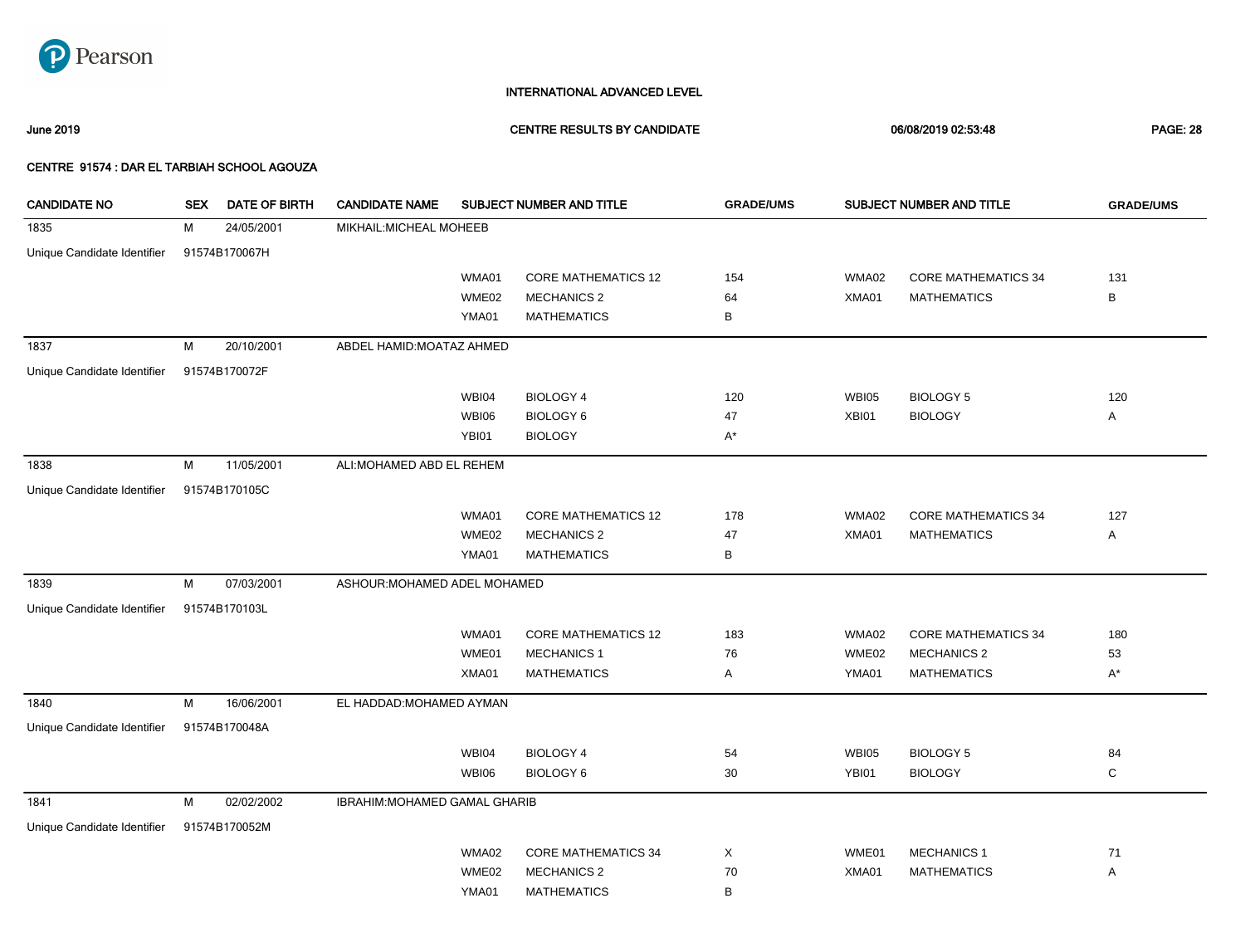

### June 2019 CENTRE RESULTS BY CANDIDATE 06/08/2019 02:53:48 PAGE: 29

| <b>CANDIDATE NO</b>         | <b>SEX</b> | <b>DATE OF BIRTH</b> | <b>CANDIDATE NAME</b>            |              | SUBJECT NUMBER AND TITLE   | <b>GRADE/UMS</b> |              | SUBJECT NUMBER AND TITLE | <b>GRADE/UMS</b> |
|-----------------------------|------------|----------------------|----------------------------------|--------------|----------------------------|------------------|--------------|--------------------------|------------------|
| 1843                        | М          | 11/11/2001           | GOUDA: MOHAMED HANY ABDEL GHANY  |              |                            |                  |              |                          |                  |
| Unique Candidate Identifier |            | 91574B170104W        |                                  |              |                            |                  |              |                          |                  |
|                             |            |                      |                                  | XMA01        | <b>MATHEMATICS</b>         | Ε                |              |                          |                  |
| 1847                        | М          | 01/05/2000           | SAMIR: MOHAMED KHALED            |              |                            |                  |              |                          |                  |
| Unique Candidate Identifier |            | 91574B170078B        |                                  |              |                            |                  |              |                          |                  |
|                             |            |                      |                                  | WMA02        | <b>CORE MATHEMATICS 34</b> | 88               | WME02        | <b>MECHANICS 2</b>       | 45               |
|                             |            |                      |                                  | YMA01        | <b>MATHEMATICS</b>         | C                |              |                          |                  |
| 1848                        | М          | 25/06/2001           | MOHAMED: MOHAMED MOATASEM BELLAH |              |                            |                  |              |                          |                  |
| Unique Candidate Identifier |            | 91574B170086W        |                                  |              |                            |                  |              |                          |                  |
|                             |            |                      |                                  | WBI04        | <b>BIOLOGY 4</b>           | 48               | <b>WBI05</b> | <b>BIOLOGY 5</b>         | 120              |
|                             |            |                      |                                  | WBI06        | <b>BIOLOGY 6</b>           | 34               | YBI01        | <b>BIOLOGY</b>           | B                |
| 1849                        | M          | 24/02/2001           | ALI:MOHAMED OSAMA                |              |                            |                  |              |                          |                  |
| Unique Candidate Identifier |            | 91574B170146W        |                                  |              |                            |                  |              |                          |                  |
|                             |            |                      |                                  | <b>WBI02</b> | <b>BIOLOGY 2</b>           | 48               | <b>WBI04</b> | BIOLOGY 4                | 27               |
|                             |            |                      |                                  | WBI05        | <b>BIOLOGY 5</b>           | 30               | <b>WBI06</b> | <b>BIOLOGY 6</b>         | 28               |
|                             |            |                      |                                  | XBI01        | <b>BIOLOGY</b>             | D                | YBI01        | <b>BIOLOGY</b>           | E                |
| 1850                        | M          | 17/08/2001           | MOUSSA: MOHAMED OSAMA MOHAMED    |              |                            |                  |              |                          |                  |
| Unique Candidate Identifier |            | 91574B170092A        |                                  |              |                            |                  |              |                          |                  |
|                             |            |                      |                                  | WBI04        | <b>BIOLOGY 4</b>           | 120              | <b>WBI05</b> | <b>BIOLOGY 5</b>         | 120              |
|                             |            |                      |                                  | WBI06        | <b>BIOLOGY 6</b>           | 34               | YBI01        | <b>BIOLOGY</b>           | $A^*$            |
| 1853                        | M          | 07/09/2001           | ABDELAZEEM: MOKHTAR SAMEH        |              |                            |                  |              |                          |                  |
| Unique Candidate Identifier |            | 91574B170080B        |                                  |              |                            |                  |              |                          |                  |
|                             |            |                      |                                  | WME02        | <b>MECHANICS 2</b>         | 63               | YMA01        | <b>MATHEMATICS</b>       | Α                |
| 1854                        | E          | 16/08/2001           | HASSAN: MONA MOHSEN MOHAMED      |              |                            |                  |              |                          |                  |
| Unique Candidate Identifier |            | 91574B170093F        |                                  |              |                            |                  |              |                          |                  |
|                             |            |                      |                                  | WME02        | <b>MECHANICS 2</b>         | 77               | YMA01        | <b>MATHEMATICS</b>       | Α                |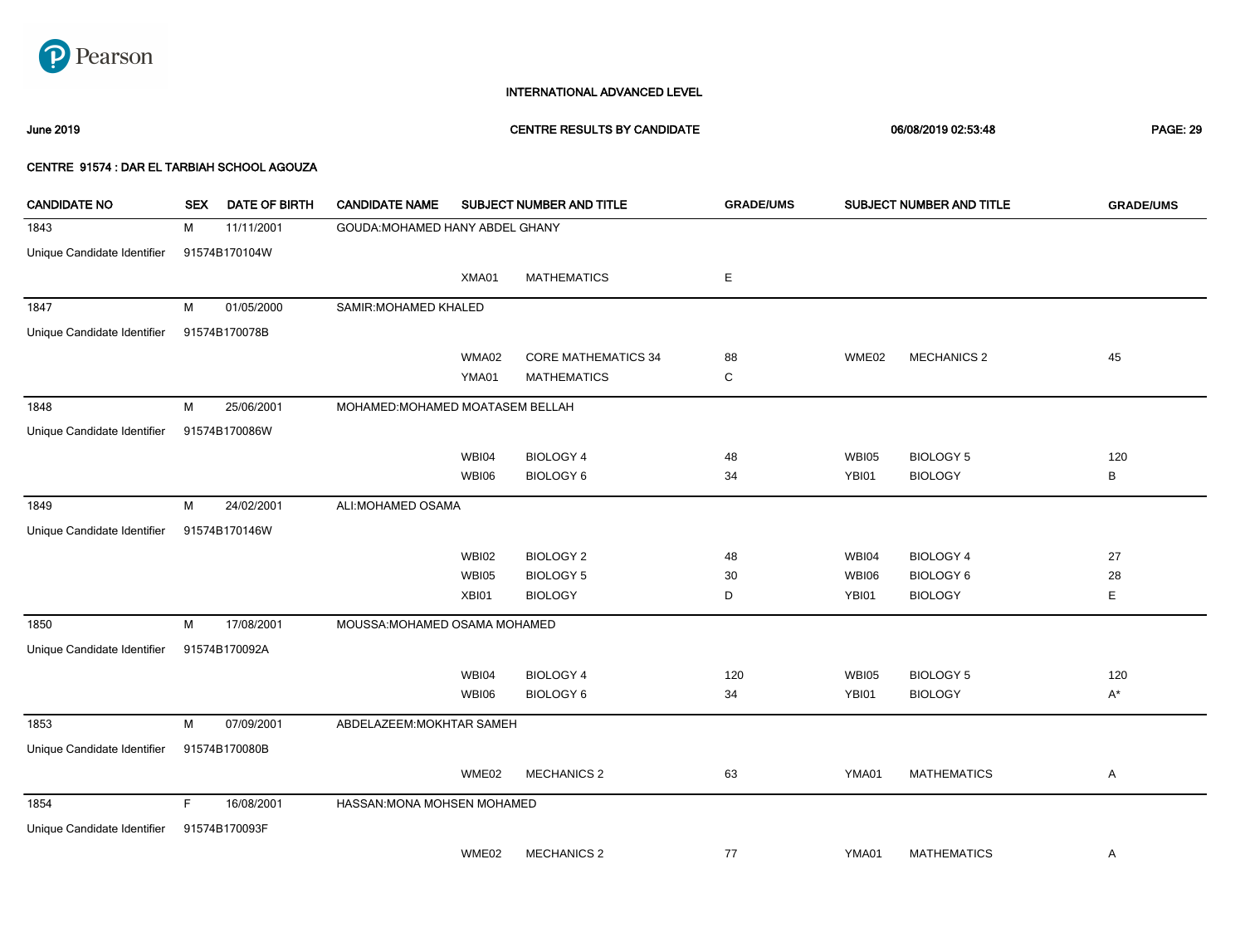

### June 2019 CENTRE RESULTS BY CANDIDATE 06/08/2019 02:53:48 PAGE: 30

| <b>CANDIDATE NO</b>         | <b>SEX</b> | <b>DATE OF BIRTH</b> | <b>CANDIDATE NAME</b>                 |                   | SUBJECT NUMBER AND TITLE   | <b>GRADE/UMS</b> | SUBJECT NUMBER AND TITLE |                    | <b>GRADE/UMS</b> |
|-----------------------------|------------|----------------------|---------------------------------------|-------------------|----------------------------|------------------|--------------------------|--------------------|------------------|
| 1855                        | М          | 08/08/2001           | KHALIL: MOSTAFA MOHAMED AHMED MOHAMED |                   |                            |                  |                          |                    |                  |
| Unique Candidate Identifier |            | 91574B170120G        |                                       |                   |                            |                  |                          |                    |                  |
|                             |            |                      |                                       | WMA02             | <b>CORE MATHEMATICS 34</b> | 156              | WME02                    | <b>MECHANICS 2</b> | 74               |
|                             |            |                      |                                       | YMA01             | <b>MATHEMATICS</b>         | Α                |                          |                    |                  |
| 1857                        | F.         | 10/09/2001           | MOHAMED:NADA BESHEER MOSTAFA          |                   |                            |                  |                          |                    |                  |
| Unique Candidate Identifier |            | 91574B170088H        |                                       |                   |                            |                  |                          |                    |                  |
|                             |            |                      |                                       | WMA02             | <b>CORE MATHEMATICS 34</b> | 120              | WME02                    | <b>MECHANICS 2</b> | 25               |
|                             |            |                      |                                       | YMA01             | <b>MATHEMATICS</b>         | С                |                          |                    |                  |
| 1859                        | F.         | 28/01/2001           | MANSOUR: NADA MOHAMED ABDEL FATTAH    |                   |                            |                  |                          |                    |                  |
| Unique Candidate Identifier |            | 91574B170082R        |                                       |                   |                            |                  |                          |                    |                  |
|                             |            |                      |                                       | <b>WBI05</b>      | <b>BIOLOGY 5</b>           | 34               | <b>WBI06</b>             | <b>BIOLOGY 6</b>   | 24               |
|                             |            |                      |                                       | YBI01             | <b>BIOLOGY</b>             | C                |                          |                    |                  |
| 1860                        | F.         | 21/01/2002           | ABDELKHALEK: NADA MOHAMED SAYED       |                   |                            |                  |                          |                    |                  |
| Unique Candidate Identifier |            | 91574B170089T        |                                       |                   |                            |                  |                          |                    |                  |
|                             |            |                      |                                       | WBI01             | <b>BIOLOGY 1</b>           | 91               | WCH01                    | CHEMISTRY 1        | 87               |
|                             |            |                      |                                       | WCH <sub>02</sub> | CHEMISTRY 2                | 38               | WCH03                    | CHEMISTRY 3        | 50               |
|                             |            |                      |                                       | XBI01             | <b>BIOLOGY</b>             | В                | XCH01                    | <b>CHEMISTRY</b>   | D                |
| 1861                        | F.         | 29/01/2001           | MOHAMED:NANEES ESSAM FAHMY            |                   |                            |                  |                          |                    |                  |
| Unique Candidate Identifier |            | 91574B170122Y        |                                       |                   |                            |                  |                          |                    |                  |
|                             |            |                      |                                       | <b>WBI02</b>      | <b>BIOLOGY 2</b>           | 48               | WBI03                    | <b>BIOLOGY 3</b>   | 32               |
|                             |            |                      |                                       | WMA01             | <b>CORE MATHEMATICS 12</b> | 110              | WST01                    | STATISTICS 1       | 53               |
|                             |            |                      |                                       | XBI01             | <b>BIOLOGY</b>             | D                | XMA01                    | <b>MATHEMATICS</b> | D                |
| 1862                        | F.         | 22/11/2000           | EL ETR:NOOR TAHER REFAAT              |                   |                            |                  |                          |                    |                  |
| Unique Candidate Identifier |            | 91574B170123E        |                                       |                   |                            |                  |                          |                    |                  |
|                             |            |                      |                                       | WMA02             | <b>CORE MATHEMATICS 34</b> | 86               | WME02                    | <b>MECHANICS 2</b> | 57               |
|                             |            |                      |                                       | YMA01             | <b>MATHEMATICS</b>         | C                |                          |                    |                  |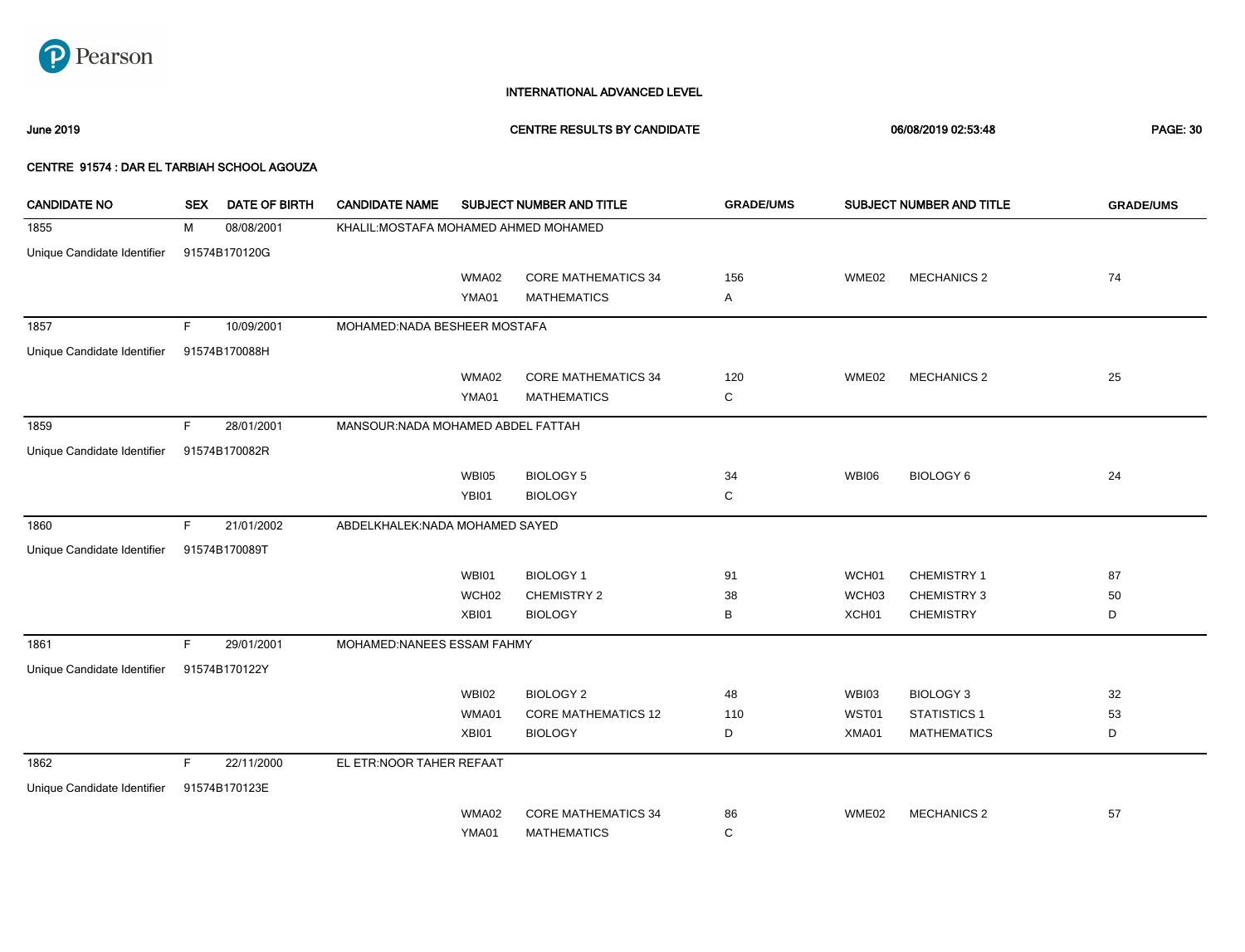

### June 2019 CENTRE RESULTS BY CANDIDATE 06/08/2019 02:53:48 PAGE: 31

| <b>CANDIDATE NO</b>         | <b>SEX</b> | DATE OF BIRTH | <b>CANDIDATE NAME</b>               |                   | SUBJECT NUMBER AND TITLE   | <b>GRADE/UMS</b> |       | SUBJECT NUMBER AND TITLE   | <b>GRADE/UMS</b> |
|-----------------------------|------------|---------------|-------------------------------------|-------------------|----------------------------|------------------|-------|----------------------------|------------------|
| 1865                        | F.         | 01/01/2002    | HAMED:NOUR SAYED                    |                   |                            |                  |       |                            |                  |
| Unique Candidate Identifier |            | 91574B170084E |                                     |                   |                            |                  |       |                            |                  |
|                             |            |               |                                     | WME01             | <b>MECHANICS 1</b>         | 19               | XMA01 | <b>MATHEMATICS</b>         | B                |
| 1866                        | F          | 16/03/2001    | ELTANBOULY: NOUR TAHA               |                   |                            |                  |       |                            |                  |
| Unique Candidate Identifier |            | 91574B170124L |                                     |                   |                            |                  |       |                            |                  |
|                             |            |               |                                     | WME02             | <b>MECHANICS 2</b>         | 47               | YMA01 | <b>MATHEMATICS</b>         | B                |
| 1868                        | M          | 29/09/2001    | GAD: OMAR AHMED MOHAMED             |                   |                            |                  |       |                            |                  |
| Unique Candidate Identifier |            | 91574B170157K |                                     |                   |                            |                  |       |                            |                  |
|                             |            |               |                                     | WAA01             | ARABIC 1                   | 100              | WAA02 | ARABIC <sub>2</sub>        | 84               |
|                             |            |               |                                     | XAA01             | <b>ARABIC</b>              | A                | YAA01 | ARABIC                     | Α                |
| 1871                        | М          | 03/05/2001    | EL SHISHTAWI: OMAR KHALED SHAFIK    |                   |                            |                  |       |                            |                  |
| Unique Candidate Identifier |            | 91574B170094M |                                     |                   |                            |                  |       |                            |                  |
|                             |            |               |                                     | WMA02             | <b>CORE MATHEMATICS 34</b> | 184              | WME01 | <b>MECHANICS 1</b>         | 87               |
|                             |            |               |                                     | WME02             | <b>MECHANICS 2</b>         | 74               | XMA01 | <b>MATHEMATICS</b>         | Α                |
|                             |            |               |                                     | YMA01             | <b>MATHEMATICS</b>         | $A^*$            |       |                            |                  |
| 1873                        | М          | 19/07/2000    | MOUSTAFA: OMAR MOHAMED SALAMA SAYED |                   |                            |                  |       |                            |                  |
| Unique Candidate Identifier |            | 91574B171873G |                                     |                   |                            |                  |       |                            |                  |
|                             |            |               |                                     | WCH <sub>05</sub> | <b>CHEMISTRY 5</b>         | 111              | WCH06 | CHEMISTRY 6                | 57               |
|                             |            |               |                                     | XAA01             | <b>ARABIC</b>              | Α                | YAA01 | <b>ARABIC</b>              | $A^*$            |
|                             |            |               |                                     | YCH01             | <b>CHEMISTRY</b>           | $A^*$            | YMA01 | <b>MATHEMATICS</b>         | $A^*$            |
| 1874                        | M          | 24/01/2001    | EL MANADELY: OMAR MOHAMED SHERIF    |                   |                            |                  |       |                            |                  |
| Unique Candidate Identifier |            | 91574B170095X |                                     |                   |                            |                  |       |                            |                  |
|                             |            |               |                                     | WME02             | <b>MECHANICS 2</b>         | 80               | YMA01 | <b>MATHEMATICS</b>         | $A^*$            |
| 1876                        | M          | 01/01/2002    | SAAD: OMAR WAEL OSMAN ALY           |                   |                            |                  |       |                            |                  |
| Unique Candidate Identifier |            | 91574B170169H |                                     |                   |                            |                  |       |                            |                  |
|                             |            |               |                                     | WAA02             | ARABIC 2                   | 90               | WMA02 | <b>CORE MATHEMATICS 34</b> | 186              |
|                             |            |               |                                     | WME02             | <b>MECHANICS 2</b>         | 55               | XAA01 | <b>ARABIC</b>              | Α                |
|                             |            |               |                                     | YAA01             | <b>ARABIC</b>              | $A^*$            | YMA01 | <b>MATHEMATICS</b>         | $A^*$            |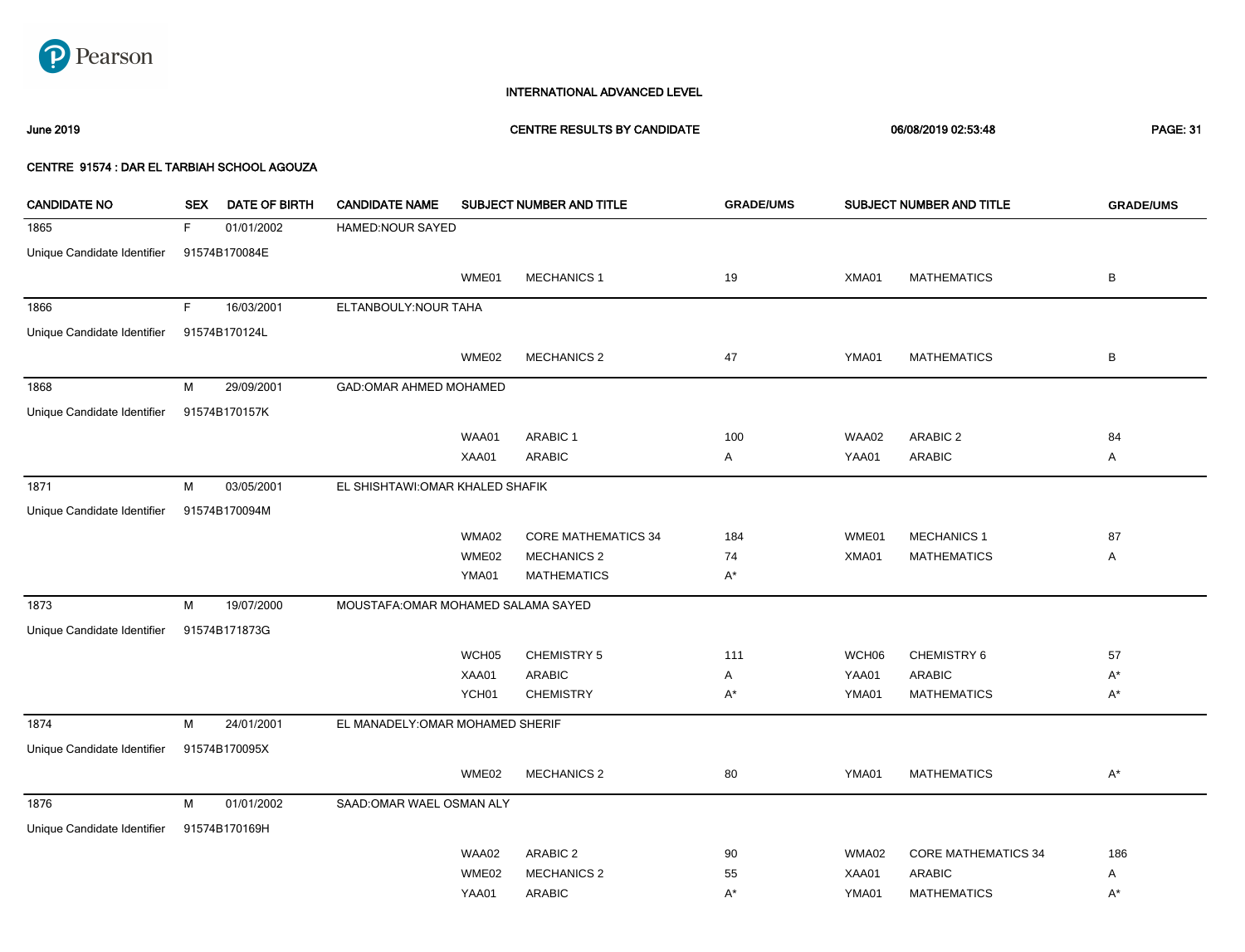

June 2019 CENTRE RESULTS BY CANDIDATE 06/08/2019 02:53:48 PAGE: 32

| <b>CANDIDATE NO</b>         | <b>SEX</b>  | DATE OF BIRTH | <b>CANDIDATE NAME</b>                 |              | SUBJECT NUMBER AND TITLE | <b>GRADE/UMS</b> |              | SUBJECT NUMBER AND TITLE | <b>GRADE/UMS</b> |
|-----------------------------|-------------|---------------|---------------------------------------|--------------|--------------------------|------------------|--------------|--------------------------|------------------|
| 1877                        | М           | 02/06/2001    | ELSHERBEENY: OMAR WAHEED              |              |                          |                  |              |                          |                  |
| Unique Candidate Identifier |             | 91574B170108A |                                       |              |                          |                  |              |                          |                  |
|                             |             |               |                                       | WME01        | <b>MECHANICS 1</b>       | 11               | XMA01        | <b>MATHEMATICS</b>       | U                |
| 1878                        | M           | 31/01/2001    | EL MAHROUKI:RAMI MOHAMED ABDEL FADEIL |              |                          |                  |              |                          |                  |
| Unique Candidate Identifier |             | 91574B170125W |                                       |              |                          |                  |              |                          |                  |
|                             |             |               |                                       | WBI04        | <b>BIOLOGY 4</b>         | 120              | WBI05        | <b>BIOLOGY 5</b>         | 108              |
|                             |             |               |                                       | <b>WBI06</b> | <b>BIOLOGY 6</b>         | 45               | YBI01        | <b>BIOLOGY</b>           | $A^*$            |
| 1879                        | F           | 01/01/2001    | HAFEZ: RANA GAMAL MOSTAFA             |              |                          |                  |              |                          |                  |
| Unique Candidate Identifier |             | 91574B170096D |                                       |              |                          |                  |              |                          |                  |
|                             |             |               |                                       | WME02        | <b>MECHANICS 2</b>       | 84               | YMA01        | <b>MATHEMATICS</b>       | A                |
| 1880                        | F           | 04/03/2001    | TANTAWY: RANA OSAMA AHMED             |              |                          |                  |              |                          |                  |
| Unique Candidate Identifier |             | 91574B170159B |                                       |              |                          |                  |              |                          |                  |
|                             |             |               |                                       | WME01        | <b>MECHANICS 1</b>       | 74               | WME02        | <b>MECHANICS 2</b>       | 70               |
|                             |             |               |                                       | XMA01        | <b>MATHEMATICS</b>       | A                | YMA01        | <b>MATHEMATICS</b>       | В                |
| 1881                        | F           | 14/11/2001    | YOUSSEF: RAWAN HESHAM MOHAMED SALAH   |              |                          |                  |              |                          |                  |
| Unique Candidate Identifier |             | 91574B170097K |                                       |              |                          |                  |              |                          |                  |
|                             |             |               |                                       | WBI05        | <b>BIOLOGY 5</b>         | 120              | <b>WBI06</b> | <b>BIOLOGY 6</b>         | 42               |
|                             |             |               |                                       | YBI01        | <b>BIOLOGY</b>           | A                |              |                          |                  |
| 1882                        | $\mathsf F$ | 18/09/2001    | SALLAM: RODAINA AHMED LOTFY           |              |                          |                  |              |                          |                  |
| Unique Candidate Identifier |             | 91574B170148H |                                       |              |                          |                  |              |                          |                  |
|                             |             |               |                                       | WBI04        | <b>BIOLOGY 4</b>         | 120              | <b>WBI05</b> | <b>BIOLOGY 5</b>         | 112              |
|                             |             |               |                                       | <b>WBI06</b> | <b>BIOLOGY 6</b>         | 48               | YBI01        | <b>BIOLOGY</b>           | $A^*$            |
| 1885                        | $\mathsf F$ | 25/05/2001    | MOUSSA:SALMA AYMAN SALAH              |              |                          |                  |              |                          |                  |
| Unique Candidate Identifier |             | 91574B170126C |                                       |              |                          |                  |              |                          |                  |
|                             |             |               |                                       | WBI04        | <b>BIOLOGY 4</b>         | 72               | <b>WBI05</b> | <b>BIOLOGY 5</b>         | 112              |
|                             |             |               |                                       | WBI06        | <b>BIOLOGY 6</b>         | 45               | WME02        | <b>MECHANICS 2</b>       | $30\,$           |
|                             |             |               |                                       | XBI01        | <b>BIOLOGY</b>           | Α                | YBI01        | <b>BIOLOGY</b>           | Α                |
|                             |             |               |                                       | YMA01        | <b>MATHEMATICS</b>       | C                |              |                          |                  |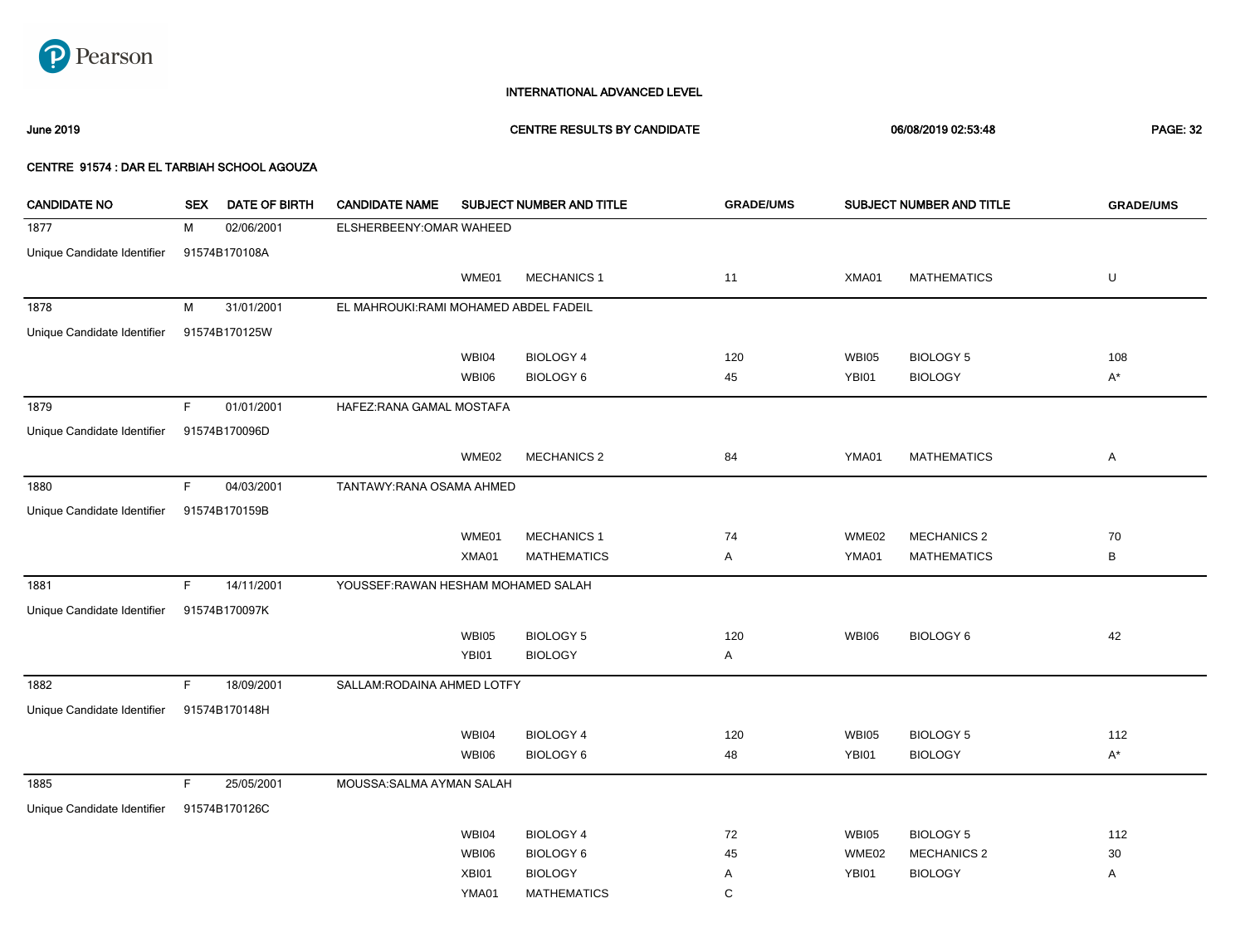

### June 2019 CENTRE RESULTS BY CANDIDATE 06/08/2019 02:53:48 PAGE: 33

| <b>CANDIDATE NO</b>         | <b>SEX</b> | <b>DATE OF BIRTH</b> | <b>CANDIDATE NAME</b>             |       | SUBJECT NUMBER AND TITLE   | <b>GRADE/UMS</b> |              | SUBJECT NUMBER AND TITLE | <b>GRADE/UMS</b> |
|-----------------------------|------------|----------------------|-----------------------------------|-------|----------------------------|------------------|--------------|--------------------------|------------------|
| 1886                        | F          | 18/06/2001           | GALAL: SALMA EYAD MOHAMED         |       |                            |                  |              |                          |                  |
| Unique Candidate Identifier |            | 91574B181732V        |                                   |       |                            |                  |              |                          |                  |
|                             |            |                      |                                   | WME01 | <b>MECHANICS 1</b>         | 87               | XMA01        | <b>MATHEMATICS</b>       | Α                |
| 1888                        | F.         | 09/05/2001           | SALEM:SALMA HOSSAM ABDALLA        |       |                            |                  |              |                          |                  |
| Unique Candidate Identifier |            | 91574B170170C        |                                   |       |                            |                  |              |                          |                  |
|                             |            |                      |                                   | WME02 | <b>MECHANICS 2</b>         | 86               | YMA01        | <b>MATHEMATICS</b>       | Α                |
| 1889                        | F.         | 04/06/2001           | ATTA:SALMA IHAB SHAFEK            |       |                            |                  |              |                          |                  |
| Unique Candidate Identifier |            | 91574B170099B        |                                   |       |                            |                  |              |                          |                  |
|                             |            |                      |                                   | WBI04 | <b>BIOLOGY 4</b>           | 72               | <b>WBI05</b> | <b>BIOLOGY 5</b>         | 88               |
|                             |            |                      |                                   | WBI06 | <b>BIOLOGY 6</b>           | 40               | YBI01        | <b>BIOLOGY</b>           | B                |
| 1890                        | F.         | 11/07/2001           | ELSHAZLY: SALMA MOSTAFA IBRAHIM   |       |                            |                  |              |                          |                  |
| Unique Candidate Identifier |            | 91574B170149T        |                                   |       |                            |                  |              |                          |                  |
|                             |            |                      |                                   | YMA01 | <b>MATHEMATICS</b>         | $A^*$            |              |                          |                  |
| 1891                        | М          | 28/05/2001           | MARZOUK:SAMUEL SAMIR SOLIMAN      |       |                            |                  |              |                          |                  |
| Unique Candidate Identifier |            | 91574B181736Y        |                                   |       |                            |                  |              |                          |                  |
|                             |            |                      |                                   | WMA01 | <b>CORE MATHEMATICS 12</b> | 53               | WME01        | <b>MECHANICS 1</b>       | 13               |
|                             |            |                      |                                   | XMA01 | <b>MATHEMATICS</b>         | U                |              |                          |                  |
| 1894                        | F.         | 21/06/2001           | ABDELWAHAB: SARA WAEL AHMED ATTIA |       |                            |                  |              |                          |                  |
| Unique Candidate Identifier |            | 91574B170150H        |                                   |       |                            |                  |              |                          |                  |
|                             |            |                      |                                   | WBI04 | <b>BIOLOGY 4</b>           | 120              | <b>WBI05</b> | <b>BIOLOGY 5</b>         | 100              |
|                             |            |                      |                                   | WBI06 | BIOLOGY 6                  | 51               | YBI01        | <b>BIOLOGY</b>           | $A^*$            |
| 1895                        | М          | 01/07/2001           | MOHAMED:SEIF ELDIN ADEL           |       |                            |                  |              |                          |                  |
| Unique Candidate Identifier |            | 91574B170100R        |                                   |       |                            |                  |              |                          |                  |
|                             |            |                      |                                   | WMA01 | <b>CORE MATHEMATICS 12</b> | 25               | WME01        | <b>MECHANICS 1</b>       | $\overline{7}$   |
|                             |            |                      |                                   | XMA01 | <b>MATHEMATICS</b>         | U                |              |                          |                  |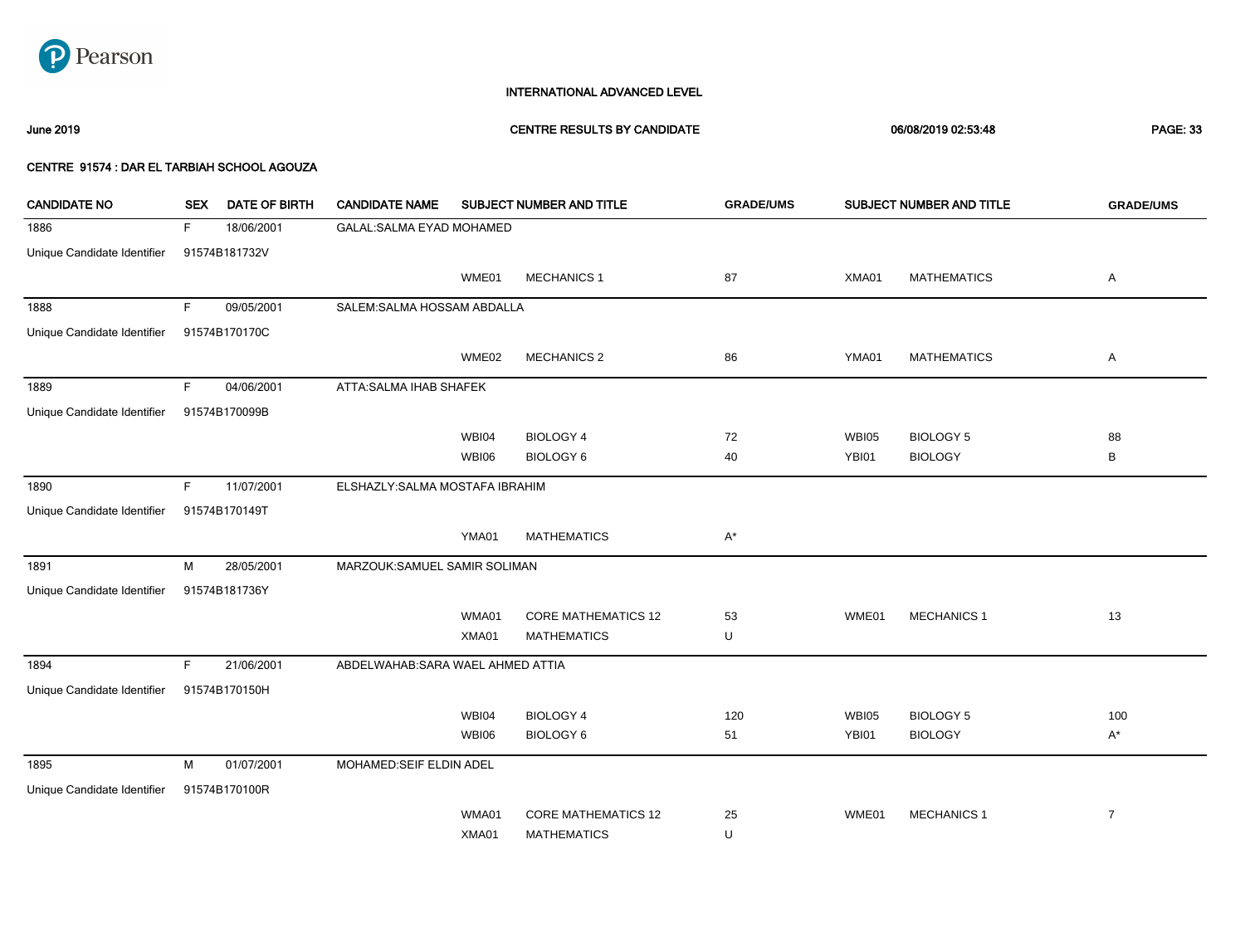

### June 2019 CENTRE RESULTS BY CANDIDATE 06/08/2019 02:53:48 PAGE: 34

| <b>CANDIDATE NO</b>         | <b>SEX</b> | <b>DATE OF BIRTH</b> | <b>CANDIDATE NAME</b>                    |              | SUBJECT NUMBER AND TITLE   | <b>GRADE/UMS</b> |              | SUBJECT NUMBER AND TITLE | <b>GRADE/UMS</b> |
|-----------------------------|------------|----------------------|------------------------------------------|--------------|----------------------------|------------------|--------------|--------------------------|------------------|
| 1898                        | м          | 15/02/2001           | SOLIMAN: SHADY AHMED HAMDY ALY           |              |                            |                  |              |                          |                  |
| Unique Candidate Identifier |            | 91574B170151T        |                                          |              |                            |                  |              |                          |                  |
|                             |            |                      |                                          | WME01        | <b>MECHANICS 1</b>         | 63               | WME02        | <b>MECHANICS 2</b>       | 45               |
|                             |            |                      |                                          | XMA01        | <b>MATHEMATICS</b>         | Α                | YMA01        | <b>MATHEMATICS</b>       | $\mathbf C$      |
| 1899                        | F.         | 09/04/2001           | ABDELRAOUF: SHAHD MAGED MOHAMED          |              |                            |                  |              |                          |                  |
| Unique Candidate Identifier |            | 91574B170110A        |                                          |              |                            |                  |              |                          |                  |
|                             |            |                      |                                          | WME02        | <b>MECHANICS 2</b>         | 48               | YMA01        | <b>MATHEMATICS</b>       | B                |
| 1901                        | F.         | 28/05/2001           | MARZOUK:SIMONE SAMIR SOLIMAN             |              |                            |                  |              |                          |                  |
| Unique Candidate Identifier |            | 91574B170128T        |                                          |              |                            |                  |              |                          |                  |
|                             |            |                      |                                          | WME02        | <b>MECHANICS 2</b>         | 87               | YMA01        | <b>MATHEMATICS</b>       | $A^*$            |
| 1903                        | F.         | 01/01/2001           | MORSY: WAADALLAH SAID MOHAMED            |              |                            |                  |              |                          |                  |
| Unique Candidate Identifier |            | 91574B170102E        |                                          |              |                            |                  |              |                          |                  |
|                             |            |                      |                                          | WMA01        | <b>CORE MATHEMATICS 12</b> | 105              | WME01        | <b>MECHANICS 1</b>       | 25               |
|                             |            |                      |                                          | XMA01        | <b>MATHEMATICS</b>         | Е                |              |                          |                  |
| 1905                        | M          | 04/01/2001           | ZAKI: YAHYA MOHAMED BAHAA ELDEEN MAHMOUD |              |                            |                  |              |                          |                  |
| Unique Candidate Identifier |            | 91574B170111F        |                                          |              |                            |                  |              |                          |                  |
|                             |            |                      |                                          | WMA02        | <b>CORE MATHEMATICS 34</b> | 122              | WME01        | <b>MECHANICS 1</b>       | 64               |
|                             |            |                      |                                          | WME02        | <b>MECHANICS 2</b>         | 57               | XMA01        | <b>MATHEMATICS</b>       | B                |
|                             |            |                      |                                          | YMA01        | <b>MATHEMATICS</b>         | C                |              |                          |                  |
| 1906                        | F.         | 15/04/2001           | OMAR: YASMINE EMAD ELSAYED               |              |                            |                  |              |                          |                  |
| Unique Candidate Identifier |            | 91574B170320D        |                                          |              |                            |                  |              |                          |                  |
|                             |            |                      |                                          | WME02        | <b>MECHANICS 2</b>         | 100              | YMA01        | <b>MATHEMATICS</b>       | Α                |
| 1907                        | F.         | 25/11/2001           | SOLIMAN: YASMINE GEORGE                  |              |                            |                  |              |                          |                  |
| Unique Candidate Identifier |            | 91574B170164Y        |                                          |              |                            |                  |              |                          |                  |
|                             |            |                      |                                          | <b>WBI05</b> | <b>BIOLOGY 5</b>           | 92               | <b>WBI06</b> | <b>BIOLOGY 6</b>         | 42               |
|                             |            |                      |                                          | YBI01        | <b>BIOLOGY</b>             | B                |              |                          |                  |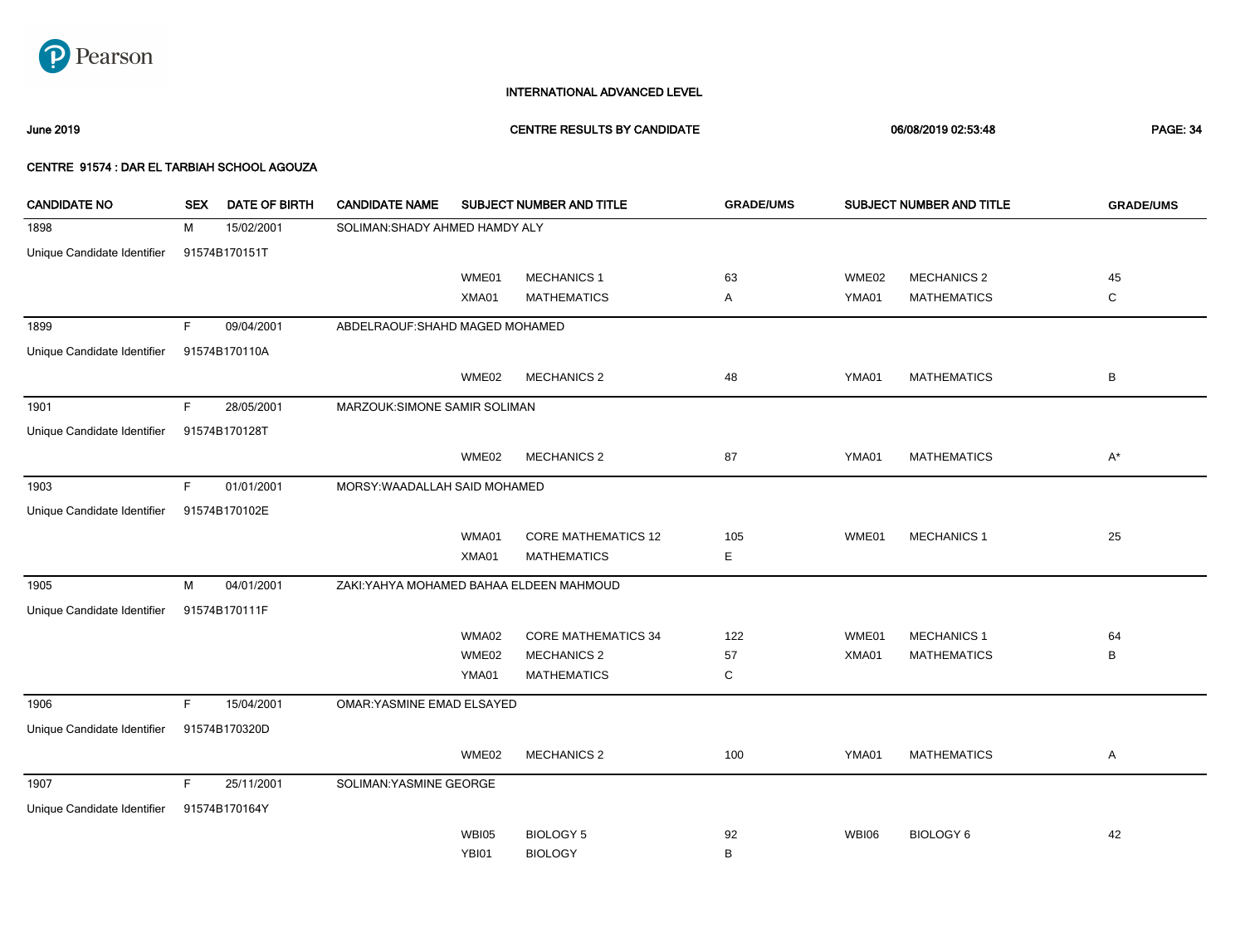

June 2019 CENTRE RESULTS BY CANDIDATE 06/08/2019 02:53:48 PAGE: 35

| <b>CANDIDATE NO</b>         | <b>SEX</b> | <b>DATE OF BIRTH</b> | <b>CANDIDATE NAME</b>                   |              | SUBJECT NUMBER AND TITLE                    | <b>GRADE/UMS</b> |              | SUBJECT NUMBER AND TITLE | <b>GRADE/UMS</b> |
|-----------------------------|------------|----------------------|-----------------------------------------|--------------|---------------------------------------------|------------------|--------------|--------------------------|------------------|
| 1909                        | М          | 10/06/2001           | SABBAH: YASSIN SABBAH SAIED             |              |                                             |                  |              |                          |                  |
| Unique Candidate Identifier |            | 91574B170129A        |                                         |              |                                             |                  |              |                          |                  |
|                             |            |                      |                                         | WME02        | <b>MECHANICS 2</b>                          | $\overline{2}$   | YMA01        | <b>MATHEMATICS</b>       | $\mathbf C$      |
| 1910                        | F.         | 09/07/2001           | KAMAR: YASSMIN AYMAN HUSSEIN MOHAMED    |              |                                             |                  |              |                          |                  |
| Unique Candidate Identifier |            | 91574B170112M        |                                         |              |                                             |                  |              |                          |                  |
|                             |            |                      |                                         | WBI04        | <b>BIOLOGY 4</b>                            | 96               | <b>WBI05</b> | <b>BIOLOGY 5</b>         | 120              |
|                             |            |                      |                                         | <b>WBI06</b> | <b>BIOLOGY 6</b>                            | 45               | YBI01        | <b>BIOLOGY</b>           | Α                |
| 1912                        | М          | 12/07/2001           | HAMDY: YOUSSEF AHMED                    |              |                                             |                  |              |                          |                  |
| Unique Candidate Identifier |            | 91574B170130T        |                                         |              |                                             |                  |              |                          |                  |
|                             |            |                      |                                         | WMA02        | <b>CORE MATHEMATICS 34</b>                  | 135              | WME02        | <b>MECHANICS 2</b>       | 43               |
|                             |            |                      |                                         | XMA01        | <b>MATHEMATICS</b>                          | В                | YMA01        | <b>MATHEMATICS</b>       | C                |
| 1915                        | м          | 30/09/2001           |                                         |              | HASSAN: YOUSSEF HOSSAM ELDEEN MOHAMED ANWAR |                  |              |                          |                  |
| Unique Candidate Identifier |            | 91574B170424V        |                                         |              |                                             |                  |              |                          |                  |
|                             |            |                      |                                         | WMA01        | <b>CORE MATHEMATICS 12</b>                  | 140              | WME01        | <b>MECHANICS 1</b>       | 25               |
|                             |            |                      |                                         | XMA01        | <b>MATHEMATICS</b>                          | D                |              |                          |                  |
| 1919                        | M          | 01/01/2002           | ABDELGELEL: YOUSSEF YOUSSRY MAHMOUD ALI |              |                                             |                  |              |                          |                  |
| Unique Candidate Identifier |            | 91574B170136K        |                                         |              |                                             |                  |              |                          |                  |
|                             |            |                      |                                         | <b>WBI12</b> | <b>BIOLOGY 2(NEW)</b>                       | 105              | <b>WBI13</b> | <b>BIOLOGY 3(NEW)</b>    | 50               |
|                             |            |                      |                                         | WCH05        | <b>CHEMISTRY 5</b>                          | 93               | WCH06        | <b>CHEMISTRY 6</b>       | 38               |
|                             |            |                      |                                         | XBI11        | <b>BIOLOGY</b>                              | В                | YCH01        | <b>CHEMISTRY</b>         | B                |
| 1921                        | M          | 08/09/2001           | ABD ELGABER: ZEYAD NABIL                |              |                                             |                  |              |                          |                  |
| Unique Candidate Identifier |            | 91574B170114D        |                                         |              |                                             |                  |              |                          |                  |
|                             |            |                      |                                         | WMA01        | <b>CORE MATHEMATICS 12</b>                  | 97               | WME01        | <b>MECHANICS 1</b>       | 40               |
|                             |            |                      |                                         | WME02        | <b>MECHANICS 2</b>                          | 9                | XMA01        | <b>MATHEMATICS</b>       | D                |
|                             |            |                      |                                         | YMA01        | <b>MATHEMATICS</b>                          | U                |              |                          |                  |
| 1923                        | M          | 22/09/2001           | ELSHAHED: ZIAD AYMAN MAHMOUD            |              |                                             |                  |              |                          |                  |
| Unique Candidate Identifier |            | 91574B170213F        |                                         |              |                                             |                  |              |                          |                  |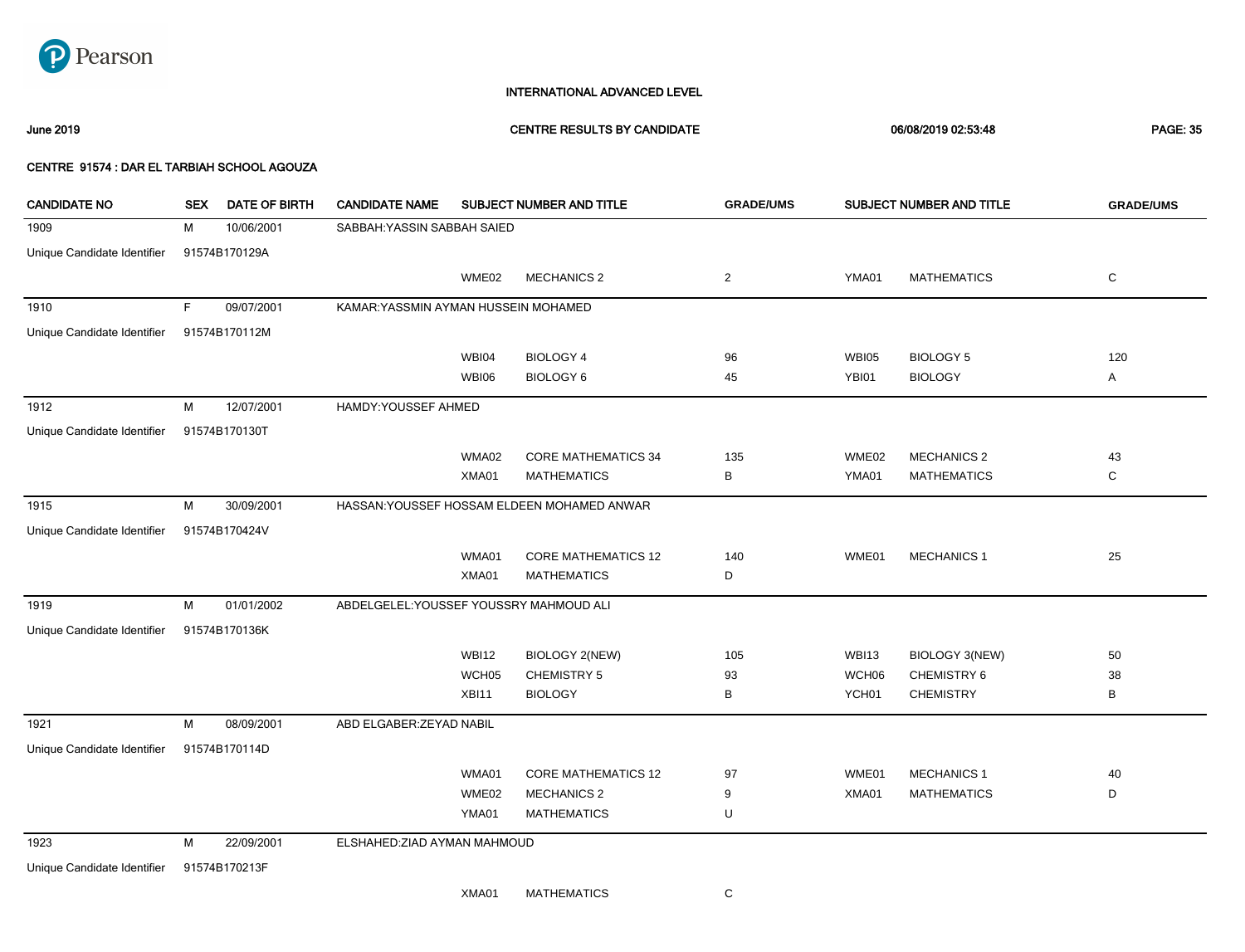

### June 2019 CENTRE RESULTS BY CANDIDATE 06/08/2019 02:53:48 PAGE: 36

| <b>CANDIDATE NO</b>         | <b>SEX</b> | DATE OF BIRTH | <b>CANDIDATE NAME</b>                  |              | SUBJECT NUMBER AND TITLE   | <b>GRADE/UMS</b> |              | SUBJECT NUMBER AND TITLE   | <b>GRADE/UMS</b> |
|-----------------------------|------------|---------------|----------------------------------------|--------------|----------------------------|------------------|--------------|----------------------------|------------------|
| 1924                        | М          | 24/07/2001    | EL ANSARY: AHMED ANAS                  |              |                            |                  |              |                            |                  |
| Unique Candidate Identifier |            | 91574B181390R |                                        |              |                            |                  |              |                            |                  |
|                             |            |               |                                        | WMA02        | <b>CORE MATHEMATICS 34</b> | 168              | YMA01        | <b>MATHEMATICS</b>         | Α                |
| 1926                        | М          | 08/05/2001    | EL HALAFAWYY: HOSSAM HASSANAIN         |              |                            |                  |              |                            |                  |
| Unique Candidate Identifier |            | 91574B181416A |                                        |              |                            |                  |              |                            |                  |
|                             |            |               |                                        | WMA01        | <b>CORE MATHEMATICS 12</b> | 70               | WMA02        | <b>CORE MATHEMATICS 34</b> | 16               |
|                             |            |               |                                        | WME01        | <b>MECHANICS 1</b>         | 15               | WME02        | <b>MECHANICS 2</b>         | $\mathbf{1}$     |
|                             |            |               |                                        | XMA01        | <b>MATHEMATICS</b>         | U                | YMA01        | <b>MATHEMATICS</b>         | U                |
| 1927                        | М          | 08/02/2002    | ZAKY: HOSSAM SAMEH MOHAMED HAMED       |              |                            |                  |              |                            |                  |
| Unique Candidate Identifier |            | 91574B181656E |                                        |              |                            |                  |              |                            |                  |
|                             |            |               |                                        | <b>WBI11</b> | <b>BIOLOGY 1(NEW)</b>      | 66               | <b>WBI12</b> | BIOLOGY 2(NEW)             | 81               |
|                             |            |               |                                        | WBI13        | BIOLOGY 3(NEW)             | 28               | XBI11        | <b>BIOLOGY</b>             | $\mathbf C$      |
| 1928                        | М          | 02/07/2001    | EL SHINNAWY: HUSSEIN AHMED HAMED ANWAR |              |                            |                  |              |                            |                  |
| Unique Candidate Identifier |            | 91574B181425B |                                        |              |                            |                  |              |                            |                  |
|                             |            |               |                                        | WME02        | <b>MECHANICS 2</b>         | 80               | YMA01        | <b>MATHEMATICS</b>         | Α                |
| 1930                        | М          | 22/06/2001    | SARKES: MINA ATEF BENIAMEN             |              |                            |                  |              |                            |                  |
| Unique Candidate Identifier |            | 91574B181681W |                                        |              |                            |                  |              |                            |                  |
|                             |            |               |                                        | WBI04        | <b>BIOLOGY 4</b>           | 120              | WBI05        | <b>BIOLOGY 5</b>           | 120              |
|                             |            |               |                                        | WBI06        | <b>BIOLOGY 6</b>           | 45               | YBI01        | <b>BIOLOGY</b>             | $A^*$            |
| 1931                        | М          | 16/08/2001    | ABDEL AZIZ: MOHAMED ABU BAKR           |              |                            |                  |              |                            |                  |
| Unique Candidate Identifier |            | 91574B181429E |                                        |              |                            |                  |              |                            |                  |
|                             |            |               |                                        | <b>WBI11</b> | <b>BIOLOGY 1(NEW)</b>      | 57               | <b>WBI12</b> | <b>BIOLOGY 2(NEW)</b>      | 40               |
|                             |            |               |                                        | WBI13        | BIOLOGY 3(NEW)             | 30               | WME01        | <b>MECHANICS 1</b>         | 67               |
|                             |            |               |                                        | XBI11        | <b>BIOLOGY</b>             | Е                | XMA01        | <b>MATHEMATICS</b>         | В                |
| 1932                        | М          | 17/02/2001    | AMER: MOUSTAFA ALI MOUSTAFA            |              |                            |                  |              |                            |                  |
| Unique Candidate Identifier |            | 91574B181702T |                                        |              |                            |                  |              |                            |                  |
|                             |            |               |                                        | WMA01        | <b>CORE MATHEMATICS 12</b> | 142              | WME01        | <b>MECHANICS 1</b>         | 47               |
|                             |            |               |                                        | XMA01        | <b>MATHEMATICS</b>         | C                |              |                            |                  |